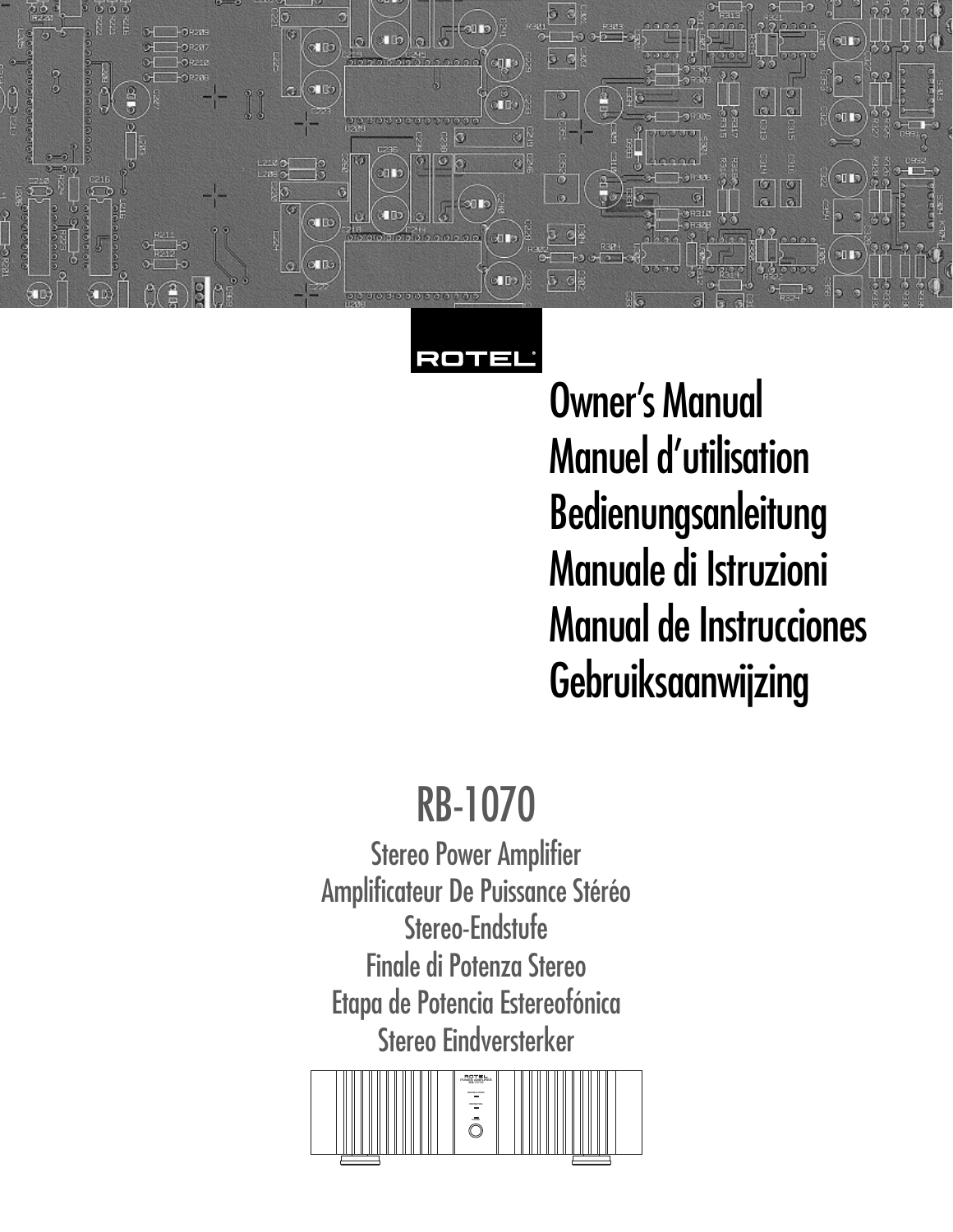

#### APPLICABLE FOR USA, CANADA OR WHERE<br>APPROVED FOR THE USAGE

CAUTION: TO PREVENT ELECTRIC SHOCK, MATCH WIDE BLADE OF PLUG TO WIDE SLOT INSERT FULLY **ATTENTION: POUR EVITER LES CHOCS ELECTRIQUES,** INTRODUIRE LA LAME LA PLUS LARGE DE LA FICHE<br>DANS LA BORNE CORRESPONDANTE DE LA PRISE ET



POUSSER JUSQU AU FOND

This symbol is to alert the user to the<br>presence of uninsulated dangerous<br>voltages inside the product's enclosure<br>that may constitute a risk of electric shock. This symbol is to alert the user to important operating and maintenance (service)<br>instructions in this manual and literature<br>accompanying the product.

**WARNING: There are no user serviceable parts inside. Refer all servicing to qualified service personnel.**

**WARNING: To reduce the risk of fire or electric shock, do not expose the unit to moisture or water. Do not allow foreign objects to get into the enclosure. If the unit is exposed to moisture, or a foreign object gets into the enclosure, immediately disconnect the power cord from the wall. Take the unit to a qualified service person for inspection and necessary repairs.**

Read all the instructions before connecting or operating the component. Keep this manual so you can refer to these safety instructions.

Heed all warnings and safety information in these instructions and on the product itself. Follow all operating instructions.

Clean the enclosure only with a dry cloth or a vacuum cleaner.

You must allow 10 cm or 4 inches of unobstructed clearance around the unit. Do not place the unit on a bed, sofa, rug, or similar surface that could block the ventilation slots. If the component is placed in a bookcase or cabinet, there must be ventilation of the cabinet to allow proper cooling.

Keep the component away from radiators, heat registers, stoves, or any other appliance that produces heat.

The unit must be connected to a power supply only of the type and voltage specified on the rear panel of the unit.

Connect the component to the power outlet only with the supplied power supply cable or an exact equivalent. Do not modify the supplied cable in any way. Do not attempt to defeat grounding and/or polarization provisions. Do not use extension cords.

Do not route the power cord where it will be crushed, pinched, bent at severe angles, exposed to heat, or damaged in any way. Pay particular attention to the power cord at the plug and where it exits the back of the unit.

The power cord should be unplugged from the wall outlet if the unit is to be left unused for a long period of time.

Immediately stop using the component and have it inspected and/or serviced by a qualified service agency if:

- The power supply cord or plug has been damaged.
- Objects have fallen or liquid has been spilled into the unit.
- The unit has been exposed to rain.
- The unit shows signs of improper operation
- The unit has been dropped or damaged in any way

Place the unit on a fixed, level surface strong enough to support its weight. Do not place it on a moveable cart that could tip over.

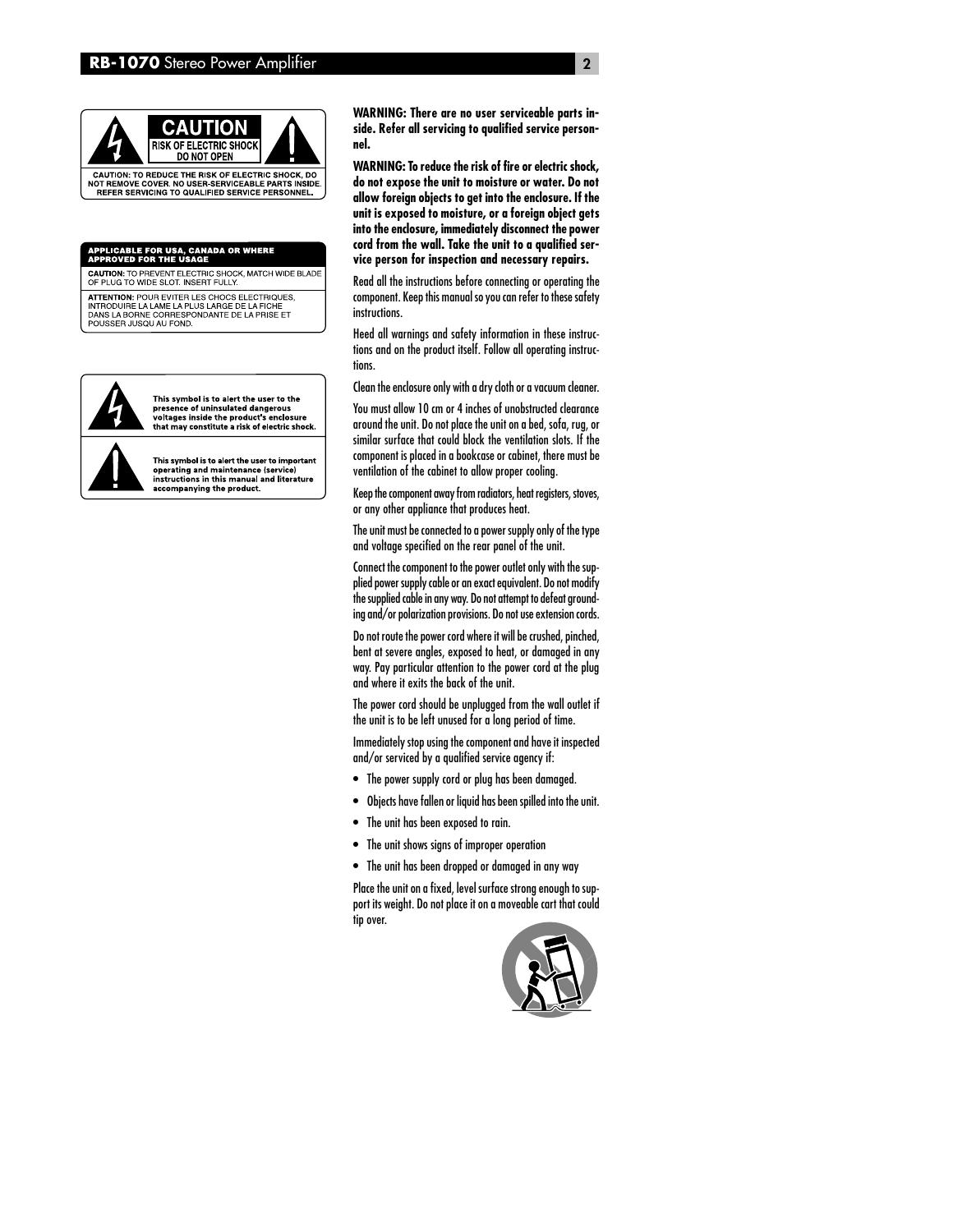**Figure 1: Controls and Connections Commandes et branchements Bedienelemente und Anschlüsse Controlli e collegamenti Controles y Conexiones De bedieningsorganen en aansluitingen**



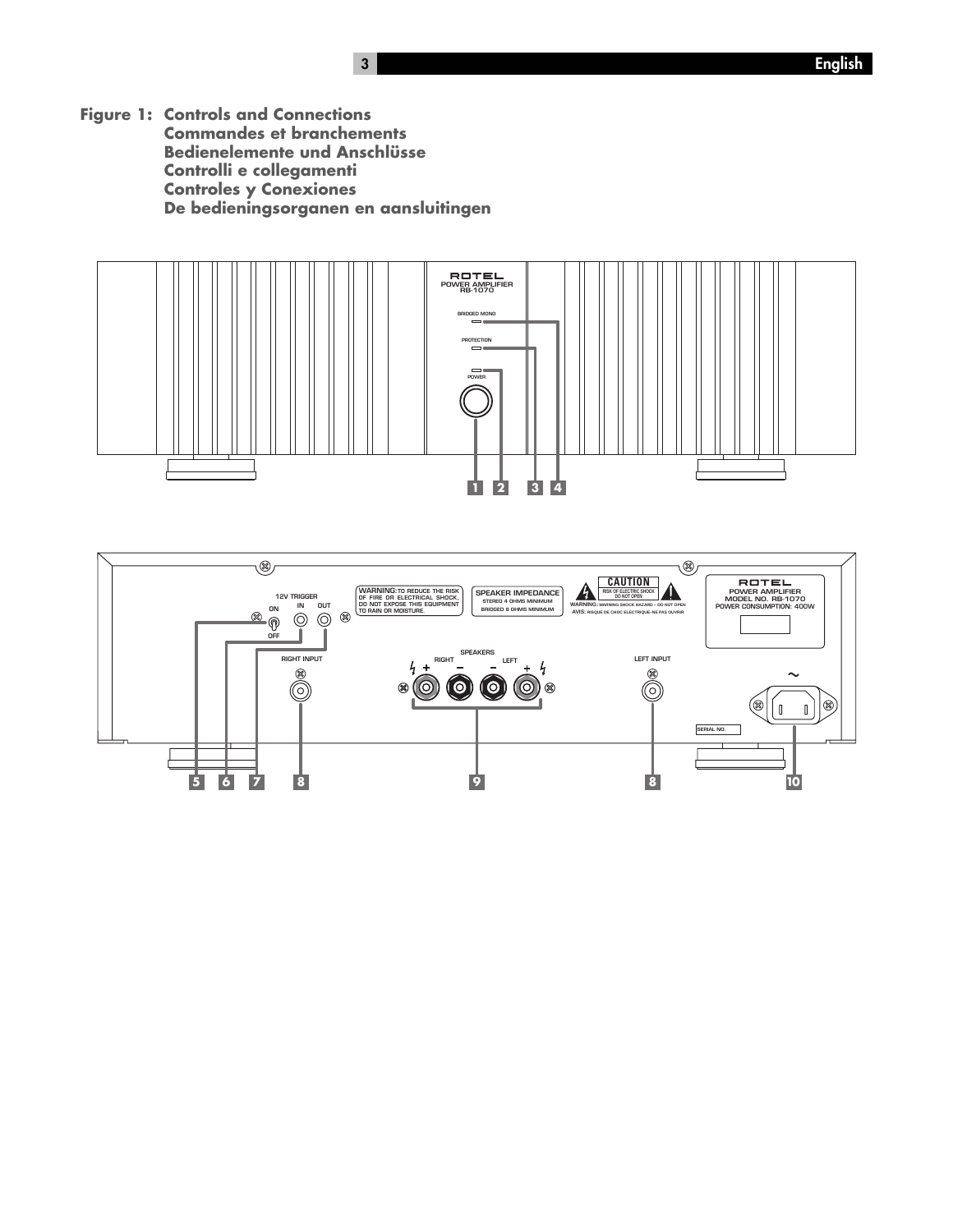**Figure 2: Stereo Connections**

**Branchement des entrées et des enceintes en stéréo Anschlußdiagramm bei Stereobetrieb Collegamenti stereo - Ingressi e diffusori Conexión de la señal de entrada y las cajas acústicas De cinch- en luidsprekerverbindingen**



#### **Figure 3: Bridged Connection**

**Fonctionnement en mode ponté mono ("␣ bridgé␣ ") Anschlußdiagramm bei Brückenschaltung Collegamenti mono configurazione "a ponte"- Ingressi e diffusori Conexión monofónica puenteada Gebrugde mono aansluitingen**

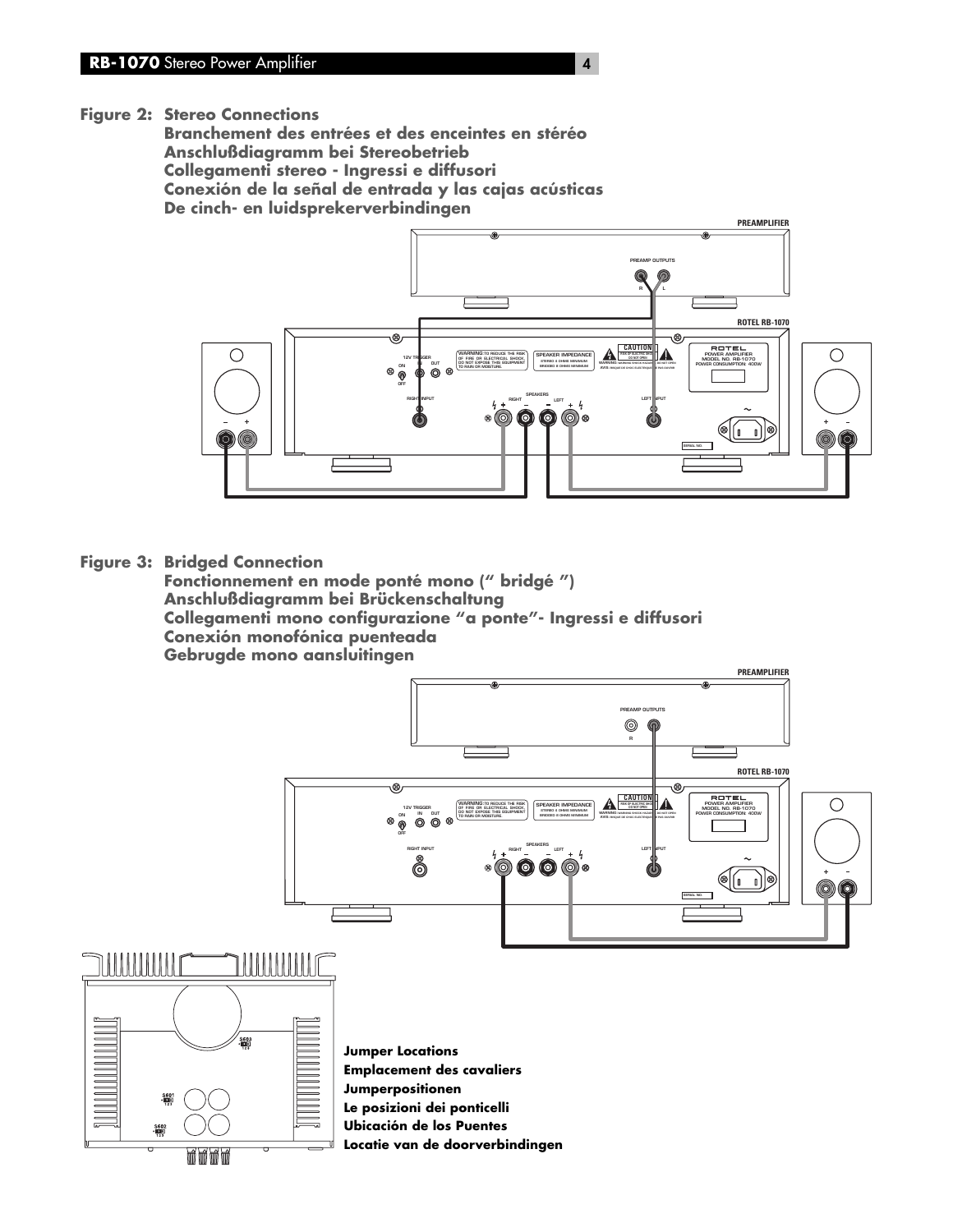| <b>Figure 1: Controls and Connections</b>     | 3 |
|-----------------------------------------------|---|
| <b>Figure 2: Stereo Connections</b>           | 4 |
| <b>Figure 3: Bridged Connection</b>           | 4 |
|                                               |   |
|                                               |   |
|                                               |   |
| <b>A Few Precautions</b>                      | 5 |
| Placement                                     | 6 |
| AC Power and Control  6                       |   |
| AC Power Input 10                             | 6 |
| Power Switch 1 and Power Indicator 2          | 6 |
| Trigger ON/OFF Mode Selector 5                | 6 |
| 12V Trigger Input 6 and Output 7              | 6 |
| <b>Protection Circuitry 3</b>                 | 6 |
| Input Signal Connection 8  6                  |   |
|                                               |   |
| <b>Speaker Selection</b>                      | 7 |
| <b>Speaker Wire Selection</b>                 | 7 |
| <b>Polarity and Phasing</b>                   | 7 |
| <b>Stereo Speaker Connection 9</b>            | 7 |
| Bridged Mono Operation 4  7                   |   |
| <b>Resetting Jumpers</b>                      | 7 |
| <b>Input Connection</b>                       | 7 |
| <b>Bridged Speaker Connection</b>             | 7 |
|                                               |   |
| <b>Front Panel Power Indicator Is Not Lit</b> | 8 |
| <b>Fuse Replacement</b>                       | 8 |
| No Sound                                      | 8 |
| <b>Protection Indicator Is Lit</b>            | 8 |
|                                               | 8 |

A family whose passionate interest in music led them to manufacture high fidelity components of uncompromising quality founded Rotel over 30 years ago. Through the years that passion has remained undiminished and the family goal of providing exceptional value for audiophiles and music lovers, regardless of their budget, is shared by all Rotel employees.

The engineers work as a close team, listening to, and fine tuning each new product until it reaches their exacting musical standards. They are free to choose components from around the world in order to make that product the best they can. You are likely to find capacitors from the United Kingdom and Germany, semi conductors from Japan or the United States, while toroidal power transformers are manufactured in Rotel's own factory.

Rotel's reputation for excellence has been earned through hundreds of good reviews and awards from the most respected reviewers in the industry, who listen to music every day. Their comments keep the company true to its goal – the pursuit of equipment that is musical, reliable and affordable.

All of us at Rotel thank you for buying this product and hope it will bring you many hours of enjoyment.

# Getting Started

Thank you for purchasing the Rotel RB-1070 Stereo Power Amplifier. When used in a highquality music or home theater system, it will provide years of musical enjoyment.

The RB-1070 is a high-power, two-channel power amplifier, providing the highest level of audio performance. Discrete output devices, a massive power supply, premium components, and Rotel's Balanced Design ensure superb sound quality. High current capability allows the RB-1070 to drive the most demanding loudspeakers.

Be aware that the RB-1070 is capable of high power levels, in excess of 130 watts per channel. Make sure that your speakers can handle the power of the RB-1070. If in doubt about your speakers, ask your authorized Rotel dealer for advice.

The RB-1070 is straightforward in its installation and operation. If you have experience with other stereo power amplifiers, you shouldn't find anything perplexing. Plug in a pair of high-quality RCA cables from your preamp into the amplifier inputs, wire up your speakers, and enjoy.

#### **A Few Precautions**

Please read this manual carefully. In addition to basic installation and operating instructions, it provides valuable information on various RB-1070 system configurations as well as general information that will help you get optimum performance from your system. Please contact your authorized Rotel dealer for answers to any questions you might have. In addition, all of us at Rotel welcome your questions and comments.

Save the RB-1070 shipping carton and all enclosed packing material for future use. Shipping or moving the RB-1070 in anything other than the original packing material may result in severe damage to your amplifier.

Fill out and send in the owner's registration card packed with the RB-1070. Also be sure to keep the original sales receipt. It is your best record of the date of purchase, which you will need in the event warranty service is ever required.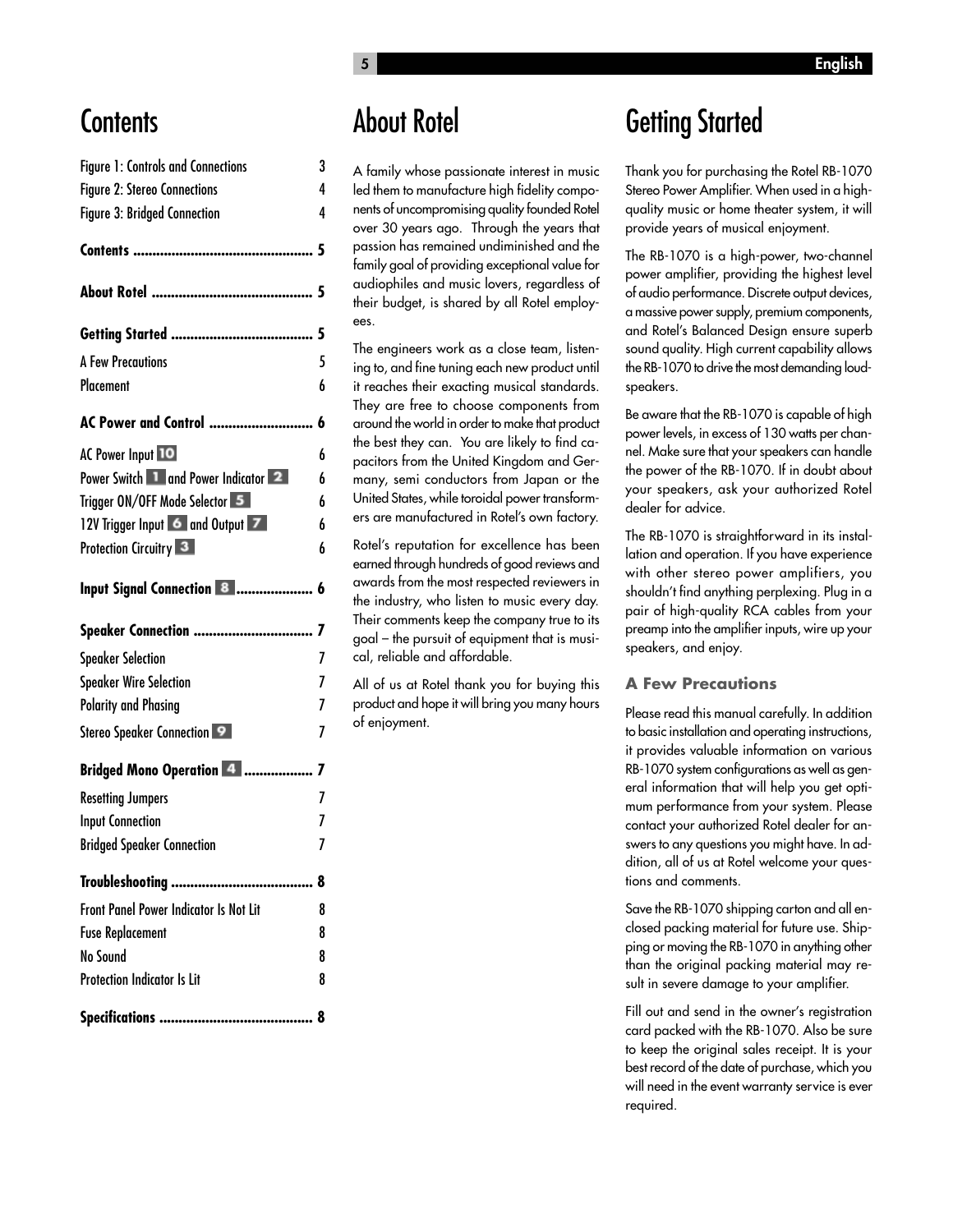#### **Placement**

The RB-1070 generates heat as part of its normal operation. The heat sinks and ventilation openings in the amplifier are designed to dissipate this heat. The ventilation slots in the top cover must be open. There should be 10 cm (4 inches) of clearance around the chassis, and reasonable airflow through the installation location, to prevent the amplifier from overheating.

Likewise, remember the weight of the amplifier when you select an installation location. Make sure that the shelf or cabinet can support its considerable bulk. Again, use common sense.

# AC Power and Control

#### **AC Power Input**

Because of its high power rating, the RB-1070 can draw considerable current. Therefore, it should be plugged directly into a 2-pin polarized wall outlet. Do not use an extension cord. A heavy duty multi-tap power outlet strip may be used if it (and the wall outlet) is rated to handle the current demanded by the RB-1070 and all the other components connected to it.

Be sure the power switch on the front panel of the RB-1070 is turned off (in the out position). Then, connect the supplied power cord to the AC power outlet.

Your RB-1070 is configured at the factory for the proper AC line voltage in the country where you purchased it (either 115 volts AC or 230 volts AC with a line frequency of either 50 Hz or 60 Hz). The AC line configuration is noted on a decal on the back panel.

**Note:** Should you move your RB-1070 amplifier to another country, it is possible to reconfigure your amplifier for use on a different line voltage. Do not attempt to perform this conversion yourself. Opening the enclosure of the RB-1070 exposes you to dangerous voltages. Consult a qualified service person or the Rotel factory service department for information.

If you are going to be away from home for an extended period of time such as a monthlong vacation, it is a sensible precaution to unplug your amplifier (as well as other audio and video components) while you are away.

#### **Power Switch <b>L** and Power **Indicator**

The power switch is located on the front panel of your amplifier. To turn the amplifier on, push the switch in. The LED indicator above the switch will light, indicating that the amplifier is turned on. To turn the amplifier off, push the button again and return it to the out position.

#### **Trigger ON/OFF Mode Selector**

The Amplifier provides the option for manual or automatic power on/off operation. These modes are selectable using a toggle switch on the back panel.

With the switch in the +12V TRIGGER ON position, the amplifier is turned on automatically when a 12V trigger signal is present at the 3.5 mm Jack of TRIGGER IN on the rear panel. The amplifier will go into standby mode if the +12V signal is not present. The front panel POWER SWITCH overrides this function. It must be ON for the +12V trigger to work. Turning the switch OFF cuts power to the amplifier, regardless of whether or not a trigger signal is present.

#### **12V Trigger Input and Output**

The jack labeled IN is for connecting the 3.5mm Plug/Cable carrying a +12 volt trigger signal to turn the amplifier on and off. To use this feature the toggle switch must be set to the ON position. This input accepts any control signal (AC or DC) ranging from 3 volts to 30 volts.

The jack labeled OUT is for connecting another 3.5mm plug/cable to provide a 12V trigger signal to other components. The 12V output signal is available whenever a +12 volt trigger signal is applied to the IN connector.

#### **Protection Circuitry**

The RB-1070 features a thermal protection circuit that protects the amplifier against potential damage in the event of extreme or faulty operating conditions. Unlike many designs, the RB-1070's protection circuit is independent of the audio signal and has no impact on sonic performance. Instead, the protection circuit monitors the temperature of the output devices and shuts down the amplifier if temperatures exceed safe limits.

Most likely, you will never see this protection circuitry in action. However, should a faulty condition arise, the amplifier will stop playing and the LED indicator on the front panel will light up.

If this happens, turn the amplifier off, let it cool down for several minutes, and attempt to identify and correct the problem that caused the protection circuitry to engage. When you turn the amplifier back on, the protection circuit will automatically reset and the indicator LED should go out.

In most cases, the protection circuitry activates because of a fault condition such as shorted speaker wires, or inadequate ventilation leading to an overheating condition. In very rare cases, highly reactive or extremely low impedance speaker loads could cause the protection circuit to engage.

If the protection circuitry triggers repeatedly and you are unable to isolate and correct the faulty condition, contact your authorized Rotel dealer for assistance in troubleshooting.

# **Input Signal Connection**

#### **[See Figure 2 for normal stereo wiring illustration.]**

The RB-1070 has conventional RCA type input connectors, the type found on nearly all audio equipment.

**Note:** To prevent loud noises that neither you nor your speakers will appreciate, make sure the amplifier is turned off when you make any signal connections.

Select a high quality pair of audio interconnect cables. Connect the left channel output of your preamp to the left channel input on the RB-1070. Connect the right channel output of your preamp to the right channel input.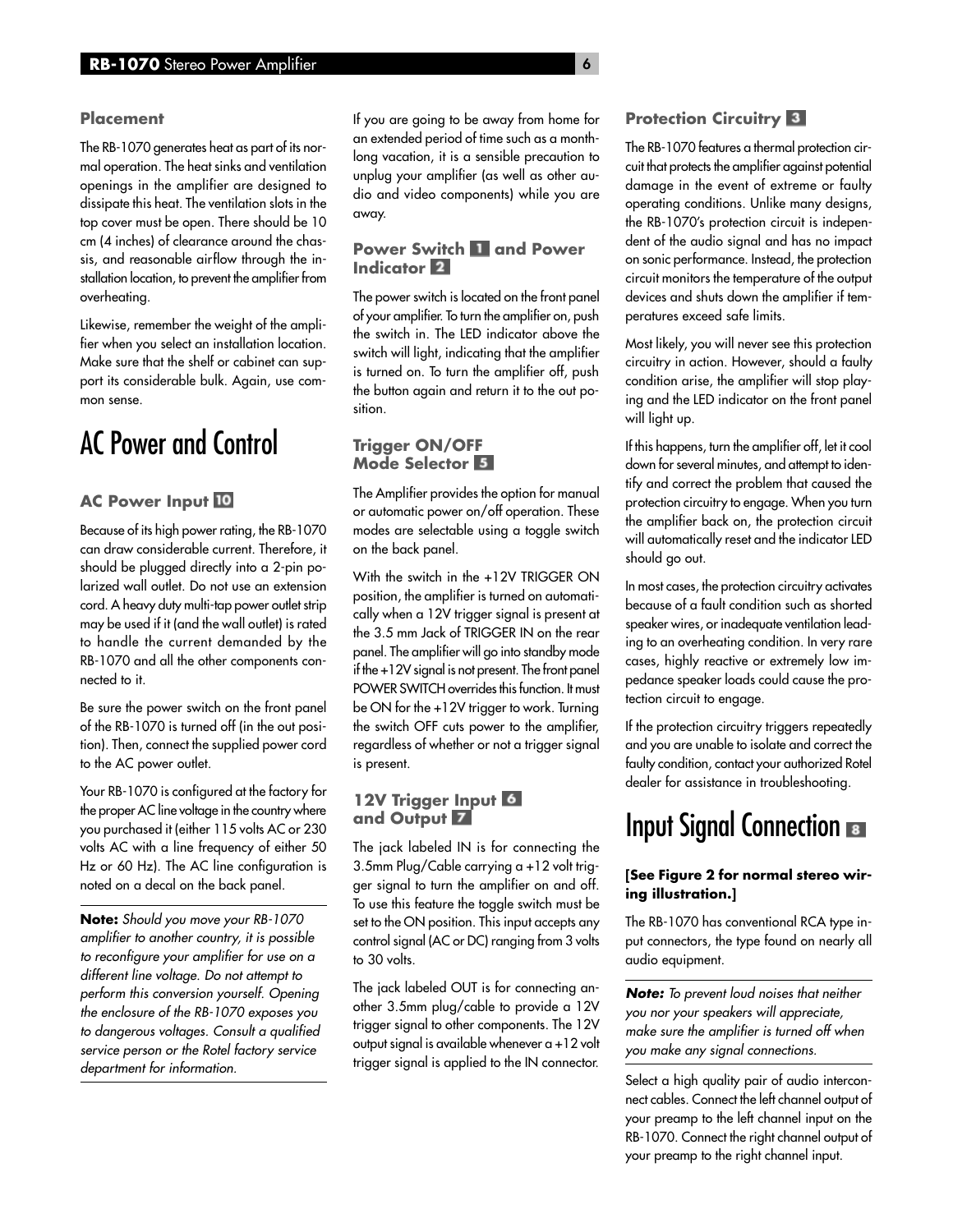# Speaker Connection

#### **Speaker Selection**

We recommend using loudspeakers with a nominal impedance of 4 ohms or higher with the RB-1070. You should exercise some caution in driving multiple pairs of speakers in parallel configuration, because the effective impedance the amplifier sees is cut in half. For example, when driving two pair of 8 ohm speakers, the amplifier sees a 4 ohm load. When driving multiple speakers in parallel, it is recommended that you select speakers with a nominal impedance of 8 ohms or higher. Speaker impedance ratings are less than precise. In practice, very few loudspeakers will present any problems for the RB-1070. See your authorized Rotel dealer if you have any questions.

#### **Speaker Wire Selection**

Use insulated two-conductor stranded wire to connect the RB-1070 to the speakers. The size and quality of the wire can have an audible effect on the performance of the system. Standard speaker wire will work, but can result in lower output or diminished bass response, particularly over longer distances. In general, heavier wire will improve the sound. For best performance, you may want to consider special high-quality speaker cables. Your authorized Rotel dealer can help in the selection of appropriate cables for your system.

#### **Polarity and Phasing**

The polarity — the positive/negative orientation of the connections — for every speaker and amplifier connection must be consistent so all the speakers will be in phase. If the polarity of one connection is mistakenly reversed, bass output will be very weak and stereo imaging degraded. All wire is marked so you can identify the two conductors. There may be ribs or a stripe on the insulation of one conductor. The wire may have clear insulation with different color conductors (copper and silver). There may be polarity indications printed on the insulation. Identify the positive and negative conductors and be consistent with every speaker and amplifier connection.

#### **Stereo Speaker Connection**

The RB-1070 has two pairs of color coded binding posts on the back panel. These connectors accept bare wire, connector lugs, or dual banana type connectors (except in the European Community countries where their use is not permitted).

Route the wire from the RB-1070 to the speakers. Give yourself enough slack so you can move the components enough to allow access to the speaker connectors.

If you are using dual banana plugs, connect them to the wires and then plug into the backs of the binding posts. The hexagonal thumbscrews of the binding posts should be screwed in all the way (clockwise).

If you are using terminal lugs, connect them to the wires. If you are attaching bare wires directly to the binding posts, separate the wire conductors and strip back the insulation from the end of each conductor. Be careful not to cut into the wire strands. Unscrew (turn counterclockwise) the binding post hexagonal thumbscrews. Place the connector lug or wire around the binding post shaft. Turn the hexagonal thumbscrews clockwise to clamp the connector lug or wire firmly in place.

**Note:** Be sure there are no loose wire strands that could touch adjacent wires or connectors.

# Bridged Mono Operation

#### **[See Figure 3 for bridged operation jumper setting and connection illustration.]**

The two channels of the RB-1070 can be "bridged". In this configuration the single channel produces a massive 330 watts! This feature allows you to increase the overall power output of your system by bridging the RB-1070 and adding a second bridged RB-1070. Or the RB-1070 is bridged to drive a monophonic subwoofer. Note however that when the RB-1070 is bridged the speaker connected to it must have an impedance of 8 ohms or more.

In order to use the RB-1070 in bridged mode, three "jumper" connectors inside the amplifier must be moved from one set of pins to another. This task should be done by a qualified technician. See your authorized Rotel dealer. In addition the RB-1070 is connected to the other components in a different way. When the RB-1070 is setup for bridged operation the Bridged Mono indicator light  $\overline{4}$  on the front panel will light.

#### **Resetting Jumpers**

Before opening the RB-1070 cabinet to reset the jumpers, the power cord must be unplugged from the wall. DO NOT OPEN THE CABINET OF THE RB-1070 BEFORE THE POWER CORD HAS BEEN UN-PLUGGED FROM THE WALL. FAILURE TO DO SO WILL EXPOSE YOU TO HAZARD-OUS VOLTAGES.

After the power cord has been unplugged, remove the screws that hold the cabinet cover in place and slide the cover off the amplifier. Locate the three jumper pin blocks labeled S 601, S 602 and S 603. The factory standard (stereo) position of the jumpers is on pins 1 and 2 of each block. There is a \* mark on the circuit board next to this position. To convert the RB-1070 to bridged mono move all three jumpers so they are on pins 2 and 3 of each jumper pin block. Replace the cover of the cabinet. **Do not plug the RB-1070 power cord back into the wall outlet until the cabinet cover has been replaced.**

#### **Input Connection**

When using the RB-1070 in bridged mono mode, connect the cable from the preamplifier output to the left input. No connection is made to the right input.

#### **Bridged Speaker Connection**

When using the RB-1070 in bridged mono mode, the wire to the speakers is connected to the positive terminals of the left and right channels. Connect the wire that goes to the positive terminal of the speaker to the positive terminal of the left channel of the RB-1070. Connect the wire that goes to the negative terminal of the speaker to the positive terminal of the right channel of the RB-1070. No connections are made to the negative terminals of the RB-1070.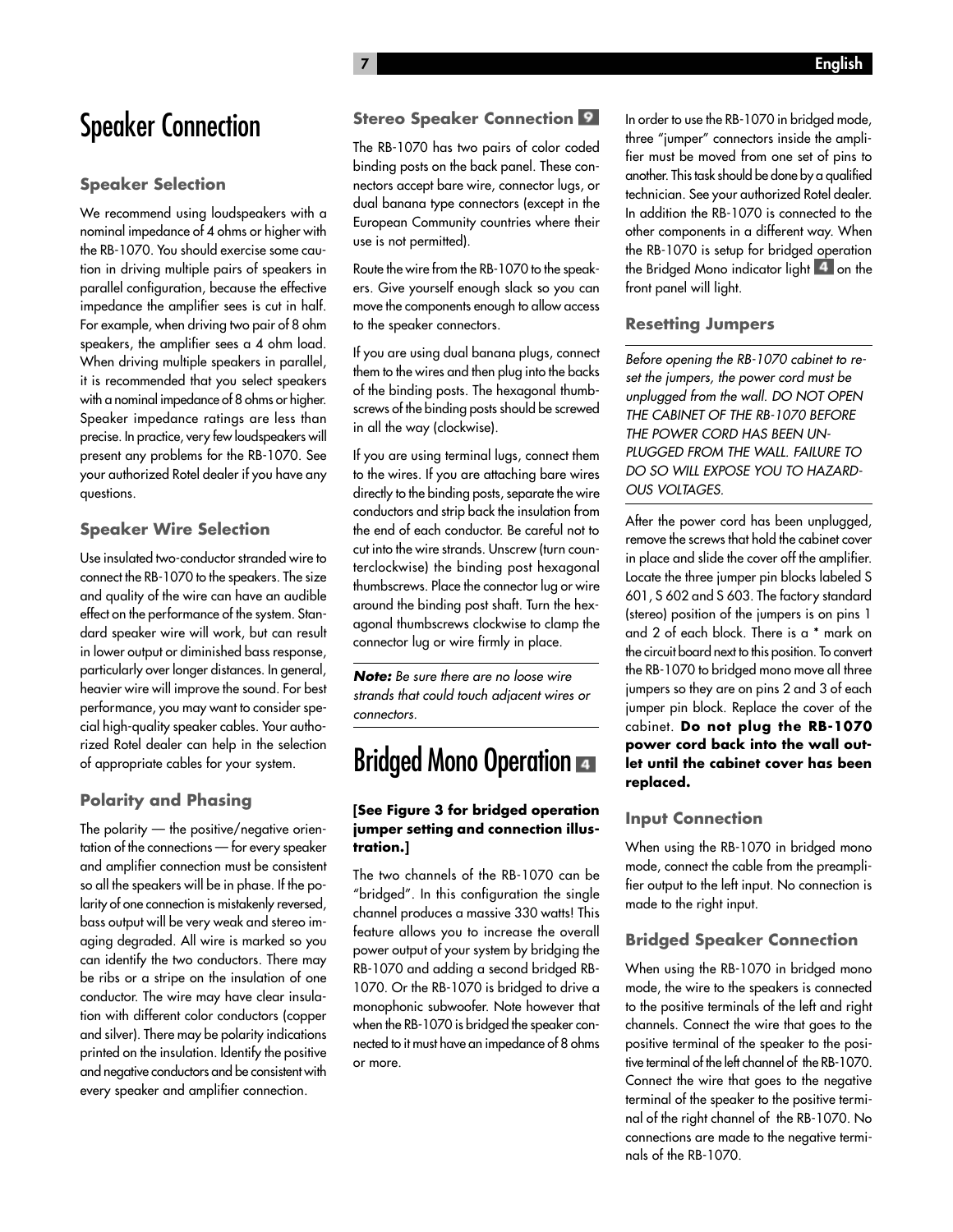#### **RB-1070** Stereo Power Amplifier

# **Troubleshooting**

Most difficulties in audio systems are the result of poor or wrong connections, or improper control settings. If you encounter problems, isolate the area of the difficulty, check the control settings, determine the cause of the fault and make the necessary changes. If you are unable to get sound from the RB-1070, refer to the suggestions for the following conditions:

#### **Front Panel Power Indicator Is Not Lit**

No main power to the RB-1070. Check the front panel power switch. Make sure that it is set to the on position. Check AC power connections at the amplifier and the AC outlet.

#### **Fuse Replacement**

If everything checks out correctly and you still cannot get the amplifier to turn on, the internal power fuse may have blown. If you believe this has happened, contact your authorized Rotel dealer for information on where to take your amplifier to get the fuse replaced.

#### **No Sound**

If the amp is getting AC power, but is producing no sound, check the Protection indicator on the front panel. If it is lit, see below. If not, check all of your connections and control settings on associated components.

#### **Protection Indicator Is Lit**

The front panel indicator lights when the RB-1070 protection circuits have shut off the amplifier. Typically, this occurs only when the ventilation openings are blocked, when there is faulty speaker wiring, or after a period of extreme use. Turn off the system and wait for the amp to cool. Then push the front panel power switch in and out to reset the protection devices. If the problem is not corrected or reoccurs, there is a problem with the system or the amplifier itself.

# **Specifications**

| Continuous Power Output (20-20 kHz, < 0.03%)    | 130 watts/ch into 8 ohms                                          |
|-------------------------------------------------|-------------------------------------------------------------------|
| Bridged Mono Power Output (20-20 kHz, < 0.1%)   | 330 watts/ch into 4 ohms                                          |
| Total Harmonic Distortion (20Hz-20kHz, 8 ohms)  | $< 0.03\%$                                                        |
| Intermodulation Distortion (60 Hz : 7 kHz, 4:1) | $0.03\%$                                                          |
| Frequency Response (+0.5 dB, -3 dB)             | 4Hz-100kHz                                                        |
| Damping Factor (20-20,000 Hz, 8 ohms)           | 500                                                               |
| Speaker Impedance                               | 4 ohms minimum                                                    |
| Signal to Noise Ratio (IHF A network)           | 120dB                                                             |
| Input Impedance/Sensitivity                     | 33 k Ohms/1.0 volt                                                |
| <b>Power Requirements</b>                       | 115 Volts, 60 Hz (U.S. version)<br>230 Volts, 50 Hz (European ver |
| <b>Power Consumption</b>                        | 400 Watts                                                         |
| Dimensions (W x H x D)                          | $430 \times 121 \times 350$ mm<br>1615/16 x 43/4 x 133/4 in       |

All specifications are accurate at the time of printing. Rotel reserves the right to make improvements without notice.

| Continuous Power Output (20-20 kHz, < 0.03%)   | 130 watts/ch into 8 ohms                                                |  |
|------------------------------------------------|-------------------------------------------------------------------------|--|
| Bridged Mono Power Output (20-20 kHz, < 0.1%)  | 330 watts/ch into 4 ohms                                                |  |
| Total Harmonic Distortion (20Hz-20kHz, 8 ohms) | $< 0.03\%$                                                              |  |
| Intermodulation Distortion (60 Hz: 7 kHz, 4:1) | $0.03\%$                                                                |  |
| Frequency Response (+0.5 dB, -3 dB)            | $4Hz-100kHz$                                                            |  |
| Damping Factor (20-20,000 Hz, 8 ohms)          | 500                                                                     |  |
| Speaker Impedance                              | 4 ohms minimum                                                          |  |
| Signal to Noise Ratio (IHF A network)          | 120dB                                                                   |  |
| <b>Input Impedance/Sensitivity</b>             | 33 k Ohms/1.0 volt                                                      |  |
| <b>Power Requirements</b>                      | 115 Volts, 60 Hz (U.S. version)<br>230 Volts, 50 Hz (European version)  |  |
| <b>Power Consumption</b>                       | 400 Watts                                                               |  |
| Dimensions (W $\times$ H $\times$ D)           | $430 \times 121 \times 350$ mm<br>$1615/16 \times 43/4 \times 133/4$ in |  |
| Weight (net)                                   | 11.9 kg, 26.25 lb.                                                      |  |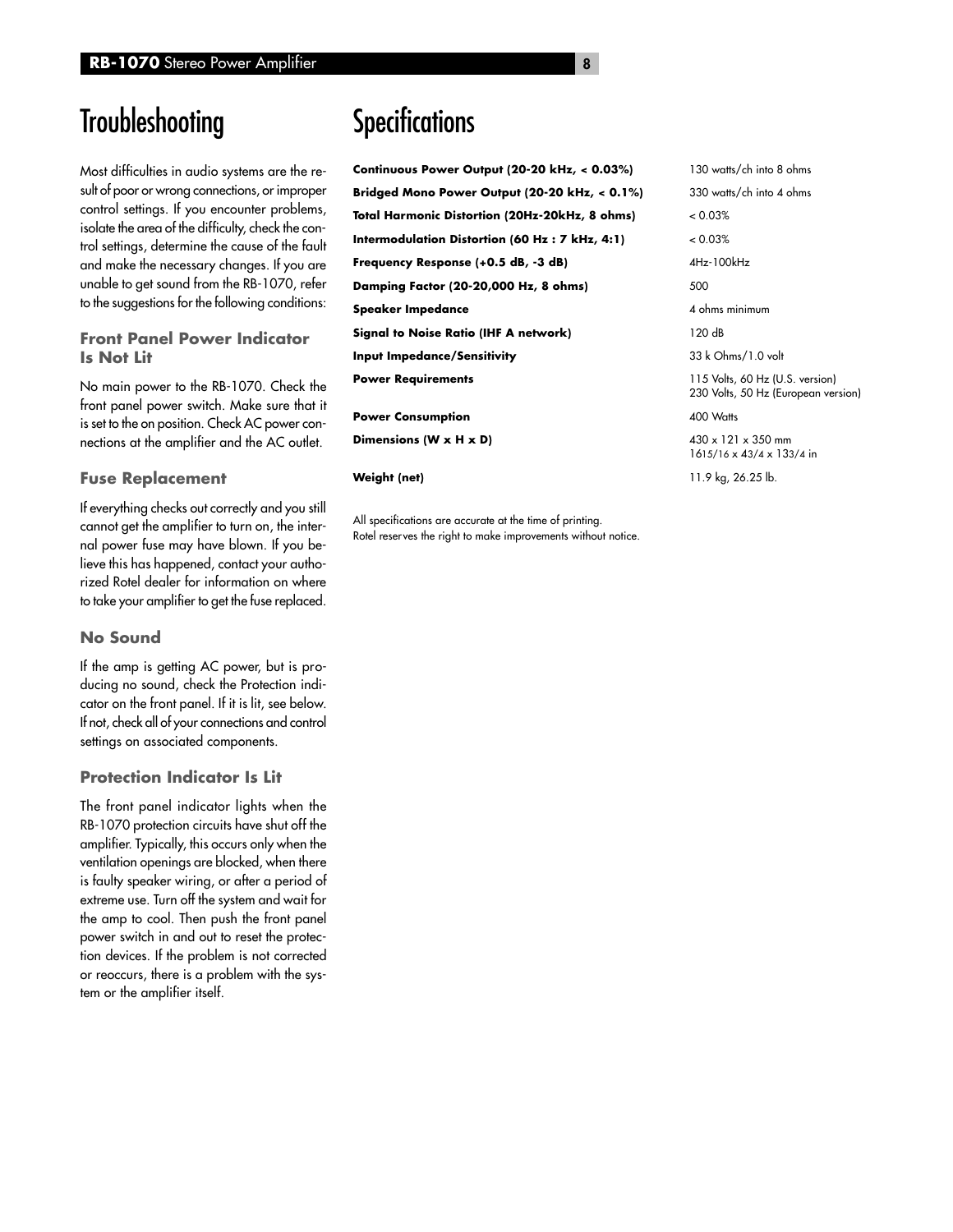**AVERTISSEMENT: Il n'y a dans cet appareil aucune pièce utilisable par l'usager. S'il doit être réparé, le confier à un technicien qualifié.**

**AVERTISSEMENT: Pour réduire le risque d'incendie ou de décharge électrique, ne pas exposer l'appareil à l'humidité ou à l'eau. Ne pas laisser des objets pénétrer dans le boîtier. Si l'appareil a été exposé à l'humidité ou si un objet y a pénétré, débrancher immédiatement l'appareil et le faire inspecter ou réparer au besoin par un technicien qualifié.**

Bien lire toutes les instructions avant de brancher l'appareil ou de l'utiliser. Garder ce guide à portée de la main afin de pouvoir consulter les consignes de sécurité.

Bien lire tous les avertissements et les toutes les consignes de sécurité qui sont contenus dans ce guide et sur l'appareil lui-même. Respecter toutes les consignes d'utilisation de l'appareil.

Nettoyer le boîtier de l'appareil uniquement avec un chiffon sec ou un aspirateur.

Ne pas obstruer les orifices de ventilation de l'appareil. On ne doit pas par exemple placer l'appareil sur un lit, un canapé, un tapis ou sur toute autre surface qui pourrait obstruer ses orifices de ventilation. Si on place l'appareil dans une bibliothèque ou une armoire, il doit y avoir assez de dégagement autour de l'appareil pour en assurer la ventilation.

Garder l'appareil loin des radiateurs, des bouches de chauffage, des poêles et de tout autre appareil qui dégage de la chaleur.

L'appareil ne doit être branché que dans une prise de courant dont la tension correspond à celle qui est donnée à l'arrière de l'appareil.

Brancher l'appareil dans une prise de courant en n'utilisant que le cordon d'alimentation fourni ou un cordon équivalent. Ne jamais modifier le cordon fourni. Ne pas tenter de rendre la mise à la terre inopérante ou de modifier la polarisation de l'appareil. Le cordon d'alimentation devrait être branché dans une prise murale polarisée à deux broches. La broche la plus large du cordon devrait pénétrer dans la broche la plus large de la prise. Ne pas utiliser de cordon de prolongation.

Ne pas passer le cordon d'alimentation dans un endroit où il risque d'être écrasé, coincé ou replié sur lui-même, exposé à la chaleur ou endommagé. On doit porter une attention particulière à la prise aux extrémités du cordon.

L'appareil devrait être débranché si on doit s'absenter pendant une longue période.

Cesser immédiatement d'utiliser l'appareil et le faire inspecter ou réparer par une technicien qualifié si :

- Le cordon d'alimentation ou ses prises sont endommagés.
- Des objets ou du liquide ont pénétré dans l'appareil.
- L'appareil a été exposé à la pluie.
- L'appareil semble mal fonctionner.
- L'appareil a été échappé ou endommagé.

Placer l'appareil sur une surface plane, de niveau et suffisamment solide pour en supporter le poids. Ne pas le placer sur un chariot mobile qui pourrait basculer.



# Table des matières

| Figure 1 : Commandes et branchements                             | 3  |
|------------------------------------------------------------------|----|
| Figure 2 : Branchement des entrées et des<br>enceintes en stéréo | 4  |
| Figure 3 : Fonctionnement en mode                                |    |
| ponté mono (" bridgé ")                                          | 4  |
|                                                                  | 9  |
|                                                                  | 10 |
| Quelques précautions                                             | 10 |
| <b>Emplacement</b>                                               | 10 |
| Alimentation et commutateur général  10                          |    |
| Prise de courant secteur 10                                      | 10 |
| Commutateur 1 et témoin d'alimentation 2 10                      |    |
| Activation/désactivation du système                              |    |
| automatique de commutation (trigger) 5                           | 11 |
| Entrée et sortie gâchette 12 V<br>(trigger input/output) 6 7     | 11 |
| Circuit de protection 3                                          | 11 |
|                                                                  |    |
| Prises d'entrée 8                                                | 11 |
| Raccordement des enceintes                                       | 11 |
| Choix des enceintes                                              | 11 |
| Choix des câbles d'enceintes                                     | 11 |
| Polarité et mise en phase                                        | 11 |
| Raccordement des enceintes en mode stéréo                        | 12 |
| Utilisation de l'appareil en                                     |    |
|                                                                  | 12 |
| Remise en place des cavaliers                                    | 12 |
| Raccordement des câbles d'entrée                                 | 12 |
| Raccordement des enceintes en mode ponté                         | 12 |
|                                                                  |    |
| Le témoin d'alimentation sur la façade de                        |    |
| l'appareil ne s'allume pas                                       | 13 |
| Remplacement du fusible                                          | 13 |
| Absence de son                                                   | 13 |
| Diodes de protection allumées                                    | 13 |
|                                                                  | 13 |

# Un mot sur Rotel

Rotel a été fondée il y a trente ans par une famille dont la passion pour la musique l'a amenée a fabriquer des appareils haute fidélité de la plus haute qualité. Cette passion s'est perpétuée au fil des années et notre objectif d'offrir aux audiophiles et aux mélomanes des produits de qualité exceptionnelle, quel que soit leur budget, est partagé par tous les employés de Rotel.

Notre équipe d'ingénieurs travaille en étroite collaboration afin de faire l'écoute de chacun de nos nouveaux produits et d'en effectuer la mise au point jusqu'à ce qu'ils répondent à des normes rigoureuses. Nos ingénieurs ont toute la latitude voulue pour choisir des composantes provenant de n'importe où dans le monde afin de concevoir les meilleurs produits possibles. Vous trouverez ainsi dans nos appareils des condensateurs provenant du Royaume-Uni et d'Allemagne, des semiconducteurs provenant du Japon et des États-Unis et des transformateurs toroïdaux fabriqués directement dans les usines de Rotel.

Rotel a acquis sa réputation d'excellence grâce aux centaines de critiques positives et aux prix qui lui ont été décernés par les critiques les plus chevronnés de l'industrie. Ces spécialistes font de l'écoute musicale une activité quotidienne et leurs commentaires nous permettent de rester fidèle à notre objectif, soit de concevoir des appareils musicaux, fiables et abordables.

Rotel vous remercie d'avoir fait l'acquisition de ce produit qui, nous l'espérons, vous procurera beaucoup de plaisir musical.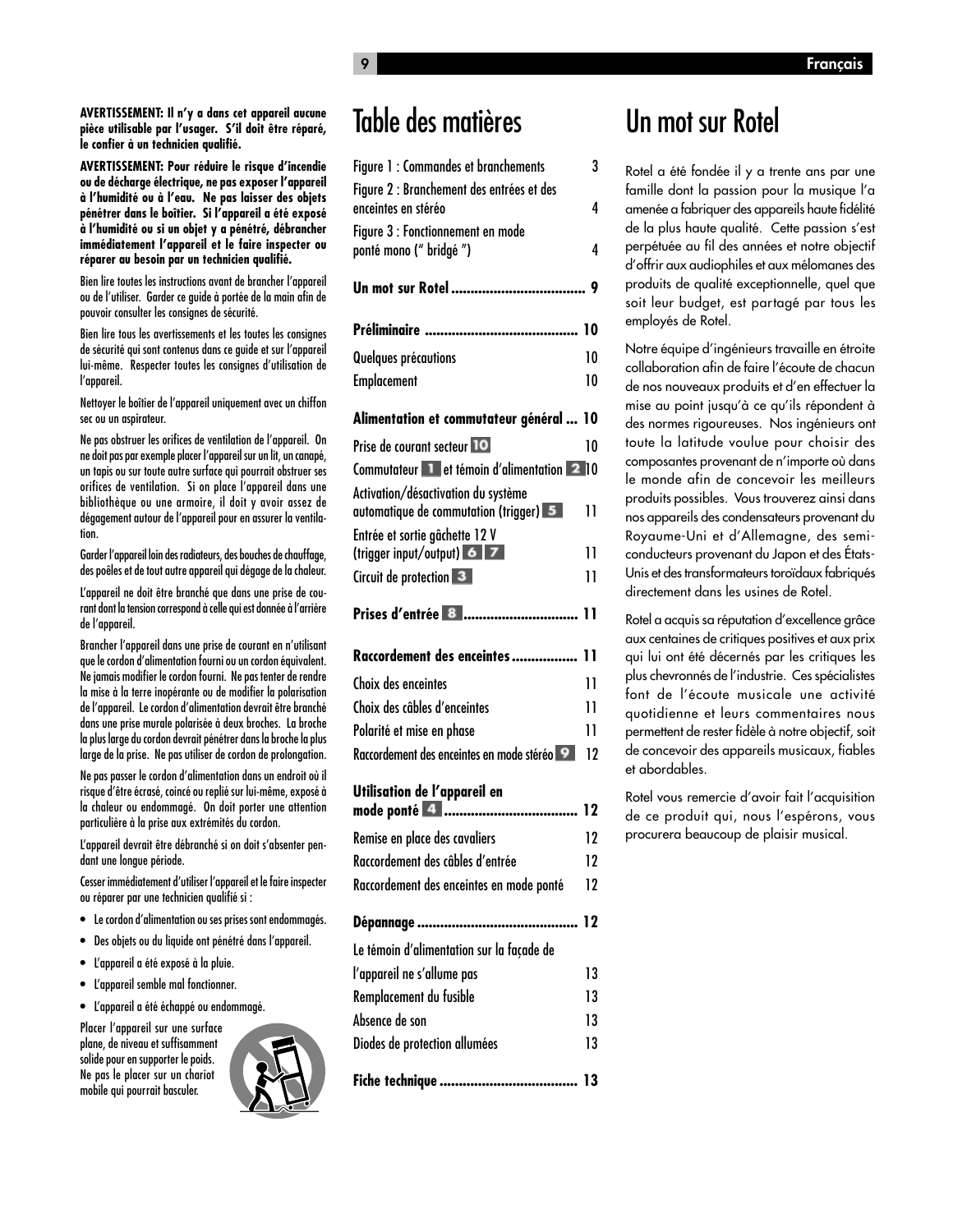# Préliminaire

Nous vous remercions d'avoir acheté l'amplificateur de puissance stéréo Rotel RB-1070. Incorporé dans une chaîne stéréophonique ou une chaîne de cinémamaison de qualité, il vous procurera beaucoup de plaisir musical pendant de nombreuses années.

Le RB-1070 de Rotel est un puissant amplificateur à deux canaux dont le rendement est exceptionnel. Ses sorties discrètes, son alimentation surdimensionnée, ses composantes de toute première qualité et ses entrées équilibrées en font un appareil dont la qualité sonore est exceptionnelle. Grâce à sa grande capacité en courant, l'amplificateur est en mesure d'alimenter la plupart des enceintes les plus exigeantes.

On doit être conscient que l'amplificateur RB-1070 peut fournir une puissance supérieure à 1300 watts par canal et s'assurer que les enceintes sont en mesure d'accepter cette puissance. En cas de doute, communiquez avec votre détaillant audio Rotel.

Le mode d'installation et de fonctionnement de l'amplificateur RB-1070 de Rotel est assez simple. Si vous êtes familier avec d'autres amplificateurs de puissance stéréo, vous ne devriez pas être dépaysé. Il suffit de brancher une paire de câbles RCA de qualité provenant du préamplificateur dans les entrées de l'amplificateur et de raccorder les enceintes et le tour est joué.

#### **Quelques précautions**

Nous vous invitons à lire attentivement ce guide. En plus des instructions de base concernant l'installation et le fonctionnement de l'amplificateur, on y trouvera de précieux renseignements sur les différentes configurations d'une chaîne raccordée à un amplificateur RB-1070 ainsi que des renseignements généraux qui vous aideront à optimiser le rendement de votre chaîne. Pour de plus amples renseignements, communiquez avec votre détaillant audio Rotel autorisé. On peut aussi communiquer directement avec Rotel en cas de besoin.

Conserver la boîte d'emballage d'origine de l'amplificateur RB-1070 ainsi que le matériel d'emballage fourni en cas de besoin. L'amplificateur RB-1070 peut subir des dommages importants s'il est expédié ou déplacé sans son emballage d'origine.

Remplir et retourner la carte d'enregistrement que l'on retrouve dans la boîte de l'appareil. Conserver aussi la facture d'achat de l'appareil. Cette pièce justificative est nécessaire si l'appareil doit être réparé sous garantie étant donné qu'on y retrouve la date d'achat de l'amplificateur.

#### **Disposition**

Comme la plupart des maillons haute fidélité traversés par des courants élevés, le RB-1070 dégage une certaine quantité de chaleur pendant son fonctionnement. C'est pourquoi il possède un radiateur de refroidissement interne et des ouïes de ventilation. Ne bloquez donc pas ses ouïes supérieures de refroidissement. Il doit y avoir environ 10 cm de dégagement tout autour lui pour permettre le bon fonctionnement de sa ventilation, et une bonne circulation d'air tout autour du meuble qui le supporte.

N'oubliez pas non plus, lors de son installation, qu'il s'agit d'un appareil lourd. L'étagère ou le support utilisés doivent être suffisamment robustes et rigides : dans ce domaine, le sens commun s'applique.

# Alimentation et commutateur général

#### **Prise de courant secteur**

Compte tenu de sa grand puissance nominale, l'amplificateur RB-1070 peut exiger beaucoup de courant. L'appareil devrait être branché directement dans une prise murale polarisée à deux broches. Ne pas utiliser un cordon de prolongation. On peut cependant utiliser une lisière à prises multiples pour service intensif si sa capacité nominale (et celle du courant secteur) répond aux exigences de courant de l'amplificateur et des autres composantes qui y sont raccordées.

On doit s'assurer que le commutateur d'alimentation sur le devant de l'appareil est hors circuit (position « out «). Brancher ensuite le cordon d'alimentation fourni dans la prise de courant secteur.

L'amplificateur RB-1070 est configuré d'usine en fonction du courant secteur du pays où il a été vendu (115 volts c.a. ou 230 volts c.a., à une fréquence de 50 Hz ou 60 Hz). La configuration de la tension secteur est donnée à l'arrière de l'appareil.

**REMARQUE :** Si on doit utiliser l'amplificateur RB-1070 dans un autre pays, on peut le reconfigurer pour qu'il puisse accepter une tension secteur différente. On ne doit pas tenter d'effectuer cette conversion soi-même étant donné que l'on s'expose à des tensions dangereuses en ouvrant l'appareil. Pour de plus amples renseignements concernant la conversion de tension, consultez un technicien qualifié ou le Service technique de l'usine Rotel.

Si l'on doit s'absenter pendant une période prolongée (pour des vacances d'un mois par exemple), il est plus prudent de débrancher l'amplificateur (ainsi que toutes les autres composantes audio et vidéo) pendant son absence.

#### **Commutateur II et témoin d'alimentation**

Le commutateur d'alimentation est situé sur la façade de l'amplificateur. Pour mettre l'appareil en circuit, enfoncer le commutateur. Le témoin d'alimentation situé au-dessus du commutateur devrait alors s'allumer pour indiquer que l'amplificateur est en circuit. Pour mettre l'appareil hors circuit, appuyer à nouveau sur le commutateur pour le ramener en retrait.

#### **Activation/désactivation du système automatique de commutation (trigger)**

L'amplificateur dispose d'une fonction permettant sa mise en service en mode manuel ou automatique. Ce choix peut être opéré à partir du commutateur «trigger» situé à l'arrière de l'appareil.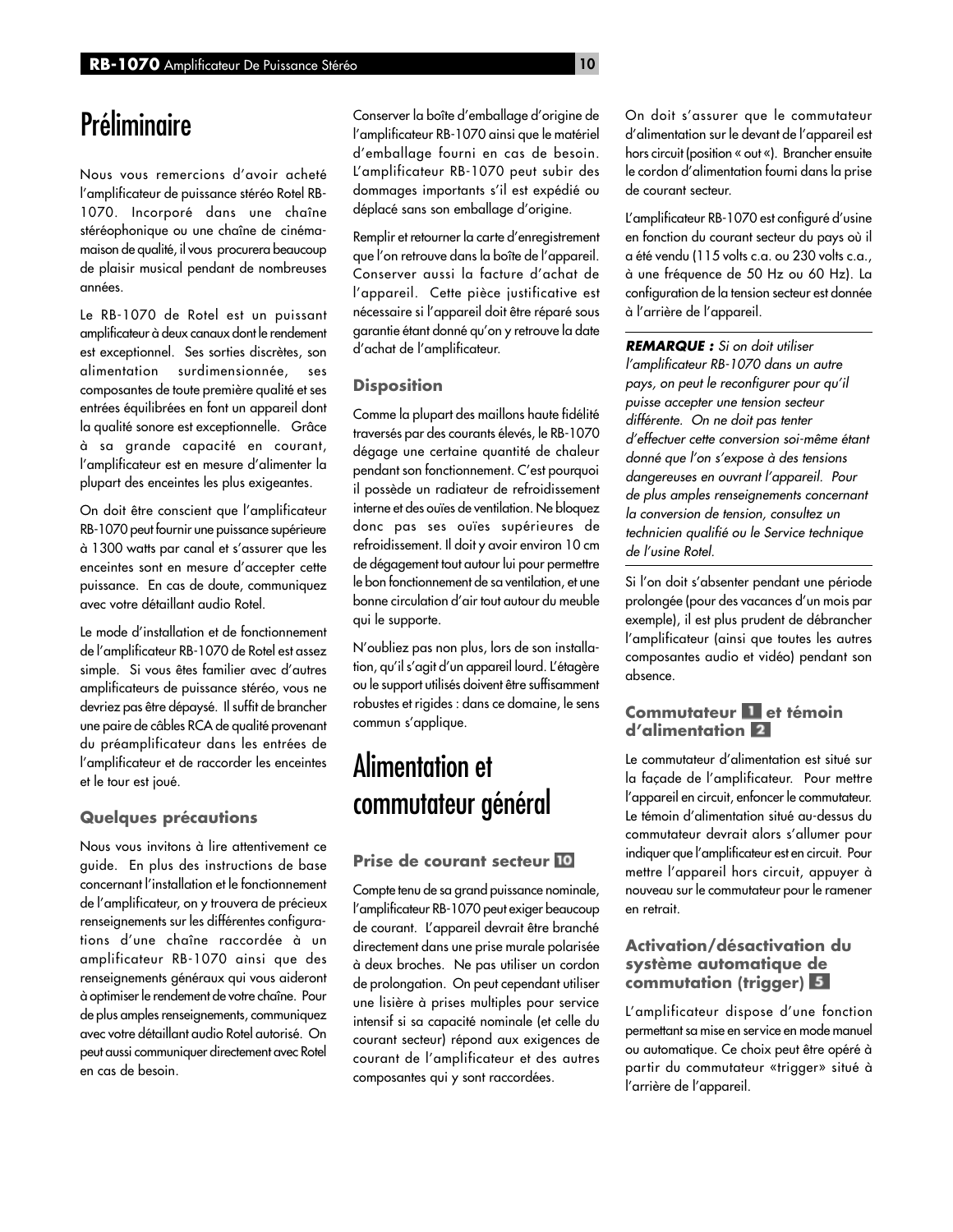Lorsque le commutateur est placé en position «trigger on», l'amplificateur se met automatiquement en service dès qu'une tension de commande de 12 V est appliquée à la prise jack 3.5 mm (trigger in) située au dos de l'appareil. Il retourne en mode veille dès que cette tension est coupée. Lorsque le commutateur de mise en service (ON/OFF) de la face avant est en position OFF, l'appareil est totalement arrêté ; le système de déclenchement automatique devient également inopérant, même en présence d'une tension de 12 V aux bornes du jack 3.5 mm. Le commutateur de la face avant doit être basculé en position ON pour que le système de déclenchement automatique puisse fonctionner.

#### **Entrée et sortie gâchette 12 V (trigger input/output)**

La prise d'entrée au standard jack 3.5 mm est destinée à recevoir un câble muni d'un connecteur 3.5 mm, véhiculant la tension de commutation de 12 V qui permettra de mettre en service ou d'arrêter l'amplificateur. En général, ce type de signal est fourni par les systèmes de commande des installations domotiques. Pour bénéficier de cette possibilité, l'interrupteur doit être basculé sur la position ON.

La sortie au format jack de 3.5 mm permet de raccorder un autre amplificateur, à condition que ce dernier dispose également d'une entrée gâchette (trigger) 12V. Dès qu'une tension de 12 Volts est appliquée à l'entrée «trigger», elle est immédiatement redistribuée en sortie.

L'entrée gâchette (trigger) accepte tout signal continu ou alternatif (AC ou DC) compris entre 3 volts et 30 volts.

#### **Circuit de protection**

Le RB-1070 possède un circuit de protection thermique interne, qui le protège contre tout dommage éventuel dû à des conditions de fonctionnement anormales ou extrêmes. Contrairement à la majorité des autres amplificateurs de puissance, ce circuit est totalement indépendant du trajet du signal audio, et n'a donc aucune influence sur les performances musicales. Ce circuit contrôle aussi en permanence la température des étages de sortie, et coupe automatiquement l'amplificateur si celle-ci dépasse une valeur normale.

Normalement, cette protection ne devrait jamais se mettre en service. Cependant, si cela survient, l'amplificateur s'arrêtera de lui-même et la diode LED correspondante en face avant s'allumera.

Si la protection se met en service, éteignez immédiatement l'amplificateur. Laissez le refroidir quelques minutes, que vous mettrez à profit pour identifier et corriger le problème (branchements, court-circuit, etc.). Lorsque vous remettrez l'amplificateur sous tension, le circuit de protection se réinitialisera automatiquement et la diode s␣ 'éteindra.

Dans la plupart des cas, la mise en service de la protection est due à un court-circuit dans les câbles des enceintes acoustiques, ou à cause d'un mauvais respect de la ventilation correcte de l'amplificateur. Dans de très rares cas, la charge à très faible impédance ou très réactive de certaines enceintes acoustiques peut entraîner la mise en service de la protection.

Si la protection se met en service de manière répétée sans que vous puissiez localiser la cause de cette mise en service, contactez immédiatement votre revendeur agréé Rotel.

# Prises d'entrée

#### **[Se reporter au schéma de câblage en mode stéréo normal de la Figure 2]**

L'amplificateur RB-1070 est doté de prises classiques RCA comme celles que l'on retrouve sur presque toutes les composantes audio.

**REMARQUE :** pour éviter les bruits désagréables que ni vous, ni les enceintes <sup>n</sup>'apprécieraient, on doit mettre l'amplificateur hors circuit lorsqu'on effectue le branchement des câbles d'entrée.

Choisir des câbles audio de haute qualité. Raccorder d'abord le canal de sortie gauche du préamplificateur à la prise d'entrée gauche de l'amplificateur RB-1070. Raccorder le canal de sortie droit du préamplificateur à la prise d'entrée droite de l'amplificateur.

# Raccordement des enceintes

#### **Choix des enceintes**

Nous recommandons des enceintes dont l'impédance nominale est de 4 ohms ou plus. On devrait être prudent si l'on raccorde deux paires d'enceintes en parallèle étant donné que l'impédance se trouve réduite de moitié. Par exemple, si l'on raccorde deux paires d'enceintes de 8 ohms, l'impédance passera à 4 ohms. Si l'on raccorde plusieurs paires d'enceintes en parallèle, on recommande de choisir des enceintes dont l'impédance nominale est de 8 ohms ou plus. La valeur d'impédance d'un hautparleur est très imprécise. En pratique, l'amplificateur n'aura aucun mal à alimenter la plupart des enceintes. Pour de plus amples renseignements concernant le choix des enceintes, consultez votre détaillant audio Rotel.

#### **Choix des câbles d'enceintes**

Utiliser des câbles torsadés à deux conducteurs isolés pour raccorder l'amplificateur RB-1070 aux enceintes. Le calibre et la qualité des câbles peuvent avoir un effet notable sur le rendement d'une chaîne. Un câble de hautparleur ordinaire fera l'affaire mais risque d'atténuer le niveau de sortie ou de donner une réponse en basses fréquences erratique, surtout si les câbles sont très longs. En général, des câbles de calibre supérieur amélioreront le rendement sonore. Pour obtenir de meilleurs résultats, on peut envisager d'utiliser des câbles audio spéciaux de haute qualité. Votre détaillant audio Rotel peut vous aider à choisir les câbles qui conviennent à votre chaîne.

#### **Polarité et mise en phase**

Pour permettre à la chaîne d'être en phase, on doit respecter la polarité - pôle positif et pôle négatif - sur toutes les connexions des enceintes et de l'amplificateur. En inversant par erreur la polarité lors du raccordement des enceintes, on risque d'atténuer les basses fréquences et de perturber l'image stéréophonique. Les deux fils d'un câble d'enceinte sont toujours identifiés. Il peut s'agir de nervures sur l'isolant d'un conducteur, d'un code-couleur sur chacun des conducteurs (cuivre et argent) ou d'indications de polarité imprimées sur l'isolant. On doit bien identifier les conducteurs négatif et positif et respecter la polarité lors du raccordement des enceintes et de l'amplificateur.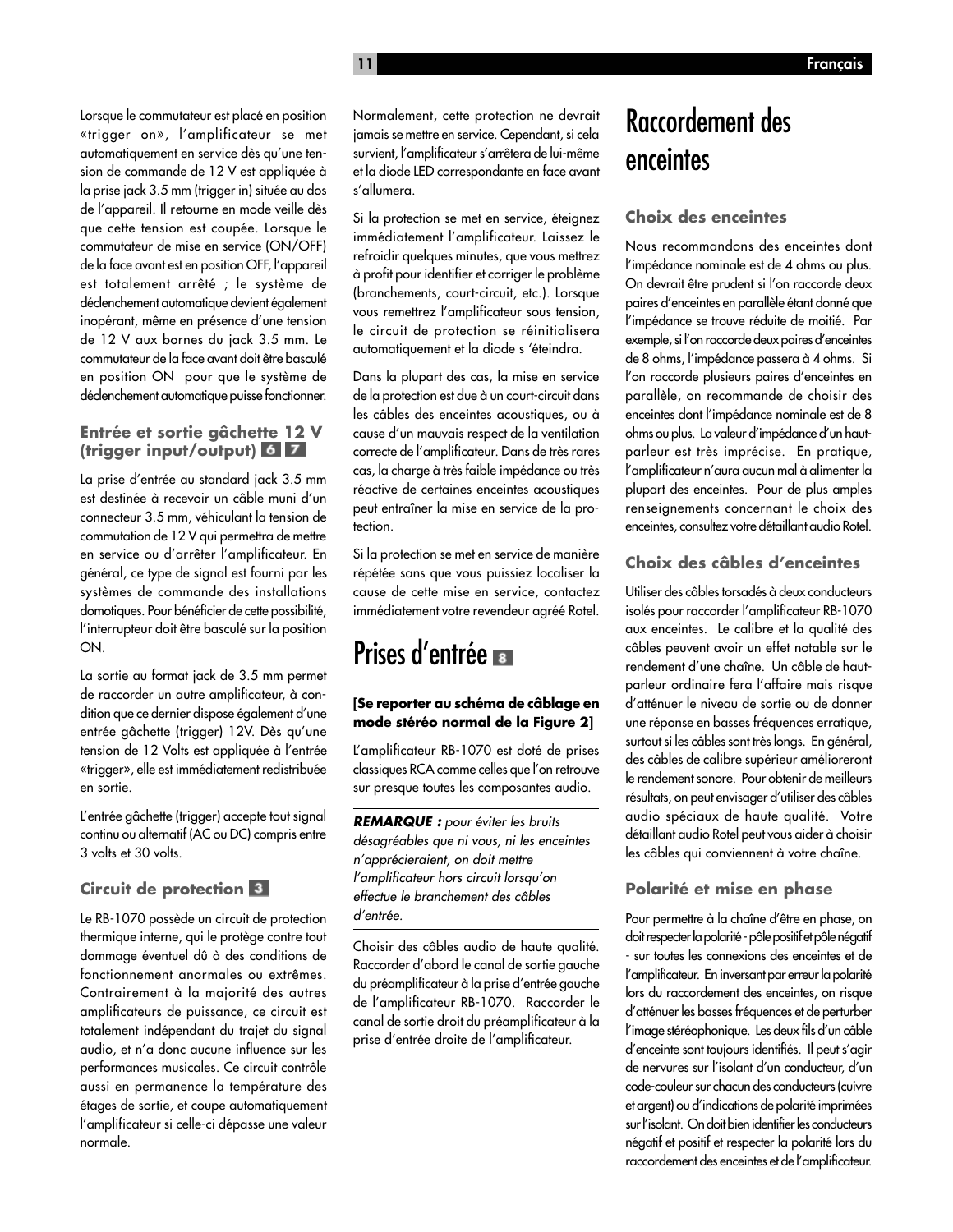#### **Raccordement des enceintes en mode stéréo**

L'amplificateur RB-1070 est doté de deux paires de bornes de raccordement qui portent un code-couleur et qui sont situées à l'arrière de l'appareil. Ces bornes acceptent les fils nus, les cosses ou les fiches doubles de type banane (sauf dans les pays qui font partie de la Communauté européenne où leur usage n'est pas permis).

Acheminer le câble d'enceinte à l'amplificateur RB-1070 aux enceintes en laissant assez de jeu pour permettre le déplacement des composantes et l'accès aux bornes à l'arrière des enceintes.

Si on utilise des fiches doubles de type banane, les raccorder aux fils et les brancher ensuite dans les bornes de raccordement. Les bagues hexagonales des bornes devraient être vissées complètement (de gauche à droite).

Si on utilise des cosses, les raccorder aux fils. Si on raccorde des fils nus directement aux bornes de raccordement des enceintes, séparer les deux conducteurs de quelques pouces et enlever un peu d'isolant à l'extrémité de chaque conducteur en prenant soin de ne pas couper les conducteurs. Dévisser (de droite à gauche) les bagues des bornes de raccordement. Placer la cosse ou le fil autour de l'arbre de la borne de raccordement. Visser ensuite les bagues hexagonales de gauche à droite pour fixer les cosses ou les fils en place.

**REMARQUE :** on doit s'assurer qu'il n'y a pas de fils lâches qui pourraient entrer en contact avec des fils adjacents ou des connecteurs.

# Utilisation de l'appareil en mode ponté

#### **[Se reporter au schéma de branchement et d'installation des cavaliers de la Figure 3.]**

Les deux canaux de l'amplificateur RB-1070 peuvent être pontés. Lorsque l'amplificateur est ponté, sa puissance passe à 360 watts par canal. Le pontage permet d'augmenter la puissance d'une chaîne par l'ajout d'un deuxième amplificateur. Le RB-1070 peut aussi être utilisé pour alimenter un haut-parleur de sous-graves en mono. On doit cependant se rappeler que lorsque l'amplificateur RB-1070 est ponté, les enceintes qui y sont raccordées doivent avoir une impédance minimale de 8 ohms.

Pour ponter l'amplificateur RB-1070, on doit retirer les cavaliers à l'intérieur de l'amplificateur de ses broches et les installer sur d'autres broches. Cette modification devrait être faite par un technicien qualifié. Consultez votre détaillant Rotel à ce sujet. En mode mono, les autres composantes de la chaîne sont raccordées de façon différente à l'amplificateur RB-1070. Lorsqu'on utilise l'amplificateur RB-1070 en mode mono, le témoin de pontage en mode mono 4 s'allume sur la façade de l'appareil.

#### **Remise en place des cavaliers**

Avant d'ouvrir l'amplificateur pour remettre les cavaliers en place, on doit d'abord débrancher le cordon d'alimentation de la prise de courant. ON NE DOIT PAS OUVRIR L'AMPLIFICATEUR RB-1070 SANS AVOIR DÉBRANCHÉ LE CORDON D'ALIMENTATION SOUS PEINE D'ÊTRE EXPOSÉ À DES TENSIONS DANGEREUSES.

Après avoir débranché le cordon d'alimentation, enlever les vis qui retiennent le couvercle de l'appareil en place et retirer le couvercle en le glissant. Repérer les trois bornes de cavaliers identifiées S 601, S 602 et S 603. Les cavaliers sont installés d'usine sur les broches 1 et 2 de chaque borne (stéréo). On distingue la marque \* sur la plaquette à circuits imprimés près de cet endroit. Pour convertir l'amplificateur RB-1070 du mode stéréo au mode pontage en mono, installer les cavaliers sur les broches 2 et 3 de chaque borne de cavalier. Remettre le couvercle de l'appareil. Ne pas rebrancher le cordon d'alimentation dans la prise avant d'avoir remis le couvercle en place.

#### **Raccordement des câbles d'entrée**

Lorsqu'on utilise l'amplificateur RB-1070 en mode mono, brancher le câble d'interconnexion provenant de la sortie du préamplificateur dans la prise d'entrée gauche. Il n'y a aucun câble dans la prise de droite.

#### **Raccordement des enceintes en mode ponté**

Lorsqu'on utilise l'amplificateur RB-1070 en mono en mode ponté, brancher le premier câble d'enceinte dans les bornes positives du canal gauche et du canal droit. Brancher le fil positif de l'enceinte à la borne positive du canal gauche de l'amplificateur RB-1070. Brancher ensuite le fil négatif de l'enceinte à la borne positive du canal droit de l'amplificateur. Il n'y a aucun fil sur les bornes négatives de l'amplificateur.

# Dépannage

La plupart des problèmes que l'on retrouve sur une chaîne audio sont attribuables à de mauvais branchements ou à de mauvais réglages. En cas de problème, en identifier l'origine, vérifier les réglages, établir la cause du problème et effecteur les changements nécessaires. Si on n'est pas en mesure de faire fonctionner l'amplificateur RB-1070, voici certaines suggestions :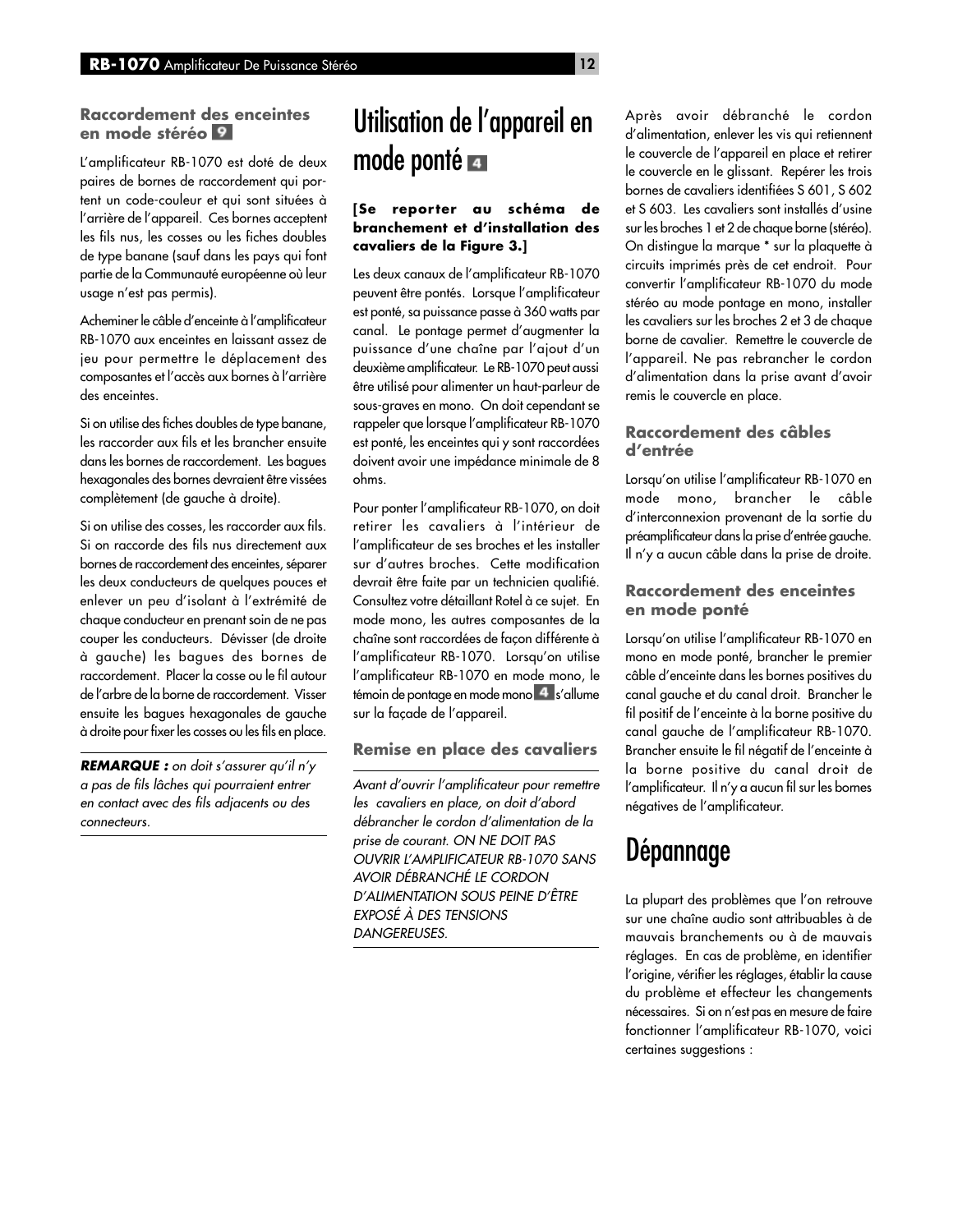#### **Le témoin d'alimentation sur le devant de l'appareil ne s'allume pas**

L'amplificateur RB-1070 n'est pas alimenté en Vérifier le commutateur d'alimentation sur le devant de l'appareil et s'assurer qu'il est bien à la position « on « (en circuit). Vérifier si le cordon d'alimentation est bien branché dans l'amplificateur et dans la prise de courant secteur.

#### **Remplacement du fusible**

Si on a tout vérifié et si on ne peut toujours pas mettre l'amplificateur en circuit, le fusible à l'intérieur de l'amplificateur est peut-être grillé. Si l'on soupçonne que le fusible est grillé, communiquer avec un détaillant Rotel pour savoir où faire remplacer le fusible.

#### **Absence de son**

Si l'amplificateur est alimenté en courant et s'il n'y a pas de son, les orifices de ventilation sont obstrués, le câblage est défectueux ou l'appareil a fonctionné pendant longtemps à des charges extrêmes. Fermer l'appareil et le laisser refroidir. Vérifier tous les branchements et les réglages sur les composantes accessoires. On doit accorder une attention particulière aux branchements des enceintes. Appuyer sur le commutateur d'alimentation sur la façade de l'appareil. Si le problème persiste ou s'il se produit à nouveau, il y une défectuosité dans la chaîne ou dans l'amplificateur.

#### **Diodes de protection allumées**

Le circuit de protection est entré en fonctionnement. Cela arrive quand les ouïes d'aération ont été obstruées, quand il y a un court-circuit dans les sorties enceintes, ou si l'amplificateur a fonctionné très longtemps à puissance maximum. Eteignez l'amplificateur et attendez qu'il refroidisse. Le fait d'appuyer à nouveau sur l'interrupteur de mise sous tension pour rallumer l'appareil entraînera la réinitialisation automatique des circuits de protection. Si la protection se remet à fonctionner, il y a un problème dans le système ou l'amplificateur lui-même.

# Fiche technique

| Puissance de sortie continue<br>(20 Hz à 20 kHz, 0,03 %, 8 ohms)             | 130 watts par canal                    |
|------------------------------------------------------------------------------|----------------------------------------|
| Puissance de sortie en mode ponté en mono<br>(20 Hz à 20 kHz, 0,1 %, 8 ohms) | 330 watts par canal                    |
| Distorsion harmonique totale (20 Hz-20 kHz, 8 ohms)                          | < 0.03 %                               |
| Distorsion d'intermodulation (60 Hz : 7 kHz, 4:1)                            | $0.03\%$                               |
| Réponse en fréquence ( + 0.5 dB, -3 dB)                                      | 4 Hz à 100 kHz                         |
| Facteur d'amortissement (20-20,000 Hz, 8 ohms)                               | 500                                    |
| Impédance des enceintes (mode normal)                                        | 4 ohms minimum                         |
| Rapport signal/bruit (IHF A network)                                         | 120 dB                                 |
| Impédance d'entrée/Sensibilité                                               | 33 kohms/1.0 volt                      |
| <b>Alimentation</b><br><b>Version USA</b><br><b>Version Europe</b>           | 115 V CA 50/60 Hz<br>230 V CA 50/60 Hz |
| Consommation                                                                 | 400 Watts                              |
| Dimensions (L, H, P)                                                         | $430 \times 121 \times 350$ mm         |
| Poids (net)                                                                  | 11.9 kg $/$ 26.25 lb.                  |

Toutes les spécifications de cet appareil étaient exactes au moment de l'impression de ce guide. Rotel se réserve le droit de les modifier sans préavis.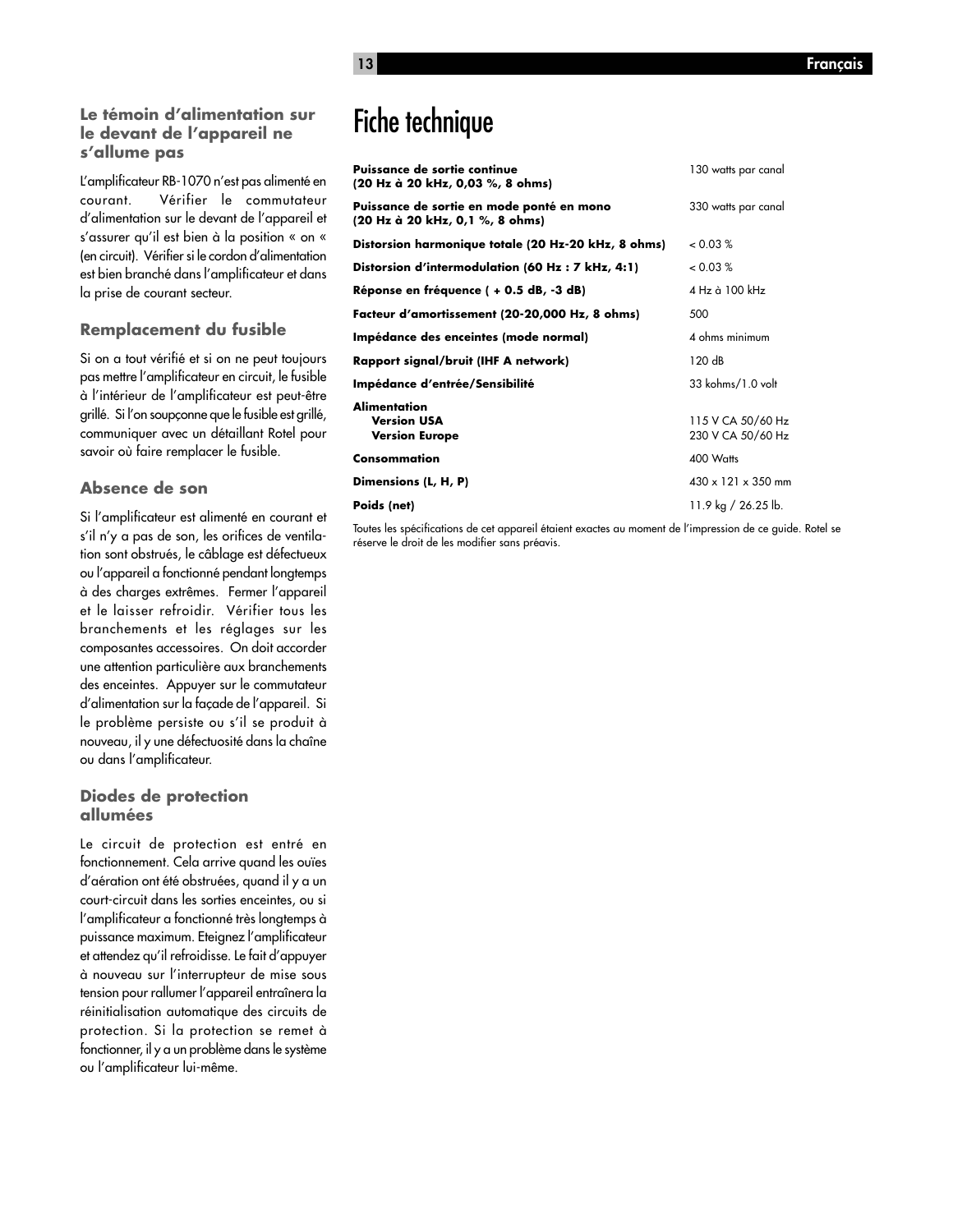#### **RB-1070** Stereo-Endstufe

**Sicherheits- und Warnhinweise**

**Bitte lesen Sie sich die Bedienungsanleitung vor Gebrauch des Gerätes genau durch. Sie enthält wichtige Sicherheitsvorschriften, die unbedingt zu beachten sind! Bewahren Sie die Bedienungsanleitung so auf, daß sie jederzeit zugänglich ist.**

**Außer den in der Bedienungsanleitung beschriebenen Handgriffen sollten vom Bediener keine Arbeiten am Gerät vorgenommen werden. Das Gerät ist ausschließlich von einem qualifizierten Fachmann zu öffnen und zu reparieren.**

**Dieses Gerät darf nur in trockenen Räumen betrieben werden. Um die Gefahr von Feuer oder eines elektrischen Schlags auszuschließen, dürfen keine Flüssigkeiten oder Fremdkörper in das Gerät gelangen. Sollte dieser Fall trotzdem einmal eintreten, trennen Sie das Gerät sofort vom Netz ab. Lassen Sie es von einem Fachmann prüfen und die notwendigen Reparaturarbeiten durchführen.**

Befolgen Sie alle Warn- und Sicherheitshinweise in der Bedienungsanleitung und auf dem Gerät.

Dieses Gerät sollte, wie andere Elektrogeräte auch, nicht unbeaufsichtigt betrieben werden.

Ist das Gerät z.B. während des Transports über längere Zeit Kälte ausgesetzt worden, so warten Sie mit der Inbetriebnahme, bis es sich auf Raumtemperatur erwärmt hat und das Kondenswasser verdunstet ist.

Oberhalb des Gerätes sollte ein Freiraum von 10 cm vorhanden sein. Stellen Sie das Gerät daher weder auf ein Bett, Sofa, Teppich oder ähnliche Oberflächen. Ferner sollte es nicht an einem Ort aufgestellt werden, an dem keine ausreichende Luftzufuhr gegeben ist, zum Beispiel in einem engen Regalfach oder in einem Einbauschrank.

Stellen Sie das Gerät nicht in die Nähe von Wärmequellen (Heizkörper, Wärmespeicher, Öfen oder sonstige wärmeerzeugende Geräte).

Bevor Sie das Gerät in Betrieb nehmen, prüfen Sie, ob die Betriebsspannung mit der örtlichen Netzspannung übereinstimmt. Die Betriebsspannung ist an der Rückseite des Gerätes angegeben.

Schließen Sie das Gerät nur mit dem dazugehörigen zweipoligen Netzkabel an die Wandsteckdose an. Modifizieren Sie das Netzkabel auf keinen Fall. Versuchen Sie nicht, die Erdungsund/oder Polarisationsvorschriften zu umgehen. Das Netzkabel sollte an eine zweipolige Wandsteckdose angeschlossen werden. Verwenden Sie keine Verlängerungskabel.

Netzkabel sind so zu verlegen, daß sie nicht beschädigt werden können (z.B. durch Trittbelastung, Möbelstücke oder Erwärmung). Besondere Vorsicht ist dabei an den Steckern, Verteilern und den Anschlußstellen des Gerätes geboten.

Sollten Sie das Gerät für eine längere Zeit nicht in Betrieb nehmen, ziehen Sie den Netzstecker aus der Steckdose.

Schalten Sie das Gerät sofort aus und ziehen Sie geschultes Fachpersonal zu Rate, wenn:

- das Netzkabel oder der Stecker beschädigt sind,
- Gegenstände bzw. Flüssigkeit in das Gerät gelangt sind,
- das Gerät Regen ausgesetzt war,
- das Gerät nicht ordnungsgemäß funktioniert bzw. eine deutliche Leistungsminderung aufweist,
- das Gerät hingefallen ist bzw. beschädigt wurde.

Ziehen Sie den Netzstecker aus der Steckdose, bevor Sie mit der Reinigung des Gerätes beginnen. Reinigen Sie die Oberflächen des Gerätes nur mit einem weichen, trockenen Tuch. Verwenden Sie keine scharfen Reinigungs- oder Lösungsmittel. Vor der erneuten Inbetriebnahme des Gerätes ist sicherzustellen, daß an den Anschlußstellen keine Kurzschlüsse bestehen und alle Anschlüsse ordnungsgemäß sind.

Stellen Sie das Gerät waagerecht auf eine feste, ebene

Unterlage. Es sollte weder auf beweglichen Unterlagen noch Wagen oder fahrbaren Untergestellen transportiert werden.



# **Inhaltsverzeichnis**

| Bedienelemente und Anschlüsse         | 3  |
|---------------------------------------|----|
| Anschlußdiagramm bei Stereobetrieb    | 4  |
| Anschlußdiagramm bei Brückenschaltung | 4  |
|                                       |    |
| Zu dieser Anleitung                   | 15 |
| Einige Vorsichtsmaßnahmen             | 15 |
| Aufstellung des Gerätes               | 15 |
| Netzspannung und Bedienung            | 15 |
| Netzeingang 10                        | 15 |
| Netzschalter 1 und Betriebsanzeige 2  | 16 |
| Trigger ON/OFF Schalter 5             | 16 |
| 12-V-Triggerein- 6 und - ausgang 7    | 16 |
| Schutzschaltung 3                     | 16 |
|                                       |    |
|                                       | 16 |
| Auswahl der Lautsprecher              | 16 |
| Auswahl der Lautsprecherkabel         | 16 |
| Polarität und Phasenabgleich          | 16 |
| Anschließen der Lautsprecher          |    |
| bei Stereobetrieb <sup>9</sup>        | 17 |
| Brückenschaltung 4  17                |    |
| Umstecken der Jumper                  | 17 |
| Anschließen eines Vorverstärkers      | 17 |
| Anschließen eines Lautsprechers in    |    |
| Brückenschaltung                      | 17 |
|                                       | 18 |
| Die Betriebsanzeige leuchtet nicht    | 18 |
| Austauschen der Sicherung             | 18 |
| <b>Kein Ton</b>                       | 18 |
| <b>PROTECTION-LED leuchtet</b>        | 18 |
| Technische Daten                      | 18 |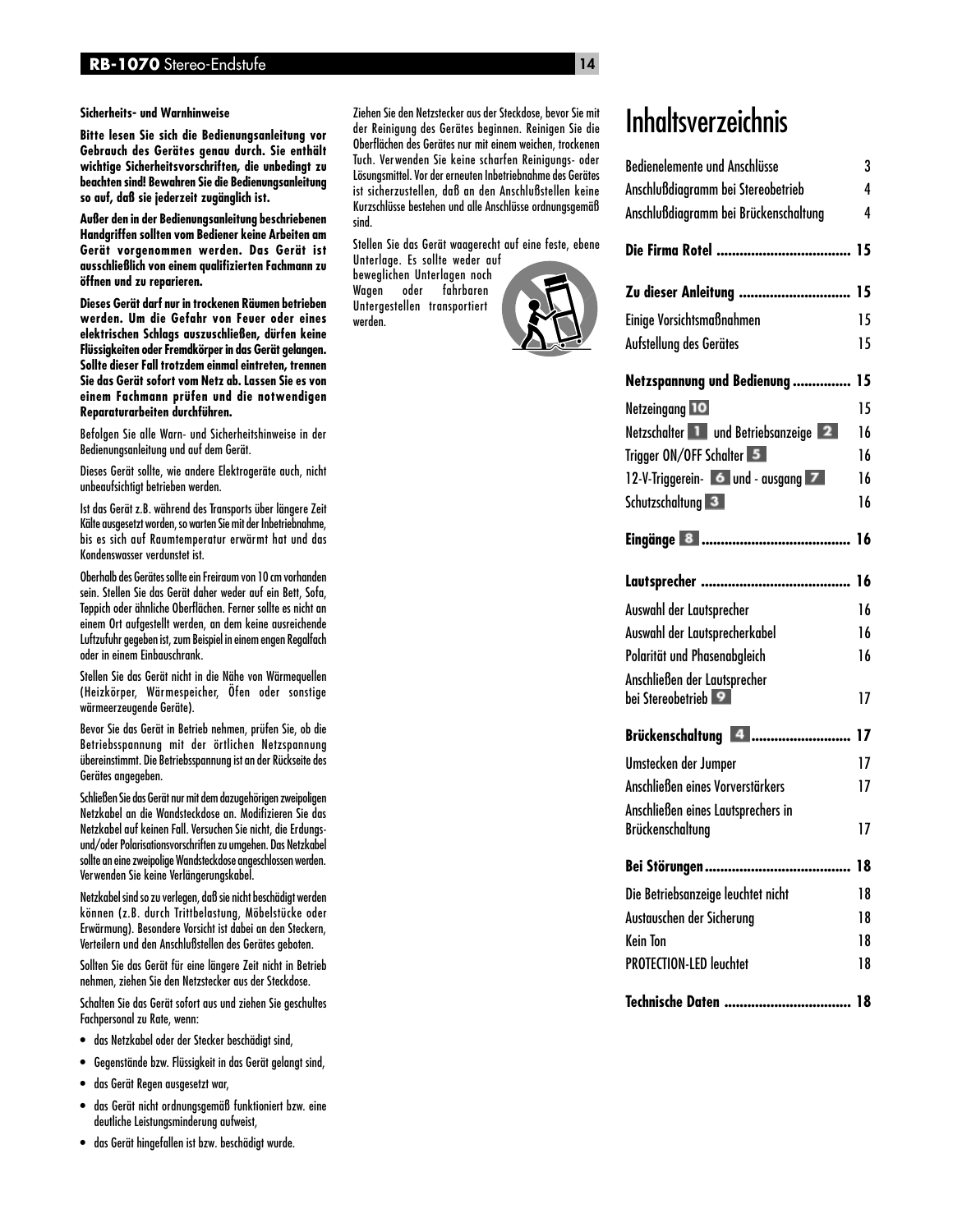# Die Firma Rotel

Die Firma Rotel wurde vor mehr als 30 Jahren von einer Familie gegründet, deren Interesse an Musik so groß war, daß sie beschloß, qualitativ hochwertigste HiFi-Produkte herzustellen und Musikliebhabern ungeachtet ihres Geldbeutels einen außergewöhnlichen Wert zukommen zu lassen. Ein Ziel, das von allen Rotel-Angestellten verfolgt wird.

Die Ingenieure arbeiten als Team eng zusammen. Sie hören sich jedes neue Produkt an und stimmen es klanglich ab, bis es den gewünschten Musikstandards entspricht. Die eingesetzten Bauteile stammen aus verschiedenen Ländern und wurden ausgewählt, um das jeweilige Produkt zu optimieren. So finden Sie in Rotel-Geräten Kondensatoren aus Großbritannien und Deutschland, Halbleiter aus Japan oder den USA und direkt bei Rotel gefertigte Ringkerntransformatoren.

Rotels guter Ruf wird durch hunderte von Testerfolgen von den angesehensten Testern der Branche, die jeden Tag Musik hören, untermauert. Die Ergebnisse beweisen, daß das Unternehmen sein Ziel konsequent verfolgt hat, mit Equipment hoher Musikalität und Zuverlässigkeit bei gleichzeitig günstigen Preisen.

# Zu dieser Anleitung

Wir danken Ihnen, daß Sie sich für die Rotel-Stereo-Endstufe RB-1070 entschieden haben. Dieses leistungsstarke Gerät kann optimal in jedem qualitativ hochwertigen HiFi- oder HiFi-Cinema-System eingesetzt werden.

Die RB-1070 überzeugt durch höchste Wiedergabequalität. Dafür sorgen diskrete Leistungstransistoren, ein großzügig dimensioniertes Netzteil, erstklassige Bauteile und Rotels Balanced Design. Aufgrund ihrer hohen Stromlieferfähigkeit kann die RB-1070 problemlos anspruchsvolle Lautsprecher kontrollieren.

Achten Sie darauf, daß die RB-1070 nur mit Lautsprechern kombiniert wird, die 130 Watt/ Kanal standhalten. Sollten Sie hierzu Fragen haben, wenden Sie sich bitte an Ihren autorisierten Rotel-Fachhändler.

Die RB-1070 ist einfach zu installieren und zu bedienen. Sollten Sie bereits Erfahrung mit der Installation anderer Endstufen haben, dürften keinerlei Probleme auftreten. Schließen Sie einfach zwei qualitativ hochwertige Cinch-Kabel an die Ausgänge Ihres Vorverstärkers und die Eingänge Ihrer Endstufe an und verbinden Sie anschließend die Lautsprecher mit der RB-1070.

#### **Einige Vorsichtsmaßnahmen**

Lesen Sie sich die Bedienungsanleitung bitte vor der Inbetriebnahme genau durch. Neben grundsätzlichen Installations- und Bedienungshinweisen (bitte beachten Sie auch die Sicherheits- und Warnhinweise am Anfang der Bedienungsanleitung) enthält sie wertvolle Informationen zu verschiedenen Systemkonfigurationen mit der RB-1070 sowie allgemeine Informationen, die Ihnen helfen werden, Ihr System mit seiner maximalen Leistungsfähigkeit zu betreiben. Bitte setzen Sie sich bei etwaigen Fragen mit Ihrem autorisierten Rotel-Fachhändler in Verbindung.

Bewahren Sie den Versandkarton und das übrige Verpackungsmaterial der RB-1070 für einen eventuellen späteren Einsatz auf. Der Versand oder Transport der RB-1070 in einer anderen als der Originalverpackung kann zu erheblichen Beschädigungen Ihrer Endstufe führen.

Schicken Sie die Ihrer Endstufe beiliegende Garantieanforderungskarte ausgefüllt an den Rotel-Distributor in Ihrem Land. Bewahren Sie bitte die Original-Kaufquittung auf. Sie belegt am besten das Kaufdatum, das für Sie wichtig wird, sobald Sie eine Garantieleistung in Anspruch nehmen.

#### **Aufstellung des Gerätes**

Die RB-1070 erwärmt sich während des normalen Betriebs. Die entstehende Wärme kann unter normalen Bedingungen über die Kühlrippen und Ventilationsöffnungen abgeführt werden. Die Ventilationsöffnungen an der Oberseite dürfen nicht verdeckt werden. Um das Gehäuse muß ein Freiraum von 10 cm und am Aufstellungsort eine ausreichende Luftzirkulation gewährleistet sein, um einer Überhitzung der Endstufe vorzubeugen.

Berücksichtigen Sie beim Transport und beim Aufbau das Gewicht der Endstufe. Stellen Sie sicher, daß das Regal oder der Schrank auf das vergleichsweise hohe Gewicht der RB-1070 ausgelegt ist.

# Netzspannung und Bedienung

#### **Netzeingang**

Aufgrund der hohen Aufnahmeleistung<br>benötiat die RB-1070 erhebliche benötigt die RB-1070 Strommengen. Daher sollte sie direkt an eine zweipolige Wandsteckdose angeschlossen werden. Verwenden Sie kein Verlängerungskabel. Eine hochbelastbare Mehrfachsteckdose kann eingesetzt werden, wenn sie (ebenso wie die Wandsteckdose) ausreichende Strommengen für die RB-1070 sowie die anderen an sie angeschlossenen Komponenten liefern kann.

Stellen Sie sicher, daß die RB-1070 vor dem Anschließen an das Netz abgeschaltet ist, sich der Netzschalter also in der AUS-Position befindet. Verbinden Sie nun das Netzkabel mit der Geräterückseite und der Wandsteckdose.

Ihre RB-1070 wird von Rotel so eingestellt, daß sie der in Ihrem Land üblichen Wechselspannung (entweder 230 Volt Wechselspannung oder 115 Volt Wechselspannung mit einer Netzfrequenz von 50 Hz oder 60 Hz) entspricht. Die Einstellung ist an der Geräterückseite angegeben.

**HINWEIS:** Sollten Sie mit Ihrer RB-1070 in ein anderes Land umziehen, kann die Einstellung der Endstufe geändert werden, so daß sie mit einer anderen Netzspannung betrieben werden kann. Versuchen Sie auf keinen Fall, diese Änderung selber vorzunehmen. Durch Öffnen des Endstufengehäuses setzen Sie sich gefährlichen Spannungen aus. Ziehen Sie hierzu stets qualifiziertes Servicepersonal zu Rate.

Sind Sie, wie z.B. bei einer mehrwöchigen Urlaubsreise, für längere Zeit nicht zu Hause, sollten Sie Ihre Endstufe (ebenso wie alle anderen Audio- und Videokomponenten) während Ihrer Abwesenheit vom Netz trennen.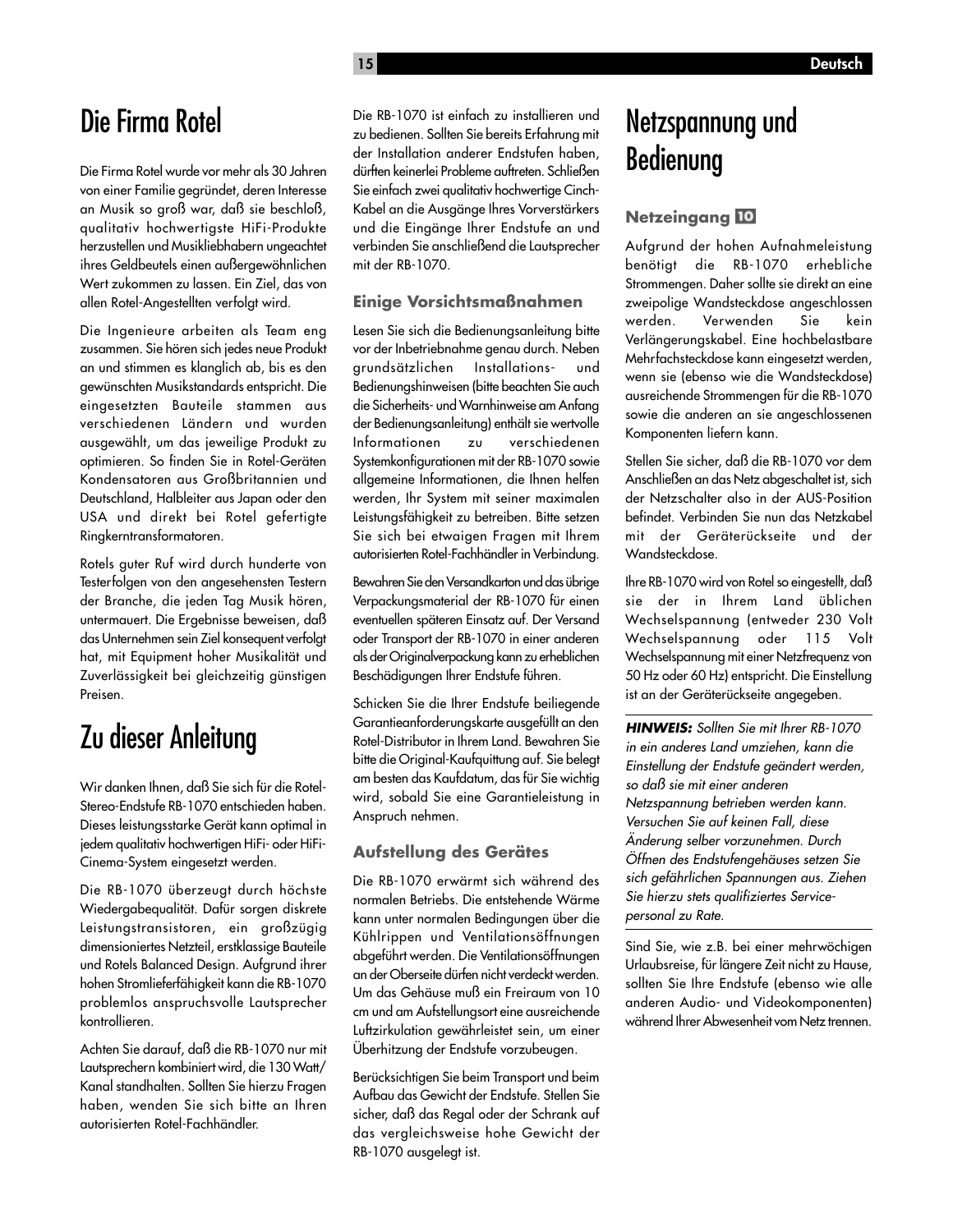#### **Netzschalter II** und **Betriebsanzeige**

Der Netzschalter ist in die Gerätefront der RB-1070 integriert. Drücken Sie ihn, um die Endstufe einzuschalten. Die Betriebsanzeige über dem Schalter beginnt zu leuchten und zeigt an, daß die Endstufe eingeschaltet ist. Drücken Sie zum Ausschalten der Endstufe erneut den Netzschalter.

#### **Trigger ON/OFF-Schalter**

Die Endstufe verfügt an der Geräterückseite über einen Kippschalter, über den Sie die automatische Signalerfassung ein- und ausschalten können.

Befindet sich der Schalter in der 12V TRIG-GER ON-Position, schaltet sich die Endstufe automatisch ein, wenn an der 3,5-mm-TRIG-GER IN-Buchse an der Geräterückseite ein 12- V-Triggersignal anliegt. Liegt kein 12-V-Signal an, schaltet die Endstufe in den Standby-Modus.

#### **12-V-Triggerein- 6 und -ausgang**

An die 3,5-mm-IN-Buchse kann zur Übertragung des 12-V-Triggersignals ein Kabel mit 3,5-mm-Klinkensteckern angeschlossen werden.

Die 3,5-mm-OUT-Buchse bietet die Möglichkeit, eine weitere Endstufe anzuschließen, die dann ebenfalls über das 12-V-Triggersignal eingeschaltet werden kann.

Der TRIGGEREINGANG reagiert auf Gleichoder Wechselspannungssignale von 3 bis 30 Volt.

#### **Schutzschaltung**

Die RB-1070 verfügt über eine thermische Schutzschaltung. Hierdurch wird die Endstufe vor möglichen Schäden durch extreme oder fehlerhafte Betriebsbedingungen geschützt. Im Gegensatz zu vielen anderen Konstruktionen ist die Schutzschaltung der RB-1070 unabhängig vom Audiosignal und beeinflußt den Klang nicht. Statt dessen überwacht sie die Temperatur an den Leistungstransistoren und schaltet die Endstufe ab, sobald bestimmte Temperaturgrenzen überschritten werden.

Es ist unwahrscheinlich, daß es jemals zu einer Überlastung kommt. Sollte dennoch eine Störung auftreten, schaltet sich die Endstufe ab, und die PROTECTION-LED an der Gerätefront beginnt zu leuchten.

Schalten Sie die Endstufe aus und lassen Sie sie einige Minuten abkühlen. Versuchen Sie, den Grund für die Störung herauszufinden und zu beheben. Beim erneuten Einschalten der Endstufe setzt sich die Schutzschaltung automatisch zurück, und die LED erlischt.

In den meisten Fällen wird die Schutzschaltung durch eine Fehlfunktion, wie z.B. durch kurzgeschlossene Lautsprecherkabel oder eine unzureichende Belüftung, die schließlich zu einer Überhitzung führt, aktiviert. In sehr seltenen Fällen können Lautsprecher mit einer extrem niedrigen Impedanz die Schutzschaltung aktivieren.

Reagiert die Schutzschaltung immer wieder, ohne daß Sie die Fehlfunktion lokalisieren können, setzen Sie sich mit Ihrem autorisierten Rotel-Fachhändler in Verbindung.

# Eingänge

#### **[siehe Anschlußdiagramm bei Stereobetrieb in Abbildung 2]**

Die RB-1070 verfügt über Cinch-Anschlüsse, wie sie an jedem hochwertigen Audiogerät zu finden sind.

**HINWEIS:** Beim Verkabeln und Anschließen sollte die Endstufe generell abgeschaltet sein.

Verwenden Sie qualitativ hochwertige Audiokabel. Schließen Sie den linken Ausgangskanal Ihres Vorverstärkers an den linken Eingangskanal der RB-1070 an. Verbinden Sie den rechten Ausgangskanal Ihres Vorverstärkers mit dem rechten Eingangskanal der RB-1070.

# Lautsprecher

#### **Auswahl der Lautsprecher**

Wir empfehlen, an die RB-1070 Lautsprecher mit einer nominalen Impedanz von mindestens 4 Ohm anzuschließen. Sie sollten beim Betrieb mehrerer parallel geschalteter Lautsprecherpaare einige Vorsicht walten lassen, da sich die effektive, vom Verstärker wahrgenommene Impedanz verringert. Beim Betrieb von zwei Paar 8-Ohm-Lautsprechern beträgt die Last für den Verstärker 4 Ohm. Werden mehrere parallel geschaltete Lautsprecher angeschlossen, empfehlen wir, Lautsprecher mit einer nominalen Impedanz von mindestens 8 Ohm einzusetzen. Die Angaben bezüglich der Impedanz von Lautsprechern sind oft ungenau. In der Praxis gibt es nur bei sehr wenigen Lautsprechern Probleme beim Betrieb mit der RB-1070. Wenden Sie sich bei Fragen bitte an Ihren autorisierten Rotel-Fachhändler.

#### **Auswahl der Lautsprecherkabel**

Verbinden Sie die RB-1070 und die Lautsprecher über ein isoliertes, zweiadriges Lautsprecherkabel. Aufbau und Qualität des Kabels können hörbare Effekte auf die Musikwiedergabe haben. Standard- "Klingeldraht" wird funktionieren, jedoch können vor allem bei größeren Kabellängen Leistungsverluste und eine ungleichmäßige Wiedergabe des Frequenzspektrums das Ergebnis sein. Allgemein gilt, daß Kabel mit größerem Querschnitt eine verbesserte Wiedergabequalität gewährleisten. Für höchste Wiedergabequalität sollten Sie die Benutzung von speziellen, hochwertigen Lautsprecherkabeln erwägen. Ihr autorisierter Rotel-Fachhändler wird Ihnen bei der Auswahl dieser Lautsprecherkabel gerne weiterhelfen.

#### **Polarität und Phasenabgleich**

Die Polarität – die positive/negative Ausrichtung der Anschlüsse – muß für jede Lautsprecher-/Verstärkerverbindung phasengleich sein. Wird die Polarität einer Verbindung irrtümlicherweise umgekehrt, führt dies zu einem unausgewogenen Klangbild mit schwachen Bässen.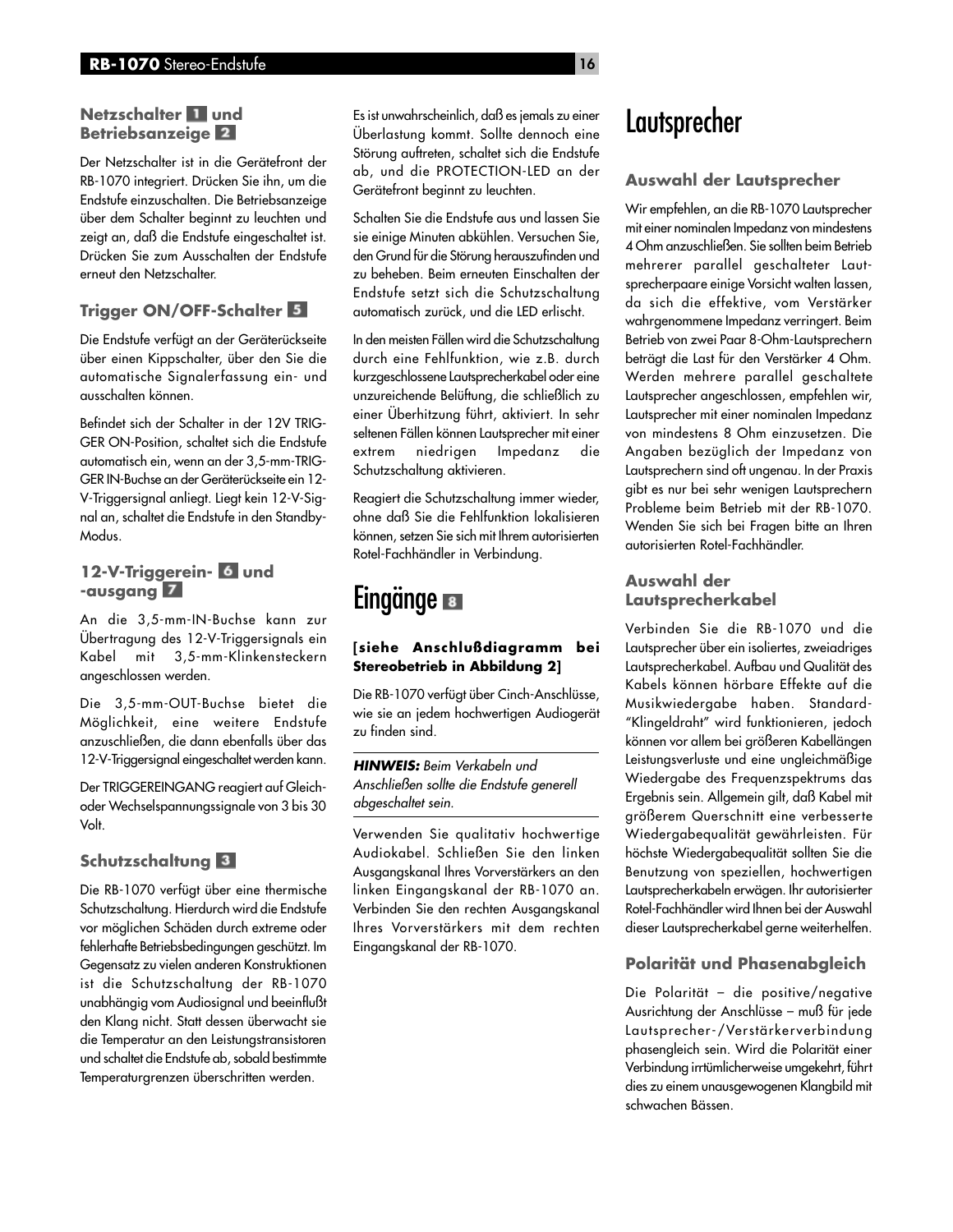Die Kabel sind zur Identifizierung gekennzeichnet. So kann die Isolationsschicht eines Leiters gerippt oder ein Leiter mit einem Streifen markiert sein. Das Kabel kann verschiedenfarbige Leiter (Kupfer und Silber) besitzen und von einer transparenten Isolationsschicht umgeben sein. Bei anderen Kabeln wird die Polaritätsangabe auf die Isolationsschicht gedruckt. Unterscheiden Sie zwischen positiven und negativen Leitern und achten Sie beim Anschluß an Lautsprecher und Verstärker auf die gleiche Polung.

#### **Anschließen der Lautsprecher bei Stereobetrieb**

Die RB-1070 verfügt an der Rückseite über zwei Paar farbig gekennzeichnete Anschlußklemmen. An diese Anschlußklemmen können blanke Drähte oder Kabelschuhe angeschlossen werden.

Führen Sie das Kabel von der RB-1070 zu den Lautsprechern. Lassen Sie sich genügend Raum, damit Sie die Komponenten bewegen können und so einen freien Zugang zu den Lautsprechern sicherstellen.

Bei der Verwendung von Kabelschuhen verbinden Sie diese mit den Kabeln, stecken die Kabelschuhe hinten unter die Anschlußklemmen und drehen die Klemmen im Uhrzeigersinn fest.

Sollten die Lautsprecherkabel direkt (ohne Kabelschuhe) an die Lautsprecherklemmen angeschlossen werden, so entfernen Sie an den Kabelenden ca. 15 mm der Isolation. Lösen Sie die Polklemmen durch Drehen gegen den Uhrzeigersinn. Verdrillen Sie die blanken Kabelenden, um ein Zerfasern zu vermeiden, und stecken Sie das verdrillte Kabel hinter die Polklemmen. Anschließend drehen Sie die Polklemmen im Uhrzeigersinn fest.

**HINWEIS:** Achten Sie bitte darauf, daß die blanken Kabelenden vollständig an den Polklemmen untergebracht sind und somit das Berühren benachbarter Drähte oder Anschlüsse ausgeschlossen ist.

# Brückenschaltung

#### **[siehe Anschlußdiagramm und Jumperpositionen in Abbildung 3]**

Die beiden Kanäle der RB-1070 können zu einem Kanal "gebrückt" werden. In Brückenschaltung liefert die RB-1070 eine Ausgangsleistung von beeindruckenden 330 Watt! Durch Brückenschaltung und Anschließen einer zweiten Endstufe können Sie Ihr Gesamtsystem optimieren. An die "gebrückte" RB-1070 kann beispielsweise ein Subwoofer angeschlossen werden. Beachten Sie, daß die Mindestimpedanz der Lautsprecher bei Brückenschaltung 8 Ohm beträgt.

Um die RB-1070 in Brückenschaltung betreiben zu können, müssen im Gehäuse drei Jumper umgesteckt werden. Dies sollte von einem qualifizierten Fachmann durchgeführt werden. Fragen Sie Ihren autorisierten Rotel-Fachhändler. Bitte beachten Sie auch die Hinweise zum Anschluß an die anderen Komponenten Brückenschaltung leuchtet an der Gerätefront die BRIDGED MONO-LED 4

#### **Umstecken der Jumper**

Ziehen Sie vor dem Öffnen des Verstärkergehäuses den Netzstecker aus der Steckdose. ÖFFNEN SIE DIE RB-1070 ERST, WENN SIE VOM NETZ GETRENNT IST. ANSONSTEN SETZEN SIE SICH GEFÄHRLICHEN SPANNUNGEN AUS.

Nach Ziehen des Netzsteckers lösen Sie die Schrauben der Gehäuseabdeckung und entfernen den Deckel vom Verstärker. Der<br>Abbilduna – 3. am – Anfana – der am Anfang der Bedienungsanleitung können Sie die Positionen der drei mit S 601, S 602 und S 603 gekennzeichneten Jumperblöcke entnehmen. Standardmäßig, d.h. für den Stereobetrieb, werden die Jumper jedes Blocks im Werk auf die Pins 1 und 2 gesetzt. Diese Position ist auf der Platine mit dem \*-Symbol markiert. Für den Monobetrieb sind alle drei Jumper auf die Pin-Positionen 2 und 3 zu setzen. **Schließen Sie die RB-1070 erst wieder an das Netz an, wenn der Gehäusedeckel ordnungsgemäß angebracht worden ist.**

#### **Anschließen eines Vorverstärkers**

Wird die RB-1070 in Brückenschaltung betrieben, so verbinden Sie den linken Ausgang des Vorverstärkers mit dem linken Eingang der Endstufe. Der rechte Eingang der Endstufe wird nicht genutzt.

#### **Anschließen eines Lautsprechers in Brückenschaltung**

In Brückenschaltung werden die negativen (–) Lautsprecheranschlußklemmen nicht genutzt. Verbinden Sie die mit "+" gekennzeichnete Lautsprecheranschlußklemme des linken Verstärkerkanals mit der (+)-Anschlußklemme des Lautsprechers und die mit "+" gekennzeichnete Lautsprecheranschlußklemme des rechten Verstärkerkanals mit der (–)- Anschlußklemme des Lautsprechers.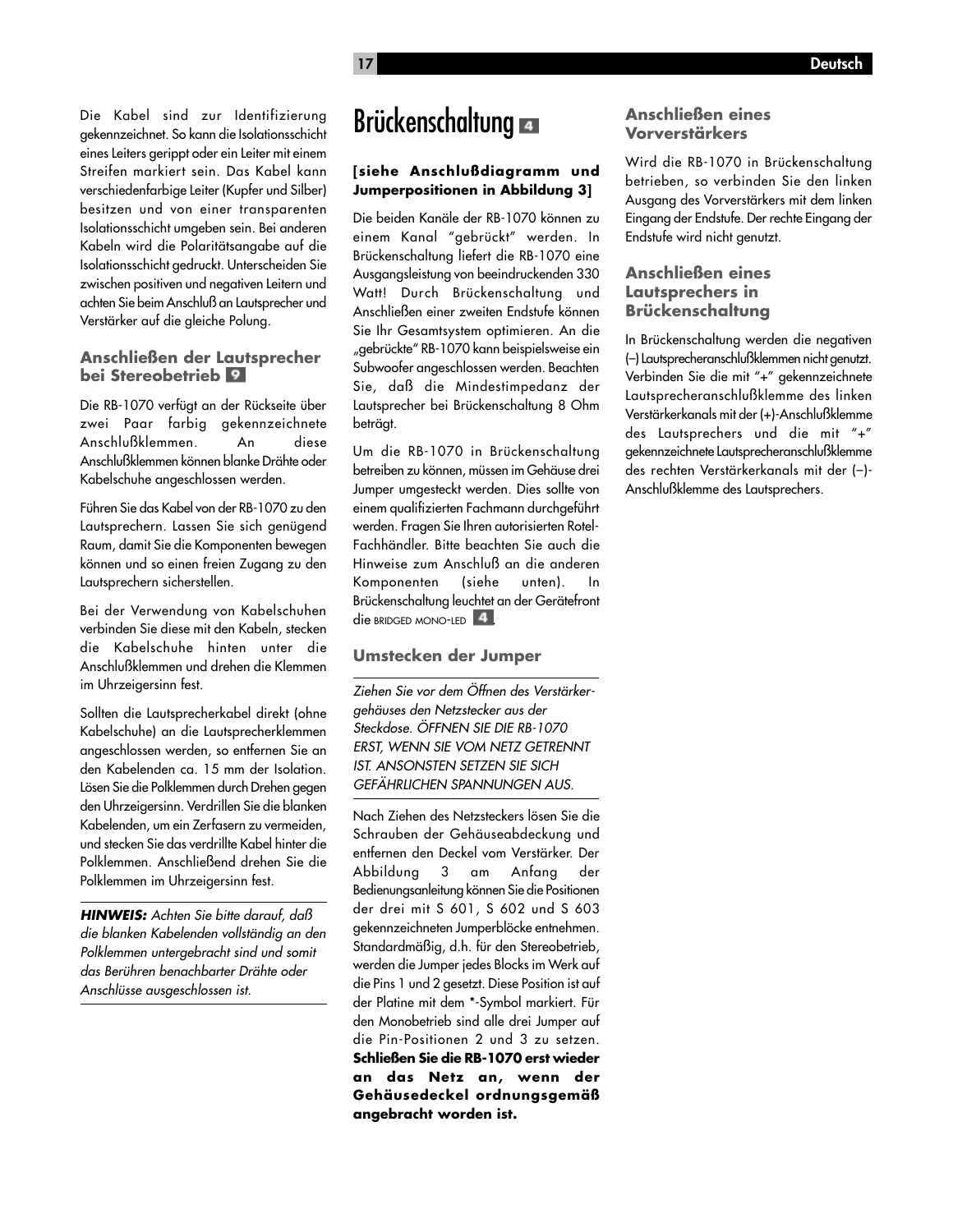# Bei Störungen

Tritt eine scheinbare Fehlfunktion auf, sollten zuerst die nachstehend aufgeführten Punkte überprüft werden. Viele Probleme beruhen auf Einstellungsfehlern oder fehlerhaften Anschlüssen. Läßt sich das Problem nicht beheben, wenden Sie sich bitte an Ihren autorisierten Rotel-Fachhändler.

#### **Die Betriebsanzeige leuchtet nicht**

Die RB-1070 bekommt keinen Strom. Prüfen Sie, ob der Netzschalter an der Gerätefront gedrückt wurde. Prüfen Sie die Netzanschlüsse an der Endstufe und der Wandsteckdose.

#### **Austauschen der Sicherung**

Sind alle Geräte korrekt angeschlossen und kann die Endstufe trotzdem nicht angeschaltet werden, kann es sein, daß die Sicherung im Geräteinnern durchgebrannt ist. Sind Sie der Meinung, daß dies der Fall ist, so lassen Sie die Sicherung von Ihrem autorisierten Rotel-Fachhändler austauschen.

#### **Kein Ton**

Bekommt die RB-1070 Strom und ist trotzdem kein Ton zu hören, prüfen Sie, ob die PRO-TECTION-LED an der Frontseite leuchtet. Falls ja, beachten Sie bitte die Hinweise unten. Falls nicht, prüfen Sie, ob alle Geräte richtig angeschlossen sind und die Einstellungen an den angeschlossenen Geräten richtig vorgenommen wurden.

#### **PROTECTION-LED leuchtet**

Wurde die RB-1070 von der Schutzschaltung abgeschaltet, beginnt die PROTECTION-LED zu leuchten. Normalerweise passiert dies nur, wenn die Ventilationsöffnungen verdeckt sind, die Lautsprecher nicht richtig angeschlossen wurden oder die Endstufe überlastet wurde. Schalten Sie das System ab und warten Sie, bis sich die Endstufe abgekühlt hat. Drücken Sie den NETZSCHALTER anschließend einmal ein und aus, um die Schutzschaltung zurückzusetzen. Ist die Störung nicht beseitigt oder tritt sie erneut auf, liegt das Problem im System oder in der Endstufe selber.

# Technische Daten

| Dauerausgangsleistung<br>(20 - 20.000 Hz, < 0,03 %, 8 Ohm)               | 130 Watt/Kanal                  |
|--------------------------------------------------------------------------|---------------------------------|
| Ausgangsleistung bei Brückenschaltung<br>(20 - 20.000 Hz, <0,1 %, 4 Ohm) | 330 Watt                        |
| Gesamtklirrfaktor<br>(20 - 20.000 Hz, 8 Ohm)                             | < 0.03 %                        |
| Intermodulationsverzerrung<br>(60 Hz : 7 kHz, 4:1)                       | < 0.03 %                        |
| Frequenzgang (+0,5 dB, -3 dB)                                            | 4 bis 100.000 Hz                |
| Dämpfungsfaktor<br>(20 - 20.000 Hz, 8 Ohm)                               | 500                             |
| Lautsprecherimpedanz                                                     | Minimum 4 Ohm                   |
| Geräuschspannungsabstand (IHF A)                                         | 120 dB                          |
| Eingangsimpedanz/-empfindlichkeit                                        | 33 kOhm/1,0 V                   |
| Spannungsversorgung<br>Europa<br><b>USA</b>                              | 230 Volt/50 Hz<br>115 Volt/60Hz |
| Max. Leistungsaufnahme                                                   | 400 Watt                        |
| Abmessungen (B x H x T)                                                  | $430 \times 121 \times 350$ mm  |
| Nettogewicht                                                             | 11,9 kg                         |

Diese Bedienungsanleitung entspricht dem technischen Stand bei Drucklegung. Änderungen in Technik und Ausstattung vorbehalten.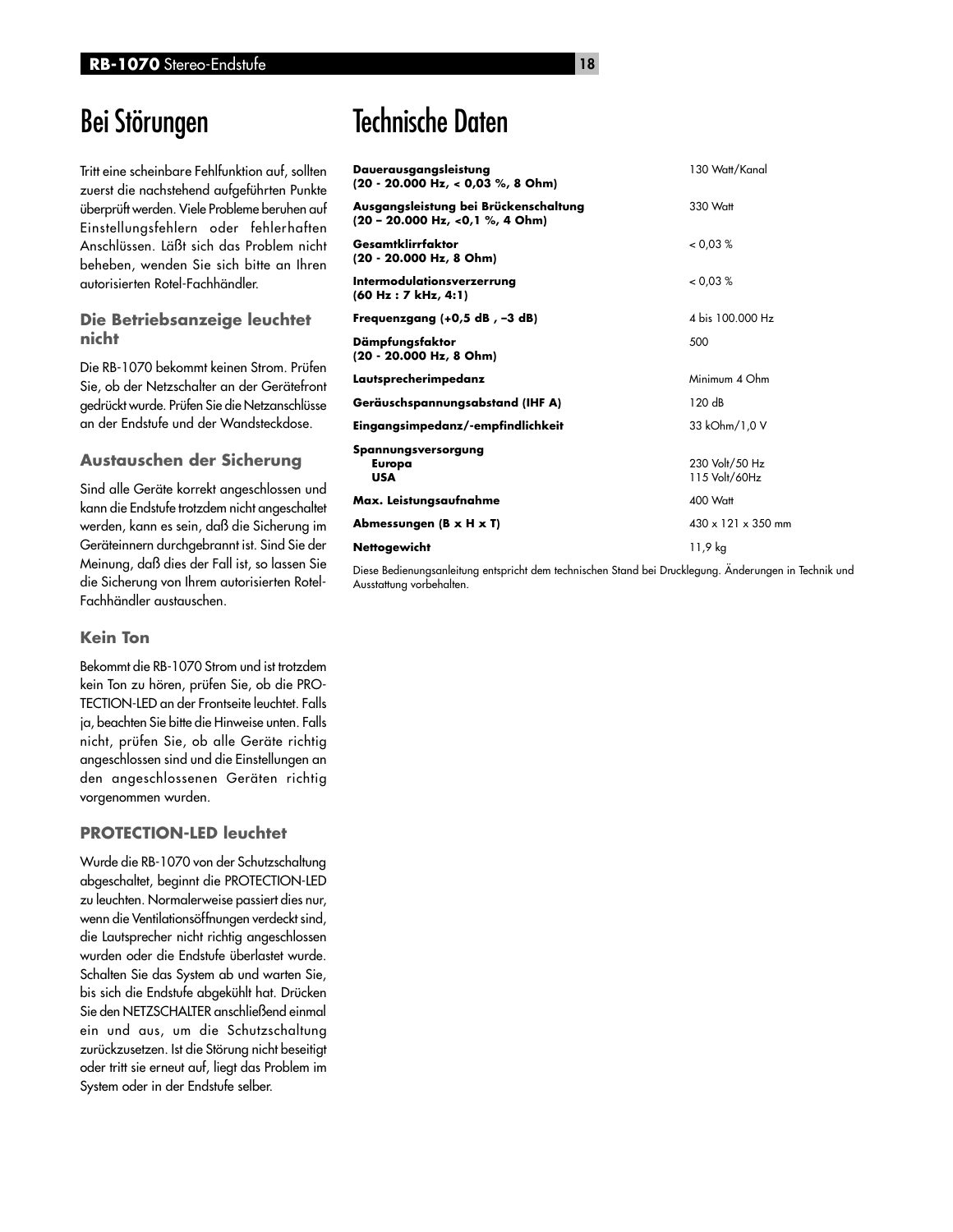**ATTENZIONE: Non vi sono parti interne riparabili dall'utilizzatore. Per l'assistenza fate riferimento a personale qualificato.**

**ATTENZIONE: Per ridurre il rischio di incendio o di folgorazione, non esporre all'umidità o all'acqua. Evitare che oggetti estranei cadano all'interno del cabinet. Se l'apparecchio è stato esposto all'umidità o un oggetto estraneo è caduto all'interno del cabinet, staccare il cordone di alimentazione dalla presa di rete. Portare l'apparecchio ad un centro di assistenza qualificato per i necessari controlli e riparazioni.**

Leggere attentamente tutte le istruzioni prima di collegare l'apparecchio alla rete di alimentazione. Conservate questo manuale per ogni riferimento futuro alle istruzioni di sicurezza.

Seguire attentamente tutte le avvertenze e le operazioni per il funzionamento.

Pulire l'unità solamente con un panno asciutto o con un piccolo aspirapolvere.

Dovete lasciare 10 cm di spazio attorno all'apparecchio . L'unità non deve essere posta su un letto, divano, tappeto, o posti che possano bloccare le aperture di ventilazione. Se l'apparecchio è posizionato in una libreria o in un cabinet, fate in modo che ci sia abbastanza spazio attorno all'unità per consentire un'adeguata ventilazione e raffreddamento.

L'unità dovrebbe essere posta lontano da fonti di calore come caloriferi, termostati, stufe, o altri apparecchi che producano calore

L'apparecchiatura dovrebbe essere collegata solamente a una sorgente elettrica del tipo descritto nelle istruzioni o indicato sull'apparecchiatura.

Collegate l'unità alla presa di alimentazione solo con il cavo a tre poli polarizzato che viene fornito o con un equivalente. Non cercate di eliminare la massa o di manomettere le polarizzazioni. Il cavo dovrebbe essere collegato ad un'uscita a muro polarizzata a tre poli. Non usate prolunghe

Non far passare il cavo di alimentazione dove potrebbe essere schiacciato, pizzicato, piegato ad angoli acuti, esposto al calore o danneggiato in alcun modo. Fate particolare attenzione al cavo di alimentazione all'altezza della spina e nel punto in cui esce dalla parte posteriore dell'apparecchio.

Il cordone di alimentazione dovrebbe essere scollegato quando l'apparecchiatura è inutilizzata per un periodo piuttosto lungo.

L'apparecchiatura dovrebbe essere disattivata e data a personale qualificato quando:

- Il cavo di alimentazione o la spina sono stati danneggiati
- Oggetti sono caduti, o del liquido è stato versato nell'apparecchio
- L'apparecchiatura è stata esposta alla pioggia
- L'apparecchiatura non sembra funzionare in modo normale
- L'apparecchiatura è caduta, o il cabinet è rimasto danneggiato

Posizionate l'unità su una superficie piana abbastanza resistente da sopportare il suo peso. Non posizionatela su un carrello che potrebbe ribaltarsi.



| Connessioni in ingresso                                   | 77 |
|-----------------------------------------------------------|----|
| Collegamento dei diffusori in configurazione<br>"a ponte" | 22 |
|                                                           | 22 |
| La spia di accensione non è illuminata                    | 77 |
| Sostituzione fusibile                                     | 22 |
| Nessun suono                                              | 77 |
| L'indicatore di Protezione E' Acceso                      | 77 |
|                                                           |    |

**Configurazione mono "a ponte" ..... 22** Sistemazione dei ponticelli 22

**Caratteristiche .................................... 23**

| <b>Alcune Parole Sulla Rotel</b> |  |  |
|----------------------------------|--|--|
|----------------------------------|--|--|

Una famiglia, la cui passione per la musica ha spinto a realizzare componenti hi-fi di elevata qualità, fondò la Rotel più di 30 anni fa. Attraverso gli anni la passione è rimasta intatta e l'obbiettivo di offrire prodotti eccezionali agli audiofili e amanti della musica ad un costo non elevato è condiviso da tutti alla Rotel.

Gli ingegneri lavorano come una squadra affiatata, ascoltando e mettendo a punto ogni nuovo prodotto finché non raggiunge perfettamente i loro standard musicali. Sono liberi di scegliere i componenti in qualsiasi parte del mondo al fine di realizzare il prodotto nel miglior modo possibile. Così potrete trovare condensatori provenienti dall'Inghilterra e dalla Germania, semiconduttori dal Giappone o dagli Stati Uniti, mentre i trasformatori toroidali sono prodotti proprio dalla Rotel.

La fama di eccellenza della Rotel è stata guadagnata grazie a centinaia di ottime recensioni e riconoscimenti conferiti dai più autorevoli esperti del settore, che ascoltano la musica ogni giorno. I loro commenti confermano l' obbiettivo della società - La ricerca di un apparecchio che sia musicale, affidabile e conveniente.

Vi ringraziamo per aver scelto questo prodotto augurandovi molte ore di piacevole intrattenimento musicale.

**Indice** 

Figura 1 - Controlli e collegamenti

ponte"- Ingressi e diffusori

Figura 2 - Collegamenti stereo - Ingressi e diffusori Figura 3 - Collegamenti mono configurazione "a

**Alcune parole sulla Rotel...................... 19**

**Per cominciare..................................... 20** Alcune precauzioni 20 Posizionamento 20

**Collegamento alla rete e controlli ......... 20** Ingresso in corrente alternata 10 20 Interruttore **1** e spia di accensione **2** 20 Selettore di modalità a scatto ON/OFF 5 20 Ingresso e uscita del trigger da +12V 6  $\overline{z}$  21 Circuito di Protezione 21

**Collegamenti per i segnali di ingresso .. 21** Collegamento diffusori 21 Selezione diffusori anno 21 Scelta del cavo per diffusori 21 Polarità e fase 21 Collegamento dei diffusori 9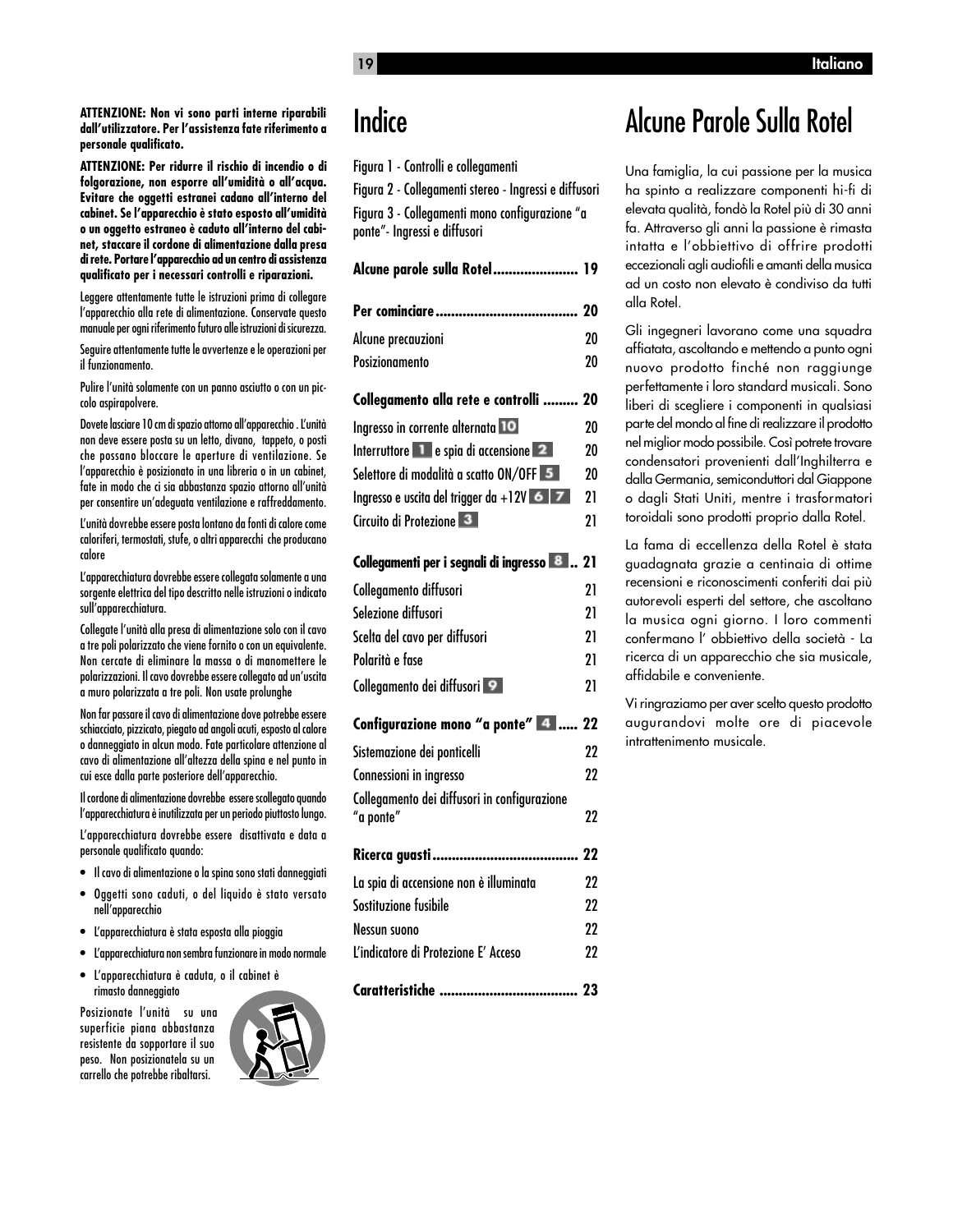# Per Cominciare

Grazie per aver acquistato il finale di potenza RB 1070. Quando utilizzato in un impianto hi-fi di alta qualità o in un sistema home theater il vostro amplificatore Rotel vi garantirà numerosi anni di intrattenimento musicale.

L'RB 1070 è un finale stereo ad alta potenza in grado di offrire altissme prestazioni sonore. Transistor di uscita discreti, un'alimentazione sovra dimensionata, componenti selezionati e il famoso concetto Rotel di Design Bilanciato assicurano una superba qualità sonora. La capacità di erogare alta corrente consente all'RB 1070 di pilotare anche i diffusori meno efficienti.

Siate a conoscenza del fatto che l'RB 1070 è in grado di erogare altissimi livelli di potenza, superiori a 130 Watt per canale. Assicuratevi che i vostri diffusori possano sopportare la potenza dell'RB 1070. Se avete dei dubbi sui vostri diffusori chiedete consiglio al vostro rivenditore Rotel.

L'istallazione dell'RB 1070 e il suo funzionamento sono facili. Se avete già esperienza con altri finali di potenza, non dovreste incontrare alcuna difficoltà. Collegate una coppia di cavi RCA di alta qualità tra il vostro preamplificatore e gli ingressi del finale di potenza, collegate i vostri diffusori e ascoltate la musica.

#### **Alcune Precauzioni**

Leggete attentamente questo manuale. Oltre alle istruzioni relative alle istruzioni di base a al funzionamento fornisce interessanti informazioni su diverse configurazioni di sistema dell'RB 1070 come indicazioni generali che vi aiuteranno a ottenere prestazioni ottimali dal vostro impianto. Vi preghiamo di contattare il vostro rivenditore autorizzato Rotel per consigli o domande. Inoltre tutti noi alla Rotel saremo ben lieti di rispondere alle vostre domande e commenti.

Conservate l'imballaggio dell'RB 1070 e tutto il materiale di imballaggio interno per un uso futuro. Trasportare l'RB 1070 in un imballo non originale potrebbe danneggiare il vostro amplificatore.

Compilate e inviate la carta di registrazione allegata all'RB 1070. Assicuratevi anche di conservare la ricevuta della vendita originale. E' il vostro migliore documento per la data di acquisto di cui avrete bisogno ogni volta sia necessario il servizio di garanzia.

#### **Posizionamento**

L'RB-1070 genera calore durante il suo normale funzionamento. Le alette di raffreddamento e le aperture di ventilazione poste sull'amplificatore sono progettate per dissipare questo calore. Le fessure di ventilazione sulla parte superiore devono essere libere. Vi dovrebbero essere 10 cm di spazio libero attorno allo chassis e un flusso d'aria adeguato per evitare il surriscaldamento dell'amplificatore.

Allo stesso modo, ricordate il peso dell'amplificatore quando scegliete un luogo per l'installazione.Assicuratevi che lo scaffale o il cabinet possano sostenere il notevole volume. Considerate anche il notevole peso dell'amplificatore quando dovete sollevarlo. Ancora una volta usate il buon senso.

# Collegamento Alla Rete e Controlli

#### **Ingresso In Corrente Alternata**

A causa della sua elevata potenza l'RB 1070 può erogare una notevole corrente. Pertanto dovrebbe essere collegato direttamente a una presa a muro polarizzata a due poli. Non usate una prolunga . Una robusta ciabatta a prese multiple può pilotare la corrente richiesta dall'RB 1070 e dagli altri componenti collegati ad essa.

Assicuratevi che l'interruttore di accensione sul pannello anteriore dell'RB 1070 sia spento (in posizione esterna). Quindi collegate il cavo di alimentazione alla presa di rete.

Il vostro RB 1070 è già stato predisposto in fabbrica per il voltaggio corretto per il paese dove lo avete acquistato. La configurazione di linea di corrente alternata è indicata su un adesivo sul pannello anteriore .

**NOTA:** Nel caso doveste trasportare il vostro RB 1070 in un altro paese è possibile riconfigurare il voltaggio. Non cercate di provvedere a questa conversione da soli. Aprire il cabinet dell'RB 1070 vi espone a voltaggi pericolosi. Consultate personale di servizio qualificato o il centro di servizio della Rotel per informazioni.

Se vi assentate da casa per un lungo periodo, è consigliabile staccare il vostro amplificatore dalla rete (così come per gli altri componenti audio e video) durante la vostra assenza.

#### **Interruttore Le Spia di Accensione**

L'interruttore di accensione è posto sul pannello anteriore del vostro amplificatore. Per accendere l'amplificatore premete l'interruttore. La spia LED sopra l'interruttore si illuminerà, indicando che l'amplificatore è acceso. Per spegnere l'amplificatore premete nuovamente il pulsante e riportatelo nella posizione iniziale.

#### **Selettore di modalità a scatto ON/OFF 5**

L'amplificatore offre l'opzione per l'accensione/spegnimento dell' alimentazione automatica o manuale. Queste modalità sono selezionabili utilizzando un interruttore a bilanciere sul pannello posteriore.

Con l'interruttore in posizione ON del TRIG-GER da +12V, l'amplificatore viene attivato automaticamente quando è presente un segnale trigger da 12V al jack da 3.5 mm del TRIGGER IN sul pannello posteriore. L'amplificatore si porrà in modalità di standby se non è presente il segnale da 12V. L'interruttore di alimentazione sul pannello anteriore bypassa questa funzione. Deve essere su ON perché l'interruttore trigger da +12V funzioni. Ponendo l'interruttore su OFF si toglie l'alimentazione all'amplificatore, indipendentemente dal fatto che un segnale trigger sia presente o no.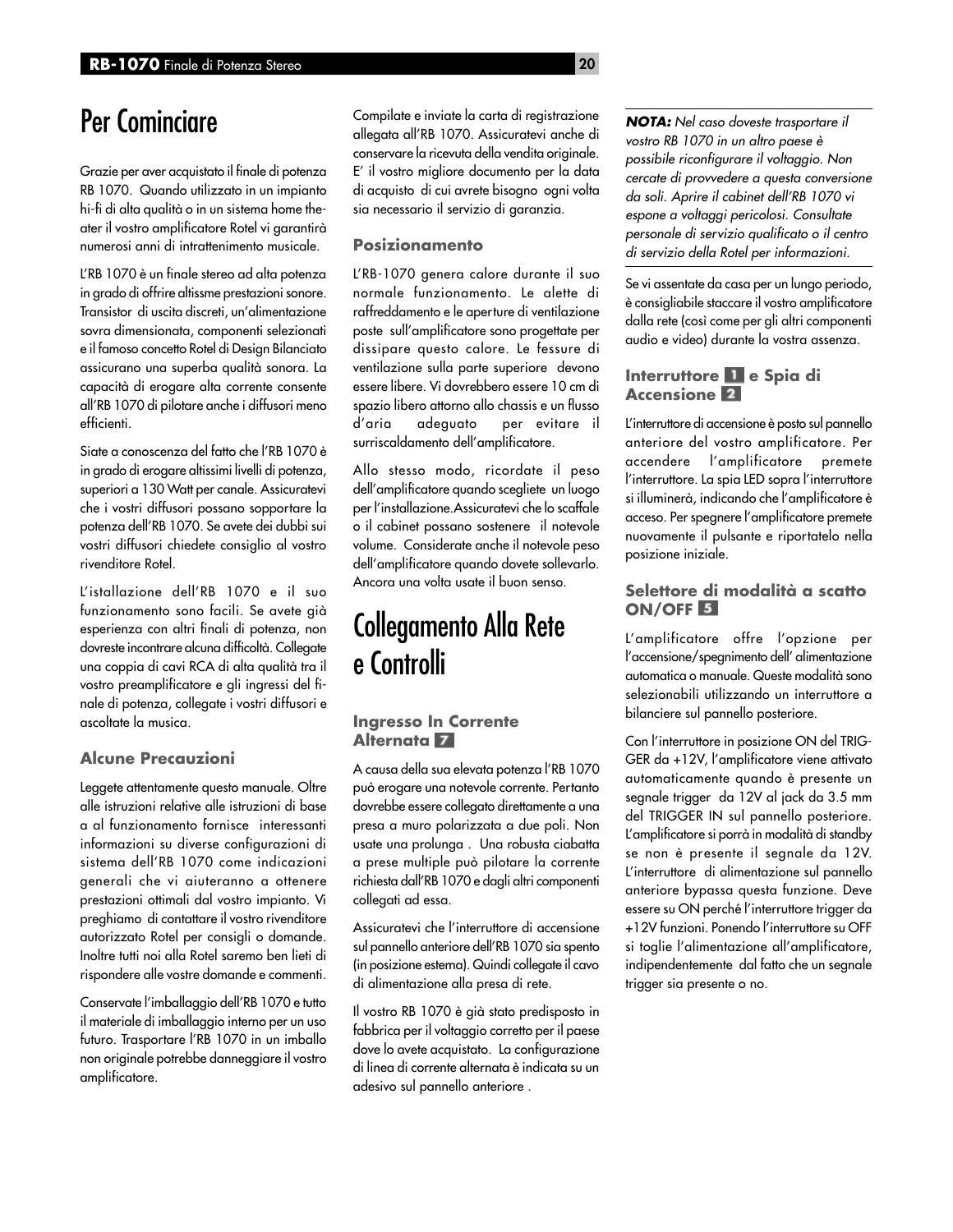#### **Ingresso e uscita del trigger da +12V**

Il jack IN da 3.5 mm collega il cavo/spina da 3.5 mm per trasportare il segnale trigger da 12V al fine di attivare e disattivare l'amplificatore, come potrebbe essere fatto in un'installazione particolare. Per fare uso di questa caratteristica l'interruttore a bilanciere deve essere posto in posizione ON. Il jack OUT da 3.5 mm per collegare un altro amplificatore che viene incorporato al trigger da 12V deve essere IN. Il segnale da 12V viene trasportato quando è presente il segnale trigger da +12V.

L'ingresso TRIGGER accetta qualsiasi segnale di controllo (AC o DC) in una gamma che va da 3 volt a 30 volt.

#### **Circuito di Protezione**

L'RB-1070 è dotato di un circuito di protezione termico che protegge l'amplificatore da eventuali danni derivanti da condizioni operative estreme. A differenza di altri apparecchi, il circuito di protezione dell'RB-1070 è indipendente dal segnale audio e non ha nessuna influenza sulle performance sonore. Invece, il circuito di protezione controlla la temperatura dei finali e spegne l'amplificatore se la temperatura supera i limiti di sicurezza.

Molto probabilmente, non vedrete mai questo circuito di protezione in azione. Tuttavia se si dovessero verificare le condizioni, l'amplificatore fermerà la riproduzione e l'indicatore LED sul pannello anteriore si accenderà.

Se questo accade, spegnete l'amplificatore, lasciatelo raffreddare per alcuni minuti, cercate di identificare e risolvere il problema che ha causato l'intervento del circuito. Quando accenderete nuovamente l'amplificatore, il circuito di protezione si azzererà automaticamente e l'indicatore LED si spegnerà.

Nella maggior parte dei casi il circuito si attiva a causa di condizioni critiche come il corto circuito dei cavi dei diffusori o scarsa ventilazione che portano a situazioni di surriscaldamento. In casi molto rari carichi di diffusori ad impedenza molto bassa o molto reattivi provocano l'intervento del circuito.

Se il circuito di protezione si attiva ripetutamente e non siete in grado di isolare e risolvere il problema, contattate il vostro rivenditore Rotel per l'assistenza nella ricerca del guasto.

# Collegamenti Per I Segnali In Ingresso

#### **(vedere la figura 2 che illustra i collegamenti)**

L'RB 1070 ha connessioni di ingresso convenzionali del tipo RCA, tipiche di tutti i componenti hi-fi.

**NOTA:** Per evitare forti rumori che non apprezzereste nè voi e nè i vostri diffusori, assicuratevi che l'amplificatore sia spento quando effettuate qualsiasi collegamento di segnale.

Scegliete una coppia di cavi di interconnessione di alta qualità. Collegate l'uscita del canale sinistro del vostro preamplificatore all'ingresso del canale sinistro dell'RB 1070. Collegate l'uscita del canale destro del vostro preamplificatore all'ingresso del canale destro dell'RB 1070.

# Collegamento Dei Diffusori

#### **Selezione Dei Diffusori**

Vi raccomandiamo di utilizzare diffusori con un'impedenza minima nominale di 4 ohm o più alta con l'RB 1070. Dovreste avere molta cautela nel pilotare coppie multiple di diffusori in parallelo, perchè l'impedenza effettiva che l'amplificatore vede si dimezza. Per esempio, quando si pilotano due coppie di diffusori da 8 ohm, l'amplificatore vede un carico da 4 ohm. Quando si pilotano diffusori multipli in parallelo vi raccomandiamo di scegliere diffusori con un'impedenza di 8 ohm o più alta. I dati di impedenza di un diffusore non sono molto precisi. In pratica pochissimi diffusori presenteranno problemi per l'RB 1070. Se avete alcune dubbi chiedete pure consiglio al vostro rivenditore Rotel.

#### **Scelta Dei Cavi**

Utilizzate cavi a due conduttori isolati per collegare l'RB 1070 ai diffusori. Le dimensioni e la qualità dei cavi possono avere effetti udibili sulle performance del sistema. I cavi standard vanno bene ma possono dare un'uscita più bassa o una risposta limitata in gamma bassa, in particolare se sono molto lunghi. In generale cavi ben dimensionati miglioreranno la resa sonora. Per ottenere le migliori prestazioni, potete prendere in considerazioni cavi speciali di alta qualità. Il vostro rivenditore Rotel vi potrà aiutare nella scelta.

#### **Polarita' e Fase**

La polarità - l'orientamento positivo/negativo dei collegamenti - per il collegamento di ogni diffusore e amplificatore deve essere conforme affinché tutti i diffusori siano in fase. Se la polarità di un collegamento è accidentalmente invertita, il basso sarà debole e l'immagine stereo scadente. Tutti i cavi sono segnati affinché si possano identificare i due conduttori. Vi possono essere scanalature o una striscia sull'isolante di un conduttore. Il cavo può avere un'isolante trasparente con conduttori di colori diversi (rame e argento). Indicazioni sulla polarità possono essere stampate sull'isolante. Identificare i conduttori positivo e negativo e che siano corretti con i collegamenti tra l'amplificatore e i diffusori.

#### **Collegamento Dei Diffusori**

L' RB 1070 ha due coppie di connettori colorati (rosso e nero) sul pannello posteriore. Questi connettori accettano cavi spellati, forcelle, o doppi connettori a banana ( ad eccezione dei paesi della Comunità Europea dove non sono consentiti)

Portare il cavo dall'RB 1070 ai diffusori. Lasciatelo lento in modo da poter muovere i componenti abbastanza da consentire l'accesso ai connettori dei diffusori.

Se utilizzate i doppi connettori a banana, collegateli ai cavi ed inseriteli nella parte posteriore dei connettori dell'amplificatore. Gli anelli dei connettori dovrebbero essere avvitati in tutti i casi (in senso orario).

Se state utilizzando connettori a forcella, collegateli ai cavi. Se state collegando cavi spellati direttamente ai connettori, separate i conduttori dei cavi e strappate indietro l'isolante dall'estemità di ogni conduttore. Fate attenzione a non tagliare l'intreccio dei fili. Svitate (in senso antiorario) gli anelli dei connettori. Posizionate la forcella attorno al perno del connettore o inserite il filo avvolto nel foro del perno. Avvitate gli anelli in senso orario per serrare la forcella o il filo.

**NOTA:** Assicuratevi che non vi siano fili sparsi che potrebbero toccare i fili o i connettori adiacenti.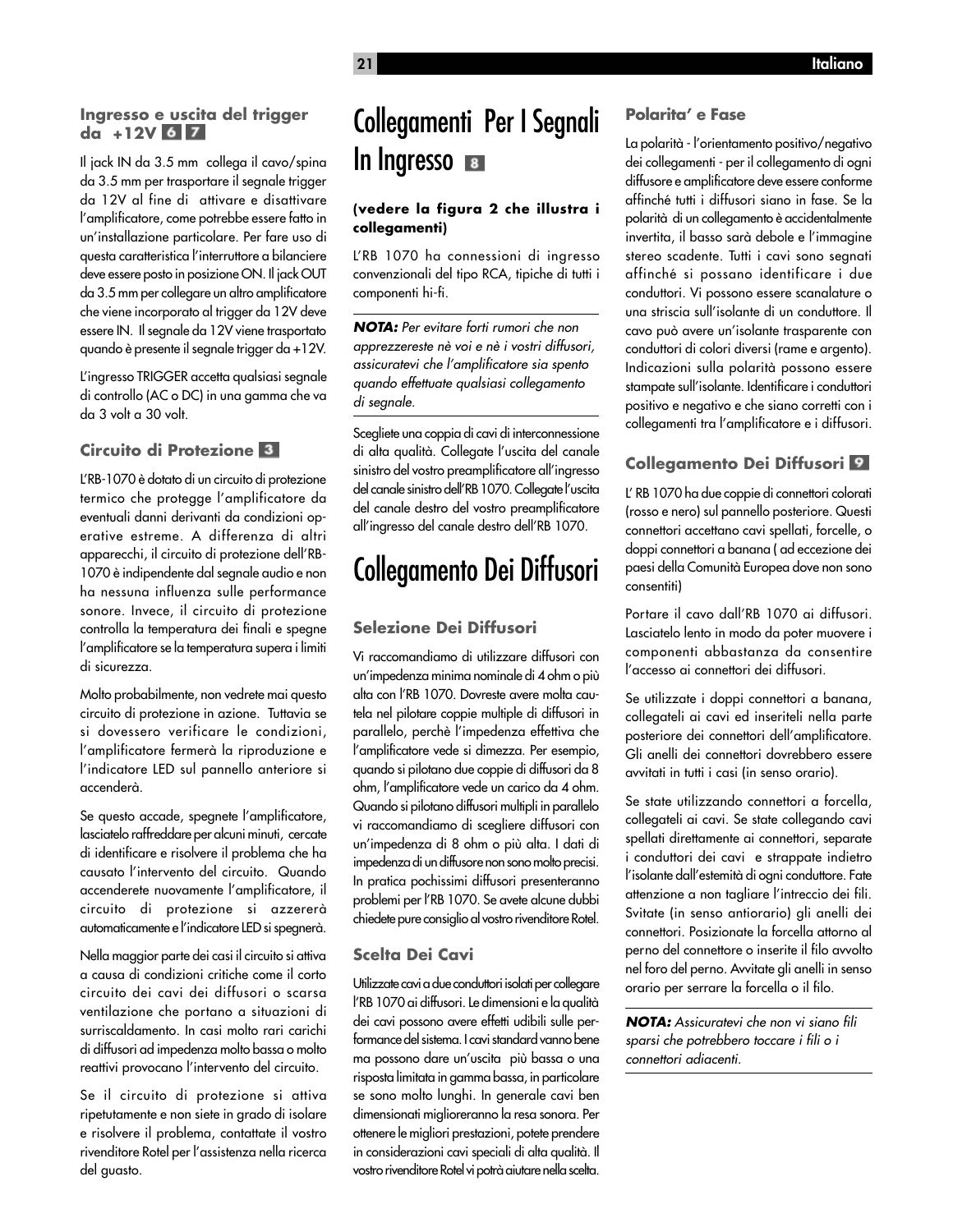# Configurazione Mono "a Ponte"

#### **(vedere la figura 3 per il funzionamento "a ponte" e la sistemazione dei ponticelli)**

I due canali dell'RB-1070 possono essere collegati "a ponte". In questa configurazione il canale singolo eroga l'enorme potenza di 360 watt! Questa caratteristica vi consente di aumentare la potenza dell'intero sistema collegando a ponte il vostro RB 1070 e aggiungendo un secondo RB 1070 in configurazione "a ponte". Oppure l'RB 1070 viene configurato "a ponte" per pilotare un subwoofer. Notate tuttavia che quando l'RB 1070 è configurato "a ponte" il diffusore collegato ad esso deve avere un'impedenza pari o superiore ad 8 ohm.

Al fine di utilizzare l'RB 1070 in configurazione a ponte, è necessario spostare tre ponticelli all'interno dell'amplificatore posizionandoli da una serie di connessioni ad un'altra. Questa operazione dovrebbe essere effettuata da personale qualificato. Chiedete al vostro rivenditore Rotel. Inoltre l'RB 1070 deve essere collegato agli altri componenti in modo diverso. Quando l'RB 1070 è configurato "a ponte" , la spia luminosa **BRIDGED MONO** posta sul pannello anteriore si illuminerà.<sup>4</sup>

#### **Sistemazione dei ponticelli**

Prima di aprire il cabinet dell'RB 1070 per sistemare i ponticelli, dovrete scollegare il cordone di alimentazione dalla presa di corrente a muro. NON APRITE IL CABINET DELL'RB 1070 SE NON AVETE PRIMA SCOLLEGATO IL CORDONE DI ALIMENTAZIONE DALLA PRESA DI CORRENTE. SE NON LO EFFETTUATE RISCHIATE DI -ESPORVI A VOLTAGGI PERICOLOSI.

Dopo aver scollegato il cordone di alimentazione, rimuovete le viti che fissano il coperchio del cabinet allo chassis e fate scivolare il coperchio . Individuate i tre blocchi di collegamenti etichettati S601, S602 ed S603 . Il collegamento standard dei ponticelli predisposto in fabbrica (stereo) è sulle connessioni 1 e 2 di ogni blocco. C'è un asterisco stampato sulla piastra del circuito vicino a questa posizione. Per convertire l'RB 1070 in configurazione a ponte spostate i tre ponticelli sulle connessioni 2 e 3 di ogni blocco di connessioni dei ponticelli. Risistemate il coperchio del cabinet. **Non ricollegate alla rete l'RB 1070 se non avete richiuso il coperchio del cabinet.**

#### **Collegamenti In Ingresso**

Quando utilizzate l'RB 1070 in configurazione mono "a ponte", collegate il cavo proveniente dall'uscita del preamplificatore all'ingresso del canale sinistro. Nessun collegamento deve essere fatto sul canale destro.

#### **Collegamento Dei Diffusori Nella Configurazione "a Ponte"**

Quando utilizzate l'RB 1070 in configurazione mono "a ponte", il cavo diretto ai diffusori è collegato ai terminali positivi dei canali destro e sinistro. Collegate il cavo che va al terminale positivo del diffusore al terminale positivo del canale sinistro dell'RB 1070. Collegate il cavo che va al terminale negativo del diffusore al terminale positivo del canale destro dell'RB 1070. Nessuna connessione deve essere effettuata ai terminali negativi dell'RB 1070.

# Ricerca Dei Guasti

Nei sistemi audio molti problemi derivano da collegamenti sbagliati o inadeguate regolazioni dei controlli. Se vi si pone un problema, isolate l'area critica verificate i comandi, determinate la causa del problema e operate i necessari cambiamenti.

Se non siete in grado di far suonare l'RB 1070 fate riferimento ai suggerimenti per le condizioni che seguono:

#### **La Spia di Accensione Non Si Illumina**

Non arriva corrente all'RB 1070. Controllate il pulsante di accensione sul pannello anteriore. Assicuratevi che sia in posizione di accensione. Controllate i collegamenti alla rete sull'amplificatore e sulla presa di alimentazione (CA)

#### **Sostituzione del Fusibile**

Se avete controllato tutto correttamente e non riuscite ancora ad accendere l'amplificatore potrebbe essersi bruciato il fusibile di alimentazione interno. Se ritenete che ciò sia successo, contattate il vostro rivenditore Rotel per informazioni sulla sostituzione del fusibile del vostro amplificatore.

#### **Nessun Suono**

Se l'amplificatore riceve l'alimentazione dalla rete ma non produce nessun suono. Generalmente questo accade solo quando le aperture di ventilazione sono ostruite, quando c'è un cablaggio difettoso del diffusore, o dopo un periodo di utilizzo intenso. Spegnete l'impianto e aspettate che l'amplificatore si raffreddi. Controllate tutte le connessioni e i settaggi dei controlli sugli altri componenti collegati. Controllate attentamente i collegamenti dei cavi dei diffusori Premete l'interruttore di accensione sul pannello anteriore. Se il problema non si risolve o si ripresenta, c'è un difetto nel sistema o nello stesso amplificatore.

#### **L'indicatore di Protezione e' Acceso**

L'indicatore sul pannello anteriore si accende quando il circuito di protezione dell'RB-1090 ha staccato l'amplificatore. Generalmente questo accade solo quando le aperture di ventilazione sono ostruite, quando c'è un cablaggio difettoso del diffusore, o dopo un periodo di utilizzo intenso. Spegnete l'impianto e aspettate che l'amplificatore si raffreddi. Premete dentro e fuori l'interruttore di accensione sul pannello anteriore per resettare i dispositivi di protezione. Se il problema non si risolve o si ripresenta, c'è un problema nell'impianto o nello stesso amplificatore.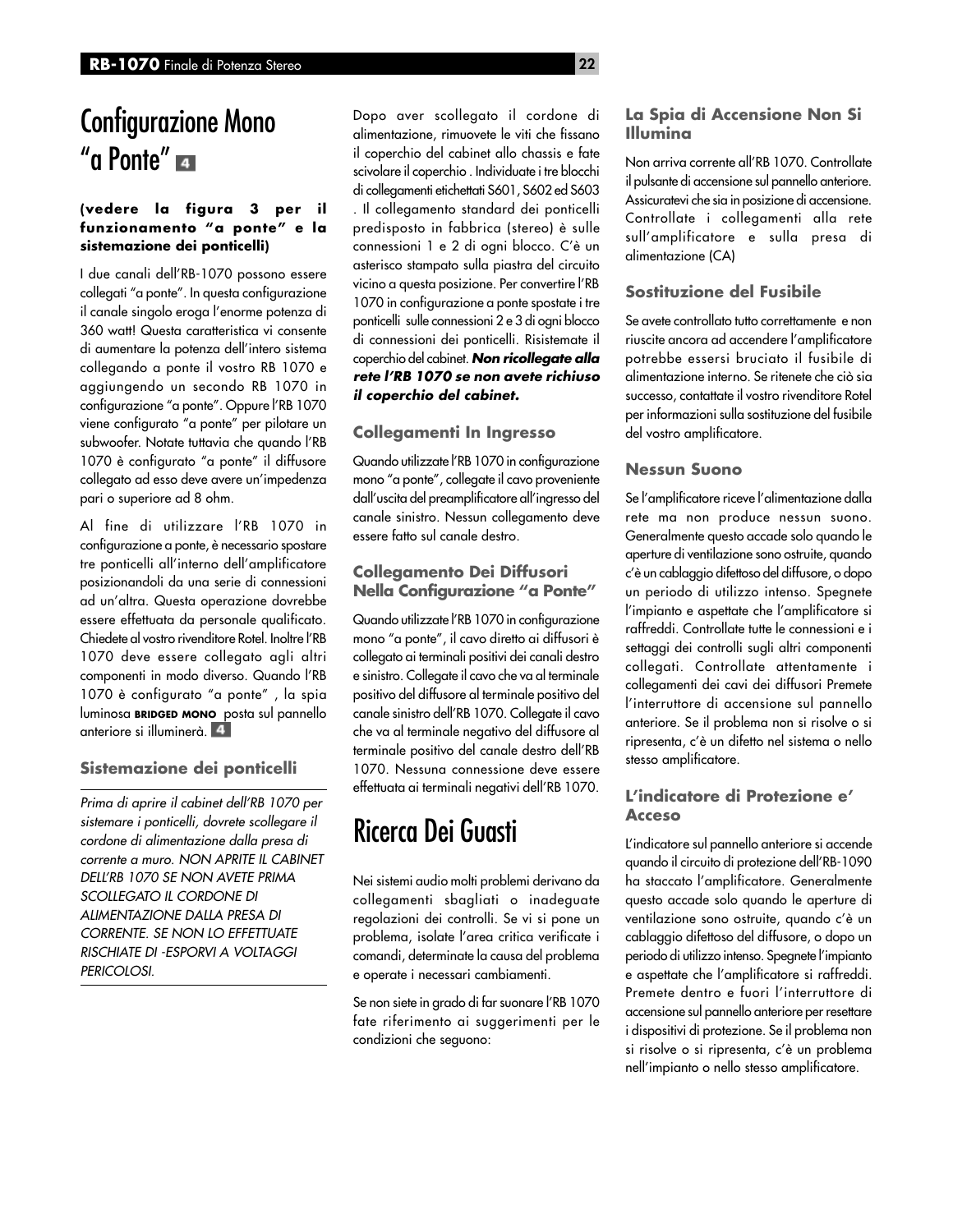# **Caratteristiche**

| Potenza di uscita continua (20-20kHz, < 0.03%, 8 $\Omega$ )                     | 130 Watt $p/c$                                 |
|---------------------------------------------------------------------------------|------------------------------------------------|
| Potenza d'uscita in configurazione "a ponte"<br>$(20-20kHz, < 0.03\%, 8\Omega)$ | 330 W                                          |
| Distorsione armonica totale (20-20kHz, 8 $\Omega$ )                             | $0.03\%$                                       |
| Distorsione d'intermodulazione (60 Hz, 7kHz, 4:1)                               | $0.03\%$                                       |
| Risposta in frequenza (+0.5dB,-3dB)                                             | $4Hz-100kHz$                                   |
| Fattore di smorzamento                                                          | 500                                            |
| Impedenza altoparlanti (normal)                                                 | $4\Omega$ nominali                             |
| Rapporto segnale/rumore (IHF A)                                                 | 120 dB                                         |
| Impedenza d'ingres so/Sensibilità                                               | $33k\Omega/1.0$ volt                           |
| <b>Alimentazione</b>                                                            | 115 Volt/60Hz (USA)<br>230 Volt/60 Hz (Europa) |
| <b>Assorbimento</b>                                                             | 400 W                                          |
| Dimensioni (LxAxP)                                                              | $430 \times 121 \times 350$ mm                 |
| Peso (netto)                                                                    | 11,9 Kg                                        |

Tutte le caratteristiche sono corrette al momento della stampa. Rotel si riserva il dirito di apportare milgioramenti senza darne preavviso.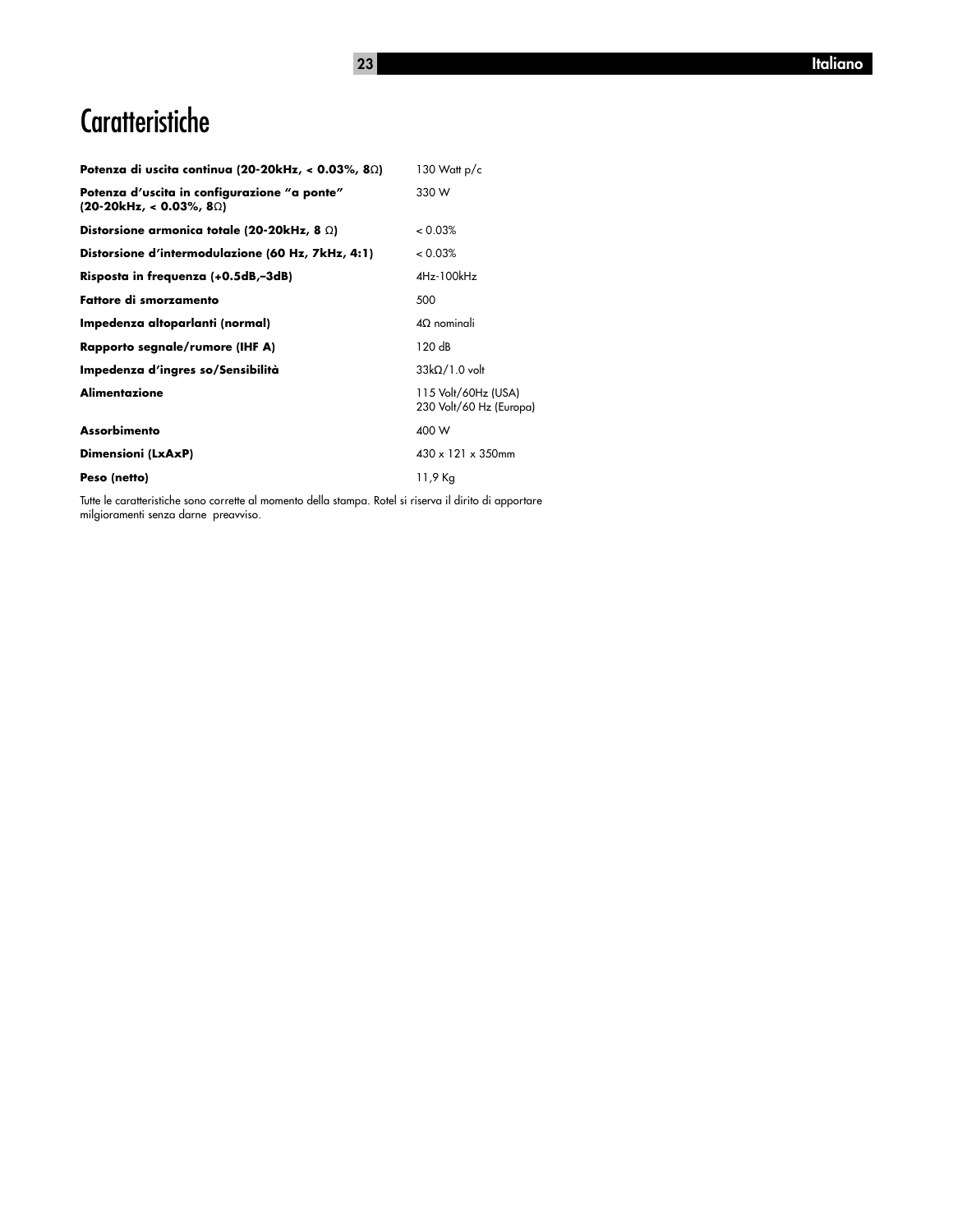#### **RB-1070** Etapa de Potencia Estereofónica

**ADVERTENCIA: No hay componentes manipulables por el usuario en el interior del aparato. Cualquier operación de mantenimiento debe ser llevada a cabo por personal cualificado.**

**ADVERTENCIA:Para reducir el riesgo de que se produzca un incendio o una descarga eléctrica, no exponga el aparato al agua o la humedad ni permita que ningún objeto extraño penetre en su interior. Si el aparato está expuesto a la humedad o algún objeto extraño penetra en su interior, desconecte inmediatamente el cable de alimentación de la red eléctrica. En caso de que fuera necesario, envíe el aparato a un especialista cualificado para su inspección y posterior reparación.**

Lea todas las instrucciones del presente manual antes de conectar o hacer funcionar el aparato. Conserve este manual cerca de usted para el caso de que necesite revisar las instrucciones de seguridad que se indican a continuación.

Tenga siempre en mente las advertencias y la información relativa a seguridad que figuran tanto en estas instrucciones como en el propio aparato. Siga al pie de la letra todas las instrucciones relacionadas con el funcionamiento del mismo.

Limpie el exterior del aparato únicamente con una gamuza seca o un aspirador.

Mantenga siempre despejadas las ranuras destinadas a la ventilación del aparato. Por ejemplo, no coloque nunca el aparato en una cama, un sofá, una alfombra o una superficie similar susceptible de bloquear las ranuras de ventilación. Si el aparato está ubicado en la estantería de una librería o un mueble, debe haber suficiente espacio a su alrededor y ventilación en el mueble para permitir una refrigeración adecuada.

Mantenga al aparato alejado de radiadores, estufas, cocinas o de cualquier otra instalación que produzca calor.

El aparato debe ser conectado únicamente a una fuente de alimentación del tipo y la tensión especificados en su panel posterior.

Conecte el aparato a una toma de corriente eléctrica únicamente a través del cable de alimentación de dos clavijas polarizado suministrado de serie o un equivalente exacto del mismo. No modifique de ningún modo dicho cable. No intente desactivar los terminales destinados a la conexión a tierra o polarización. El cable debería ser conectado a una toma de corriente eléctrica de dos terminales que se adapten perfectamente a las clavijas del cable de alimentación del aparato. No utilice ningún tipo de cable de extensión.

No coloque el cable de alimentación en lugares en que pueda ser aplastado, pinchado, doblado en ángulos críticos, expuesto al calor o dañado de algún modo. Preste particular atención al punto de unión entre el cable y la toma de corriente y también a la ubicación de esta última en el panel posterior del aparato.

El cable de alimentación debería desconectarse de la red eléctrica cuando el aparato no vaya a ser utilizado durante un largo período de tiempo (por ejemplo las vacaciones de verano).

Desconecte inmediatamente el aparato y envíelo a un servicio técnico cualificado para su inspección/reparación si:

- El cable de alimentación o alguna clavija del mismo ha sido dañado
- Han caído objetos o se ha derramado líquido en el interior del aparato.
- El aparato ha sido expuesto a la lluvia.
- El aparato muestra signos de funcionamiento inadecuado.
- El aparato ha sido golpeado o dañado de algún modo.

Coloque el aparato sobre una superficie fija y equilibrada que sea suficientemente resistente para

soportar su peso. No coloque nunca el aparato en una carretilla móvil

de la que pudiese volcar.



# Contenido

| Acerca de Rotel<br>25                                             |    |
|-------------------------------------------------------------------|----|
|                                                                   |    |
| <b>Algunas Precauciones</b>                                       | 25 |
| Colocación                                                        | 25 |
| Alimentación y Control                                            | 26 |
| Toma de Corriente Eléctrica 10                                    | 26 |
| Conmutador e Indicador Luminoso<br>de Puesta en Marcha 2          | 26 |
| Selector del Modo de Disparo para<br>Conexión/Desconexión 5       | 26 |
| Entrada y Salida para señal de Disparo<br>$de$ 12 voltios $6$ $7$ | 26 |
| Circuitería de Protección 3                                       | 26 |
| Conexión de la Señal de Entrada 8  27                             |    |
| Conexión de las Cajas Acústicas                                   | 27 |
| Selección de las Cajas Acústicas                                  | 27 |
| Selección del Cable de Conexión                                   |    |
| a las Cajas Acústicas                                             | 27 |
| Polaridad y Puesta en Fase                                        | 27 |
| Conexión de las Cajas Acústicas en Modo<br>Estereofónico 9        | 27 |
| Funcionamiento en Modo Monofónico                                 |    |
|                                                                   | 27 |
| Puentes de Reinicialización                                       | 28 |
| Conexión de la Señal de Entrada                                   | 28 |
| Conexión de la Caja Acústica en                                   |    |
| Modo Monofónico Puenteado                                         | 28 |
| Problemas y Posibles Soluciones  28                               |    |
| El Indicador Luminoso de Puesta en Marcha                         |    |
| del Panel Frontal no se Activa                                    | 28 |
| Sustitución del Fusible                                           | 28 |
| Ausencia de Sonido                                                | 28 |
| El Indicator de Proteccion está Activado                          | 28 |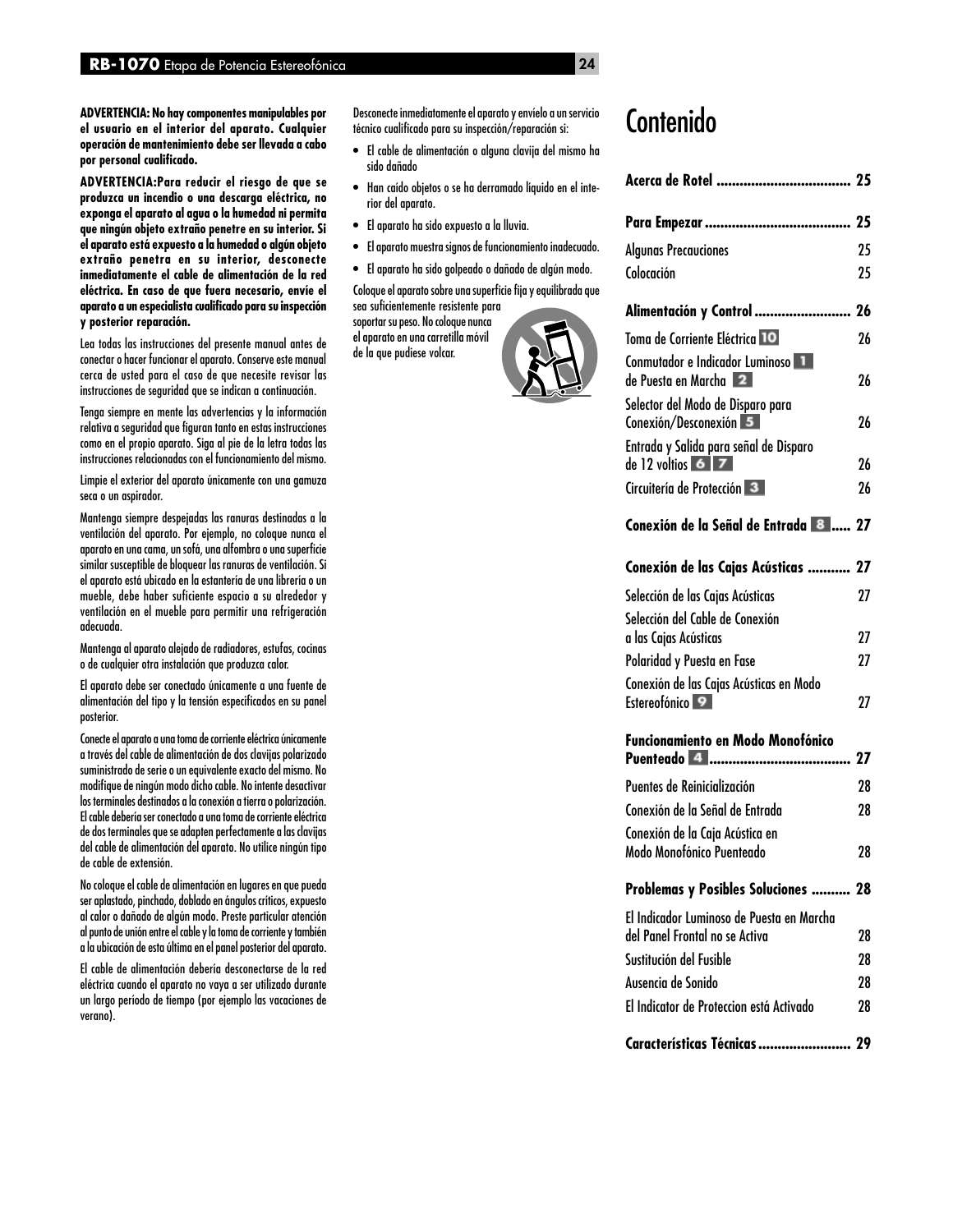# Acerca de Rotel

Rotel fue fundada hace 30 años por una familia cuyo entusiasta interés por la música le condujo a diseñar y construir componentes de Alta Fidelidad sin ningún tipo de compromiso. Esta pasión ha permanecido inalterada durante todo este tiempo, hasta el punto de que el objetivo de los fundadores de la compañía -proporcionar productos de la máxima calidad a melómanos y audiófilos independientemente de cuales sean sus posibilidades económicas- es compartido por todos sus empleados.

Los ingenieros de Rotel trabajan como un equipo compacto, escuchando y llevando a cabo el ajuste fino de cada nuevo producto hasta que satisface de manera exacta los estándares de calidad musical para los que fue diseñado. Para lograrlo, disponen de la máxima libertad para escoger los mejores componentes allí donde se encuentren. Le sorprenderá agradablemente encontrar exquisitos condensadores procedentes del Reino Unido y Alemania o semiconductores de Japón o Estados Unidos, mientras que los transformadores toroidales de potencia son construidos en la propia factoría de Rotel.

Rotel se ha ganado a pulso, a través de cientos de artículos, bancos de pruebas y galardones firmados por los críticos especializados más respetados del mundo, una sólida reputación por la excelencia de sus productos. Los comentarios de estos profesionales que escuchan música cada día hacen posible que la compañía se reafirme en la validez de sus objetivos: la puesta a punto de componentes y equipos musicales fiables y asequibles.

Le agradecemos que haya adquirido este producto y esperamos que le permita disfrutar de su música predilecta durante largos años.

### Para Empezar

Gracias por comprar la Etapa de Potencia Estereofónica Rotel RB-1070. Utilizada en un sistema de reproducción musical o audiovisual de alta calidad, este amplificador le permitirá disfrutar durante muchos años de sus composiciones musicales y películas favoritas.

La RB-1070 es un potente amplificador de dos canales que le permitirá alcanzar el más alto nivel posible de prestaciones en la reproducción del sonido. Dispositivos de salida discretos, una fuente de alimentación de grandes dimensiones, componentes seleccionados de alta calidad y el exclusivo Concepto de Diseño Equilibrado de Rotel le garantizan una soberbia calidad sonora. Asimismo, una elevada capacidad en corriente hace posible que la RB-1070 pueda atacar sin problemas las más exigentes cajas acústicas.

Puede confiar completamente en la capacidad de la RB-1070 para suministrar elevadas potencias de salida, que pueden superar los 130 vatios por canal. En consecuencia, asegúrese de que sus cajas acústicas pueden soportar la potencia entregada por la RB-1070. En caso de que tenga alguna duda al respecto, consulte con un distribuidor autorizado de productos Rotel para que le aconseje adecuadamente.

La RB-1070 es un aparato que resulta muy fácil de instalar y utilizar. Si usted ya está experimentado en el manejo de etapas de potencia estereofónicas, en principio no debería encontrar nada que le resultara especialmente complicado durante la puesta a punto inicial de la misma. Inserte los conectores correspondientes a los tres grupos de cables RCA procedentes de su preamplificador en los pertinentes terminales de entrada de la RB-1070, haga lo propio con sus cajas acústicas y disfrute con su música y sus bandas sonoras favoritas.

#### **Algunas Precauciones**

Le rogamos que lea cuidadosamente el presente manual de instrucciones. Además de las instrucciones básicas de instalación y puesta a punto de la RB-1070, incluye información de gran valor sobre las diferentes configuraciones que permite el aparato, así como información general que le ayudará a optimizar las prestaciones de su sistema. Le rogamos asimismo que contacte con su distribuidor autorizado de Productos Rotel para cualquier duda o consulta. No le quepa la menor duda de que todos sus comentarios y observaciones serán bien recibidos.

Guarde el embalaje de la RB-1070 y todo el material en él contenido para un posible uso futuro del mismo. El embalaje o transporte de la RB-1070 en condiciones diferentes de las originales puede dañar seriamente el aparato.

Rellene y envíe la tarjeta de garantía suministrada junto con la RB-1070. Asegúrese asimismo de mantener en su poder la factura de compra puesto que es la mejor manera de que usted se acuerde de la fecha de compra, un dato esencial en caso de que necesitara asistencia técnica durante el período de garantía.

#### **Colocación**

Como consecuencia de su elevada potencia de salida, la RB-1070 genera una considerable cantidad de calor. Tanto los disipadores térmicos como las ranuras de ventilación del aparato están perfectamente capacitados para eliminar este calor en condiciones de funcionamiento normales aunque debe haber un espacio libre adecuado alrededor del chasis. Debe procurar que las ranuras de ventilación situadas en la cubierta superior estén siempre despejadas y también que haya una circulación de aire razonable alrededor del aparato. Utilice el sentido común cuando coloque la RB-1070 en un mueble o ubique otros componentes encima suyo.

Tenga igualmente en cuenta el peso del amplificador cuando seleccione una ubicación determinada para su instalación. Asegúrese por tanto de que la estantería o mueble utilizado pueda soportar el considerable volumen de la RB-1070. Una vez más, le recomendamos que utilice su sentido común.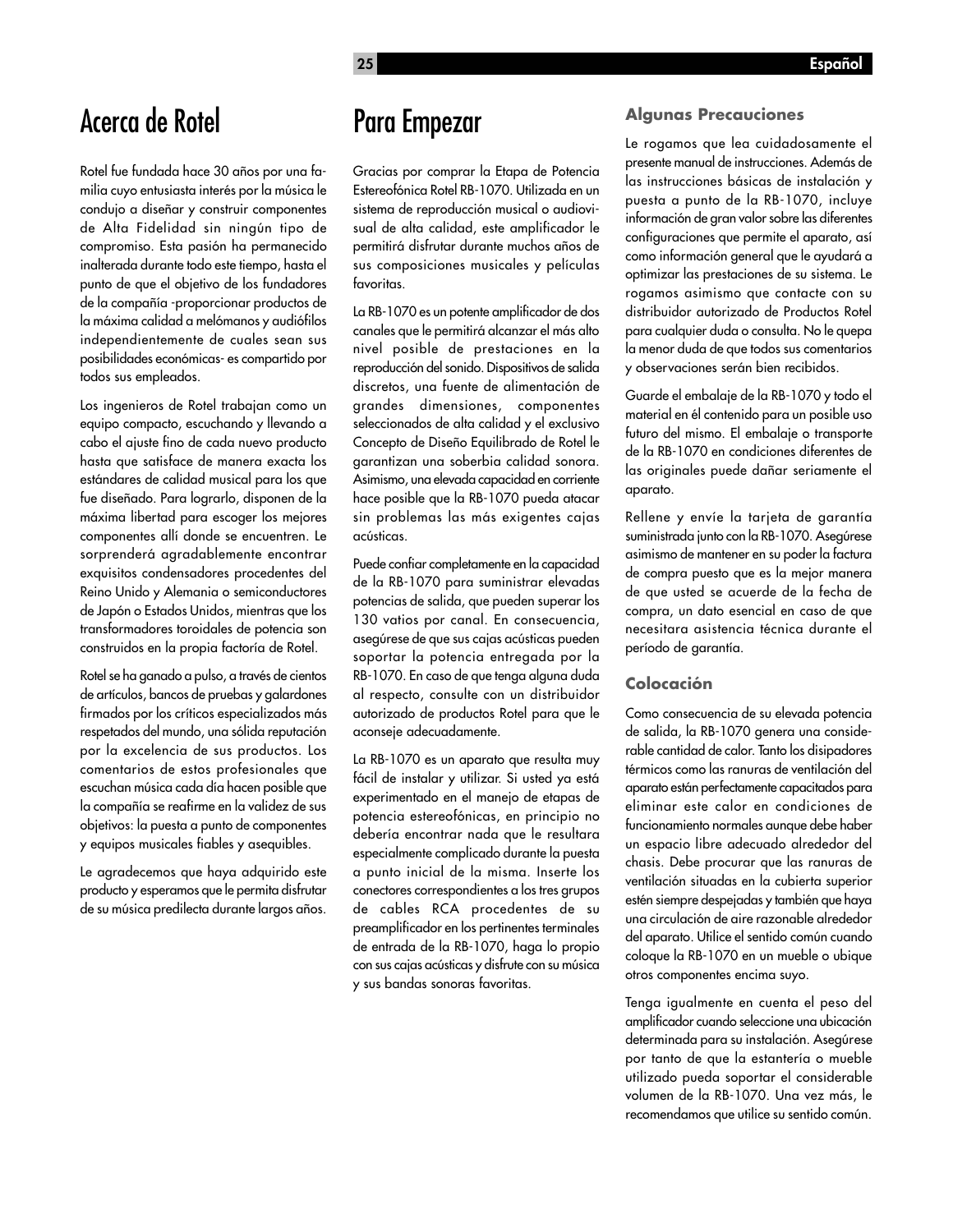#### **Toma de Corriente Eléctrica**

Debido a su elevada potencia de salida, la RB-1070 puede drenar una considerable cantidad de corriente. Además, debería ser conectada directamente a una toma de corriente polarizada de 2 clavijas. No utilice ningún tipo de cable de extensión. Puede utilizarse una base de enchufes de alta calidad si la misma (y, por supuesto, la toma de corriente ubicada en la pared de su casa) está preparada para manejar la corriente (lea las indicaciones correspondientes que figuran tanto en la citada base como en la toma de corriente) exigida por la RB-1070 y el resto de componentes conectados a la misma.

Asegúrese de que el conmutador de puesta en marcha situado en el panel frontal de la RB-1070 está desconectado (es decir hacia fuera) y a continuación conecte el cable de alimentación suministrado de serie al receptáculo correspondiente (indicado como toma de corriente alterna).

Su RB-1070 está configurada en fábrica para que trabaje con la tensión de red correcta que corresponda al país en que ha sido comprada (115 ó 230 voltios de corriente alterna con una frecuencia de 50 ó 60 Hz). Dicha configuración está indicada en un lugar visible del panel posterior del aparato.

**Nota:** En caso de que tuviese que desplazar su RB-1070 a otro país, es posible reconfigurarla para que pueda trabajar con tensiones de red diferentes de la establecida en fábrica. No intente llevar a cabo esta conversión por su cuenta. El acceso al interior de la RB-1070 le expone a tensiones peligrosas. Para cualquier información al respecto, le rogamos que contacte con personal cualificado o llame al departamento de asistencia técnica postventa de Rotel.

Si va a estar fuera de su casa durante un largo período de tiempo -por ejemplo las vacaciones de verano-, le recomendamos, como precaución básica, que desconecte su amplificador (así como el resto de componentes de audio y vídeo de su equipo) de la red eléctrica.

#### **Conmutador e Indicador Luminoso de Puesta en Marcha**

El conmutador de puesta en marcha está ubicado en el centro del panel frontal de su amplificador. Púlselo para poner en marcha la RB-1070. El indicador luminoso situado encima del mismo se activará, indicando que el amplificador está conectado. Para desconectar el aparato, basta con que pulse de nuevo el mencionado botón a fin de que éste regrese a su posición inicial.

#### **Selector del Modo de Disparo para Conexión/Desconexión**

El amplificador incorpora la opción de conexión/ desconexión manual o automática. Estos modos se pueden seleccionar con ayuda de un conmutador situado en el panel posterior.

Con el conmutador situado en la posición +12V TRIGGER ON, el amplificador se activa automáticamente cuando hay una señal de disparo de +12 voltios en la toma TRIGGER IN de 3'5 mm del panel posterior. Cuando la señal de +12 voltios no esté presente, el amplificador se situará en la posición de espera. El CONMUTADOR DE PUESTA EN MARCHA del panel frontal ignora esta función. Debe estar en su posición ON para que el disparador de +12 voltios sea operativo. La conmutación a OFF corta el suministro de energía al amplificador independientemente de que haya o no una señal de disparo presente.

#### **Entrada y Salida para señal de Disparo de 12 voltios**

La toma de entrada IN de 3'5 mm sirve para conectar el Cable/Clavija que transporta una señal de disparo de +12 voltios para la conexión y desconexión del amplificador en un sistema personalizado. Para utilizar esta función, el conmutador de selección de modo debe ser situado en la posición ON.

La toma de salida OUT de 3'5 mm sirve para la conexión de otro amplificador que incorpore una toma de entrada IN para Señal de Disparo de 12 voltios. La salida de señal de 12 voltios se activará cuando esté presente una señal de disparo de +12 voltios.

La Entrada Para Señal De Disparo acepta cualquier señal de control (tanto continua como alterna) de valor comprendido entre 3 y 30 voltios.

#### **Circuitería de Protección**

La RB-1070 incorpora un circuito de protección térmica que la protege frente a cualquier daño potencial que pudiera producirse en caso de funcionamiento en condiciones extremas o de que hubiese fallos en la misma. Al contrario de lo que sucede en muchos diseños de su clase, la circuitería de protección de la RB-1070 es completamente independiente de la señal de audio y por tanto no tiene el más mínimo impacto en las prestaciones musicales. De este modo, el circuito de protección monitoriza la temperatura de los dispositivos de salida y desconecta el amplificador si la temperatura de funcionamiento excede los límites de seguridad prefijados.

En principio, usted no debería ver nunca este circuito en acción. Sin embargo, en el caso de que se detectara un funcionamiento defectuoso de su RB-1070, el aparato se desconectaría y el indicador luminoso del panel frontal se activaría.

Si esto sucede, desconecte completamente el amplificador e intente identificar y corregir el problema que ha provocado la activación de la circuitería de protección. Cuando vuelva a poner de nuevo en marcha el aparato, el circuito de protección se reinicializará automáticamente y el indicador luminoso debería desactivarse.

En la mayoría de casos, la circuitería de protección se activa como consecuencia de una condición de funcionamiento incorrecto, como por ejemplo la unión de los cables de conexión (positivo con negativo) de las cajas acústicas o una ventilación inadecuada que provoque el sobrecalentamiento del aparato. En algunos casos muy concretos (y raros), una impedancia de las cajas extremadamente baja o muy reactiva podría provocar la activación de los circuitos de protección.

Si la circuitería de protección se dispara repetidamente y usted es incapaz de aislar y corregir la causa de tal situación, contacte con su distribuidor autorizado de productos Rotel para recibir asistencia técnica adecuada.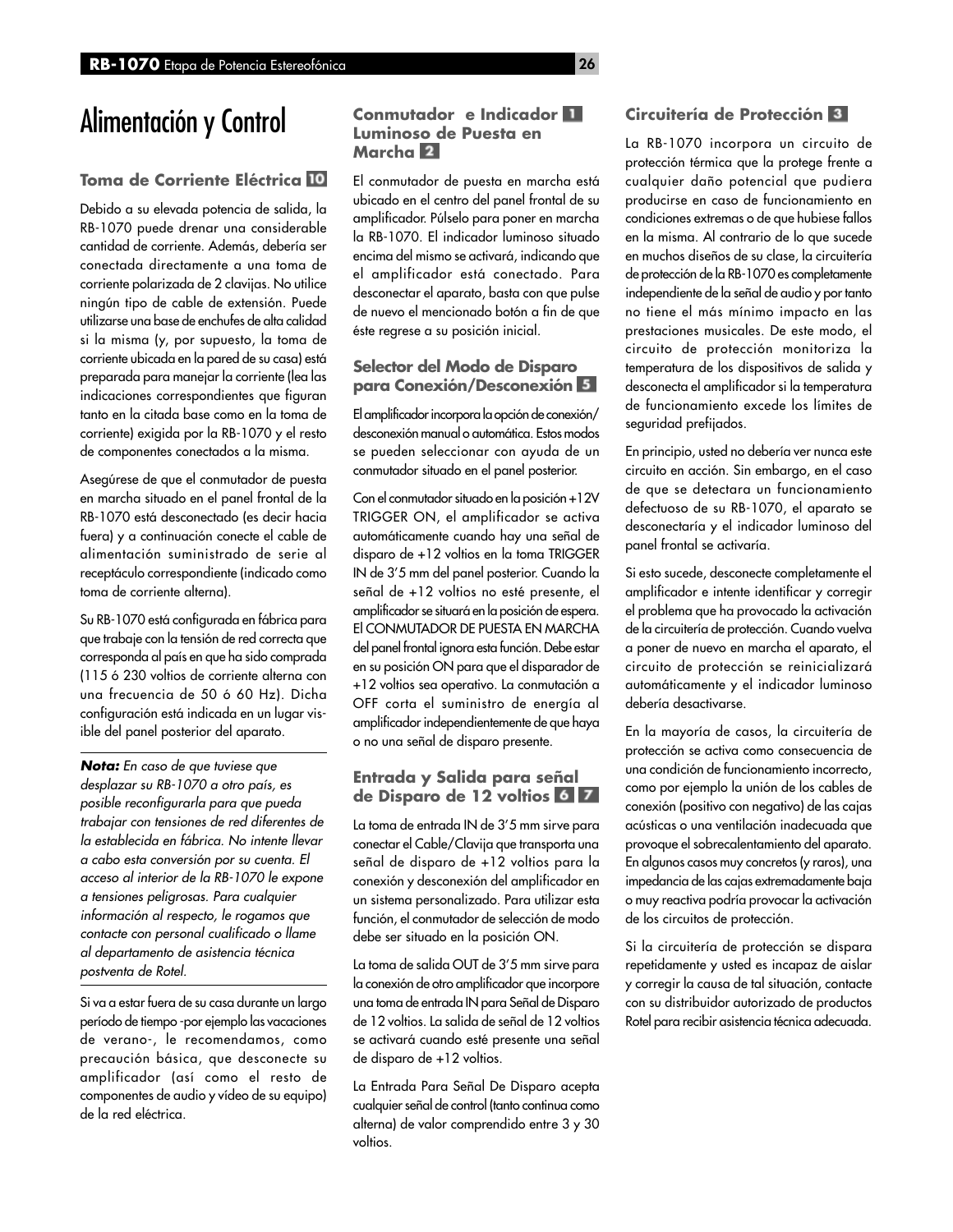# Conexión de la Señal de Entrada

#### **(Vea la Figura 2 para la realización de las conexiones correspondientes al funcionamiento en modo estereofónico)**

La RB-1070 incluye conectores de entrada de tipo RCA convencionales idénticos a los utilizados por la inmensa mayoría de componentes de audio.

**Nota:** Para evitar la presencia de ruidos susceptibles de ser apreciados tanto por usted como por sus cajas acústicas, asegúrese de que el amplificador está desconectado cuando usted esté realizando las distintas conexiones.

Seleccione un par de cables de interconexión de alta calidad para la conexión de la RB-1070 a su equipo. Conecte el canal de salida izquierdo de su preamplificador al correspondiente conector de entrada de la RB-1070. Haga lo propio con el canal derecho.

# Conexión de las Cajas Acústicas

#### **Selección de las Cajas Acústicas**

Le recomendamos que utilice la RB-1070 con cajas acústicas cuya impedancia nominal sea igual o superior a 4 ohmios. Debería tomar algunas precauciones a la hora de atacar varias parejas de cajas acústicas conectadas en paralelo puesto que en este caso la impedancia efectiva que ve el amplificador es exactamente la mitad. Por ejemplo, cuando se atacan dos parejas de cajas acústicas con una impedancia de 8 ohmios (cada caja), el amplificador ve una carga de 4 ohmios. Por lo tanto, cuando utilice varias cajas acústicas conectadas en paralelo se recomienda que use diseños cuya impedancia nominal sea de 8 o más ohmios. Tenga en cuenta que la impedancia de las cajas acústicas no tiene un comportamiento particularmente preciso aunque, en la práctica, muy pocos modelos podrán presentar problemas a la RB-1070. Consulte con un distribuidor autorizado de productos Rotel en caso de que tenga cualquier duda al respecto.

#### **Selección del Cable de Conexión a las Cajas Acústicas**

Utilice un cable de dos conductores perfectamente aislado para conectar la RB-1070 a las cajas acústicas. El tamaño y la calidad de dicho cable pueden tener un efecto audible sobre las prestaciones de la totalidad de su equipo. Un cable de conexión de calidad estándar funcionará pero es posible que provoque una disminución de la potencia de salida o una atenuación de la respuesta en graves, en particular si la longitud del mismo es elevada. En general, un cable más pesado mejorará el sonido. Para conseguir unas prestaciones óptimas, debería considerar la compra de cables de alta calidad especialmente diseñados para aplicaciones de audio. Su distribuidor autorizado de productos Rotel puede ayudarle en la selección de los cables que vaya a utilizar en su sistema.

#### **Polaridad y Puesta en Fase**

La polaridad, es decir la orientación positiva/ negativa de las conexiones correspondientes a cada caja acústica y a la unión con el amplificador, debe ser coherente, de modo que todas las cajas acústicas del sistema estén en fase. Si la polaridad de una conexión es invertida por error, se producirá una fuerte caída de la respuesta en graves, así como una degradación perceptible de la imagen estereofónica global. Todos los cables están marcados de manera que usted pueda identificar fácilmente los dos conductores. Puede haber marcas o líneas impresas en el revestimiento aislante de un conductor. El cable también puede presentar un claro aislamiento al incorporar conductores de distintos colores (cobre y plata). También puede haber indicaciones de polaridad impresas en el revestimiento aislante. Identifique los conductores positivos y negativos y sea coherente con cada una de las conexiones del amplificador y las cajas acústicas.

#### **Conexión de las Cajas Acústicas en Modo Estereofónico**

La RB-1070 tiene dos pares de terminales de conexión debidamente codificados (por colores) en su panel posterior que aceptan cable pelado, clavijas o incluso conectores de tipo banana dobles (excepto en los países de la Comunidad Europea, donde su empleo no está permitido).

Lleve el cable desde la RB-1070 hasta las cajas acústicas. Procure que el mismo posea la suficiente longitud para que pueda accederse sin ninguna restricción a los terminales de conexión de aquéllas.

Si usted está utilizando conectores dobles de tipo banana, únalos primero a los cables y a continuación insértelos en la zona posterior de los terminales de conexión. En cualquier caso, las tuercas de fijación de los terminales de fijación deberían bloquearse girándolas en sentido horario.

Si está utilizando terminales de tipo clavija, conéctelos en primer lugar a los cables. Si está colocando directamente cable pelado a los terminales de conexión, separe los cables correspondientes a cada conductor y quite la parte superior del revestimiento aislante. Asegúrese asímismo de no cortar ninguno de los conductores propiamente dichos. Libere (girándolas en sentido contrario de las agujas del reloj) las tuercas de fijación hexagonales y a continuación coloque las clavijas alrededor de los terminales de conexión o el cable pelado en el orificio transversal que hay en los mismos. Gire en sentido horario las tuercas de fijación hexagonales para sujetar firmemente en su lugar la clavija o el cable de conexión.

**Nota:** Asegúrese de que no haya restos de cable susceptibles de tocar los cables o conductores adyacentes.

# Funcionamiento en Modo Monofónico Puenteado

#### **(Vea la Figura 3 para el ajuste de los puentes internos y la realización de las conexiones correspondientes al modo de funcionamiento monofónico puenteado)**

Los dos canales de la RB-1070 pueden ser "puenteados". En esta configuración, el único canal disponible suministra una potencia de 360 vatios continuos. Esta prestación le permite incrementar de manera sustancial la potencia global de su equipo al poder utilizar la RB-1070 de que dispone puenteada en mono junto con una segunda RB-1070 también puenteada. También puede utilizar una sola RB-1070 puenteada para atacar un subwoofer pasivo. En cualquier caso, tenga en cuenta que cuando la RB-1070 está puenteada en mono la caja acústica que se le conecte debe tener una impedancia igual o superior a 8 ohmios.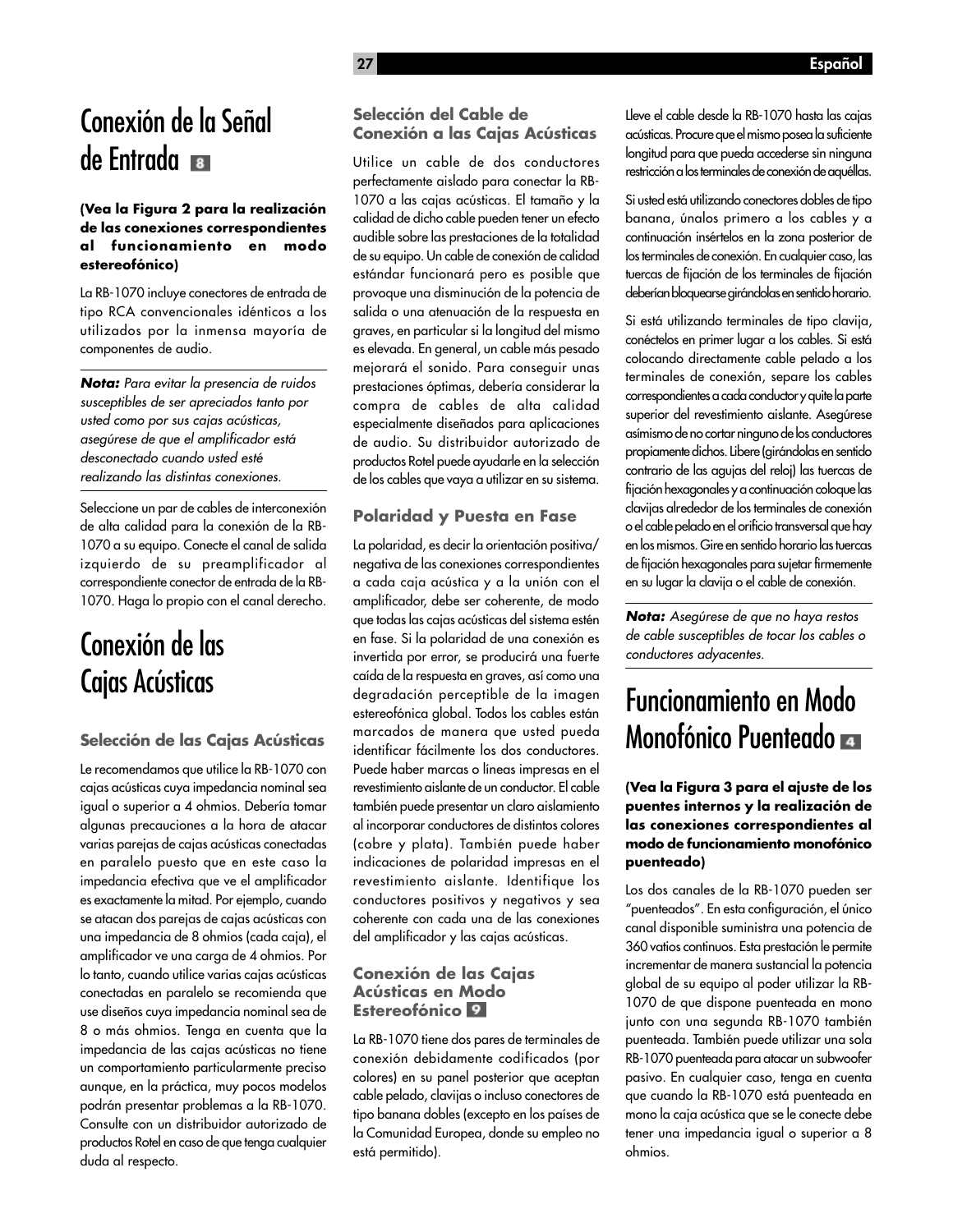Para poder conectar la RB-1070 en modo puenteado, deben desplazarse tres puentes internos de la misma desde un conjunto de patillas a otro, tarea que debería ser llevada a cabo por un técnico cualificado. Consulte al respecto a su distribuidor autorizado de productos Rotel. Además, en este caso la RB-1070 se conectará de una manera diferente al resto de componentes del equipo. Cuando la RB-1070 haya sido ajustada para que funcione en el modo monofónico puenteado, se activará el testigo luminoso "Bridged Mono" de su panel frontal.<sup>4</sup>

#### **Puentes de Reinicialización**

Antes de acceder al interior de la RB-1070 para reinicializar los puentes, debería desconectar el cable de alimentación de la red eléctrica. NO ACCEDA AL INTERIOR DE LA RB-1070 SIN HABERLA DESCONECTADO DE LA RED ELÉCTRICA.

Una vez desconectado el cable de alimentación, quite los tornillos que fijan la cubierta superior de la RB-1070 al chasis y deslícela hacia fuera del amplificador. Localice los tres bloques de puentes señalizados como S 601, S 602 y S 603. La posición estándar (modo de funcionamiento estereofónico) de los puentes es en las patillas 1 y 2 de cada bloque. Hay, en la placa de circuito impreso, una marca \* junto a esta posición. Para convertir la RB-1070 en monofónica, desplace los tres puentes de manera que se sitúen en las patillas 2 y 3 de cada bloque. Coloque de nuevo la cubierta de la RB-1070. No vuelva a conectar la RB-1070 a la red eléctrica hasta que haya completado esta operación.

#### **Conexión de la Señal de Entrada**

Cuando utilice la RB-1070 en el modo de funcionamiento monofónico puenteado, conecte el cable procedente del preamplificador a la entrada izquierda de la etapa. No hay que llevar a cabo ninguna conexión en la entrada derecha.

#### **Conexión de la Caja Acústica en Modo Monofónico Puenteado**

Cuando utilice la RB-1070 en el modo monofónico puenteado, el cable de conexión a la caja acústica deberá ser conectado a los terminales positivos de los canales izquierdo y derecho. Conecte el cable que va al terminal positivo de la caja acústica al terminal positivo del canal izquierdo de la RB-1070. Conecte el cable que va al terminal negativo de la caja acústica al terminal positivo del canal derecho de la RB-1070. No hay que realizar ninguna conexión en los terminales negativos de la RB-1070

# Problemas y Posibles **Soluciones**

La mayoría de dificultades que suelen producirse en los sistemas de audio son el resultado de conexiones realizadas incorrectamente o ajustes inapropiados. En caso de que se encuentre con algún problema, aísle en primer lugar el área afectada, compruebe los ajustes de control realizados, determine la causa del fallo y haga los cambios necesarios. Si se ve incapaz de hacer funcionar de nuevo a la RB-1070, considere las sugerencias que le damos para las siguientes condiciones:

#### **El Indicador Luminoso de Puenta en Marcha del Panel Frontal no se activa**

No entra corriente eléctrica en la RB-1070. Compruebe el conmutador de puesta en marcha del panel frontal. Asegúrese de que está situado en la posición "on". Compruebe las conexiones relativas al suministro de señal eléctrica tanto del amplificador como de su propia casa (red eléctrica).

#### **Sustitución del Fusible**

Si todo está correctamente conectado y usted todavía no ha podido poner en marcha el amplificador, es posible que se haya fundido el fusible interno. Si usted cree que esto es lo que efectivamente ha sucedido, contacte con su distribuidor autorizado de productos Rotel para que le informe acerca del lugar al que debe acudir para que dicho fusible le sea reemplazado por uno nuevo.

#### **Ausencia de Sonido**

Si el amplificador recibe señal eléctrica pero no produce sonido, compruebe el estado del indicador de Protección situado en su panel frontal. Si el mismo está activado, lea las líneas que siguen. En caso contrario, compruebe todas las conexiones de su equipo y los ajustes correspondientes a cada uno de los componentes del mismo.

#### **El Indicador de Protección está Activado**

El indicador del panel frontal se activa cuando la circuitería de protección de la RB-1070 ha interrumpido el funcionamiento normal del aparato. Por regla general, esto solo suele ocurrir cuando las ranuras de ventilación están bloqueadas, cuando hay una conexión incorrecta de las cajas acústicas o después de un período de utilización en condiciones extremas. Desconecte su equipo y espere que el amplificador se enfríe. A continuación, pulse repetidamente el conmutador de puesta en marcha de la RB-1070 para reinicializar los dispositivos de protección. Si la anomalía no es corregida y vuelve a hacer acto de presencia, significa que hay un problema en su equipo o en el propio amplificador.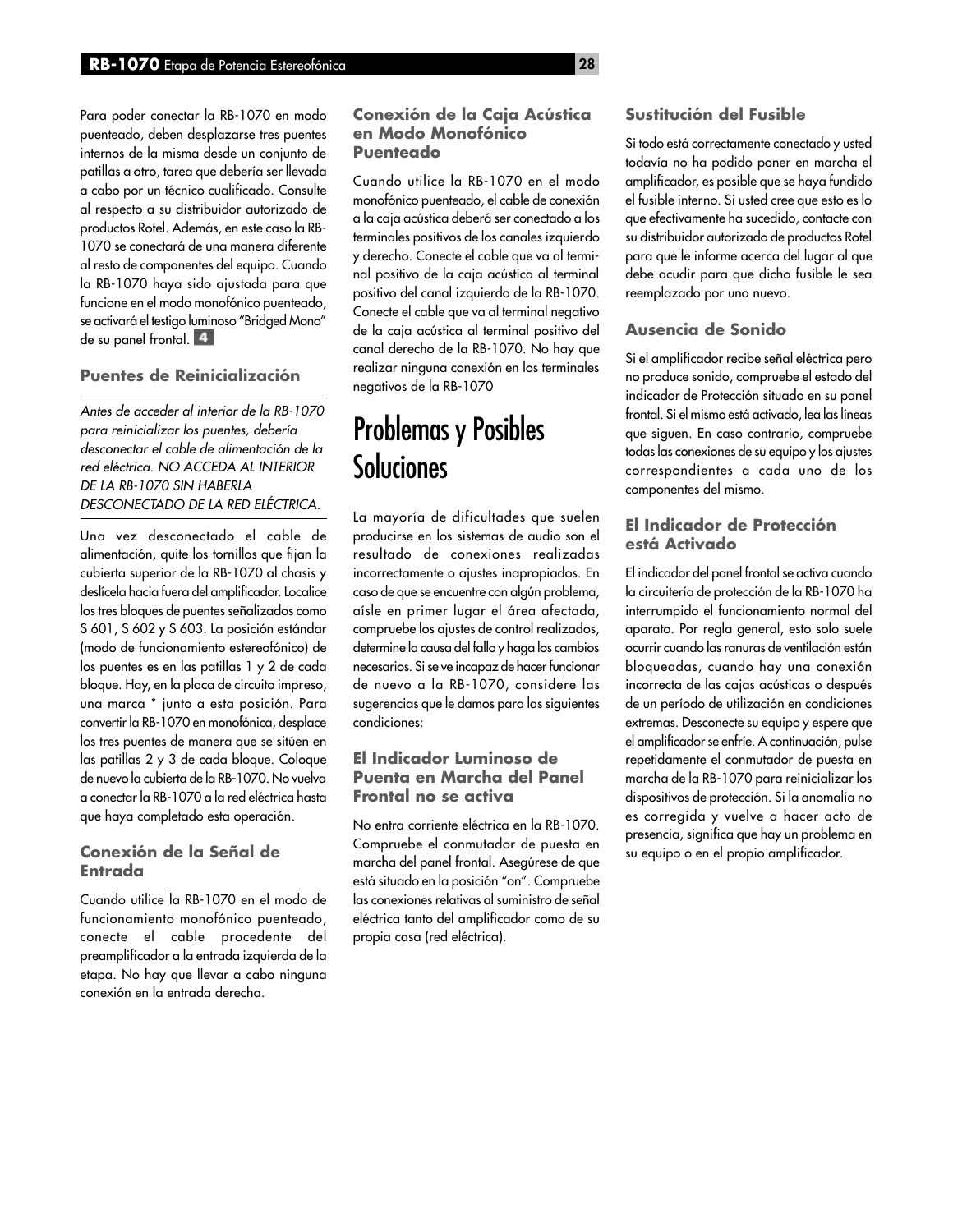| Potencia Continua de Salida<br>(20-20.000 Hz, THD menor del 0'03%, 8 ohmios)                                        | 130 vatios/canal                       |
|---------------------------------------------------------------------------------------------------------------------|----------------------------------------|
| Potencia Continua de Salida en Modo Monofónico Puenteado 330 vatios<br>(20-20.000 Hz, THD menor del 0'1%, 8 ohmios) |                                        |
| Distorsión Armónica Total (20-20.000 Hz, 8 ohmios)                                                                  | $< 0.03\%$                             |
| Distorsión por Intermodulación (60 Hz : 7 kHz, 4:1)                                                                 | $< 0.03\%$                             |
| Respuesta en Frecuencia (+0'5,-3dB)                                                                                 | 4-100.000 Hz                           |
| Factor de Amortiguamiento (20-20.000 Hz, 8 ohmios)                                                                  | 500                                    |
| Impedancia de las Caja Acústicas (modo Normal)                                                                      | mínima de 4 ohmios                     |
| Relación Señal/Ruido (norma IHF/ ponderación A)                                                                     | 120dB                                  |
| Sensibilidad/Impedancia de Entrada                                                                                  | 33 kohmios/1'0 V                       |
| Alimentación<br>Versión para EE.UU.<br>Versión para Europa                                                          | 115 voltios/60 Hz<br>230 voltios/50 Hz |
| Consumo                                                                                                             | 400 vatios                             |
| Dimensiones (An $x$ Al $x$ P)                                                                                       | $430 \times 121 \times 350$ mm         |
| Peso Neto                                                                                                           | 11'9 kg                                |

Todas estas especificaciones son correctas en el momento de la impresión del presente manual de instrucciones.

Rotel se reserva el derecho a realizar modificaciones en las mismas sin aviso previo.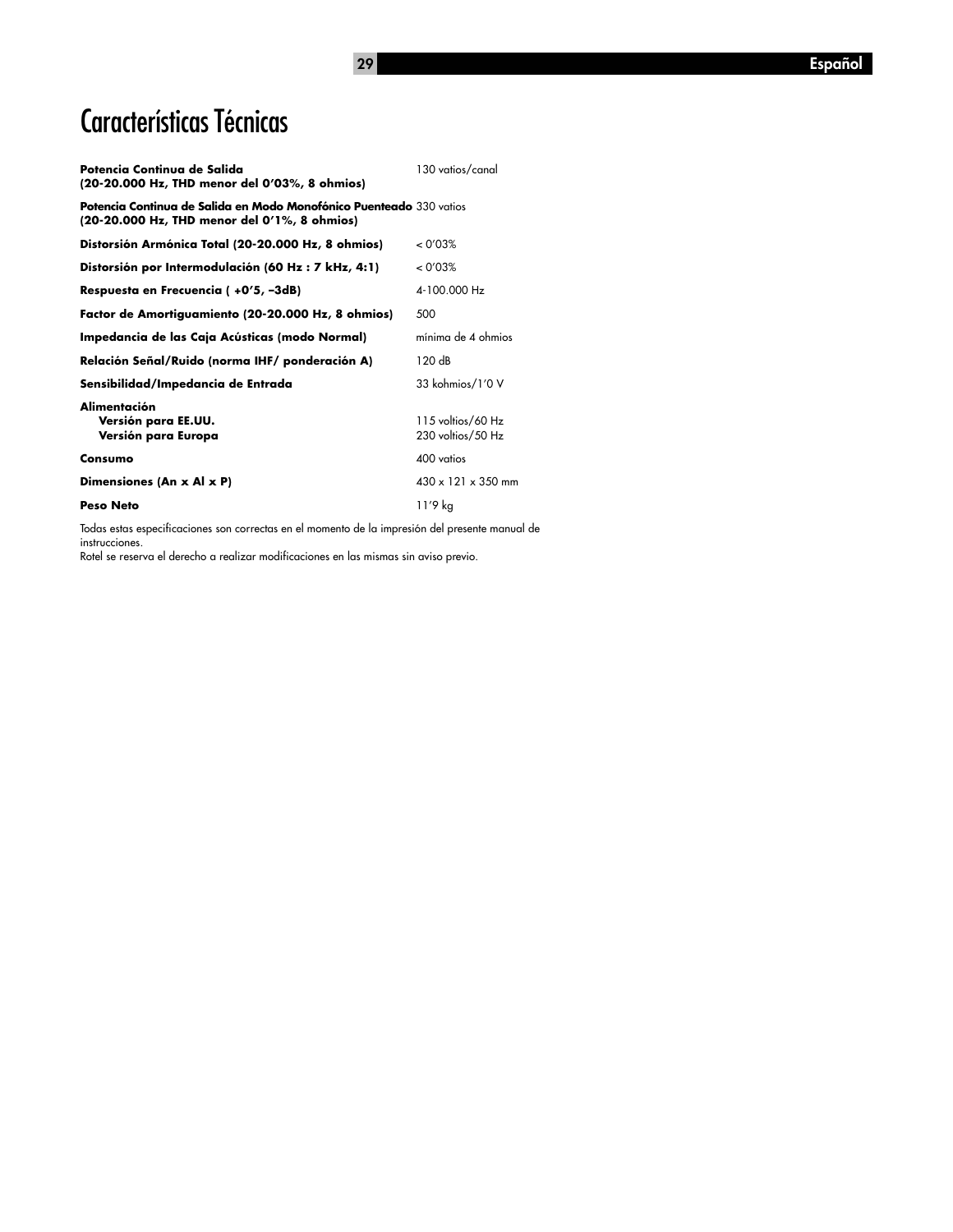#### **RB-1070** Stereo Eindversterker

**WAARSCHUWING: Om het risico op elektrische schokken of brand te vermijden: zorg dat het apparaat niet nat wordt. Verwijder de kast niet: er bevinden zich in het apparaat geen bedieningsorganen. Indien nodig waarschuw een bevoegd technicus!**

**EEN LAATSTE WAARSCHUWING: Om het risico op elektrische schokken te voorkomen: laat het apparaat gesloten. Iedere reparatie dient door een gekwalificeerde technicus verricht te worden.**

Lees de gehele gebruiksaanwijzing. Voordat u met het apparaat gaat werken is het van groot belang dat u weet hoe u ermee om moet gaan en dat zo veilig mogelijk. Bewaar deze gebruiksaanwijzing op een plek, die u zich na verloop van tijd nog weet te herinneren.

De waarschuwingen op het apparaat en in de gebruiksaanwijzing zijn belangrijk, sla ze niet in de wind.

Als het apparaat vuil wordt, stof het dan af met een zachte droge doek, of maak gebruik van een stofzuiger. Gebruik nooit een oplosmiddel van welke soort dan ook.

Het apparaat moet dusdanig gebruikt worden, dat een behoorlijke koeling niet in het gedrang komt. Voorbeeldjes: Gebruik het apparaat niet op: bed, sofa, plaid of andere onregelmatige oppervlakken, waardoor de ventilatiegaten geblokkeerd zouden kunnen worden. Ook het inbouwen in een te kleine ruimte kan een voldoende koeling in de weg staan.

Het apparaat moet verre gehouden worden van warmtebronnen zoals: radiatoren en kachels, maar ook versterkers.

Het apparaat mag alleen aangesloten worden op het voltage zoals aangegeven op de achterkant, in dit geval 220 - 240 Volts 50 Hz.

Het apparaat dient alleen aangesloten te worden met de bijgeleverde netkabel, of een soortgelijke.

Maatregelen dienen genomen te worden, die de aarding en polarisatie van het apparaat niet te niet doen. Gebruik vooral geen verlengsnoeren.

De lichtnetkabel dient zo neergelegd te worden, dat er niet op getrapt kan worden of geklemd kan worden door scherpe voorwerpen. Vooral de aansluitpunten zijn belangrijk: de aansluiting in de wandcontactdoos en daar waar de kabel het apparaat binnengaat.

Wanneer het apparaat voor langere tijd niet in gebruik is, dient de lichtnetkabel uit het lichtnet verwijderd te zijn.

Het apparaat zal in service gegeven moeten worden wanneer één van de volgende situaties zich voordoet:

- Wanneer het netsnoer en/of steker beschadigd zijn.
- Wanneer er toch voorwerpen/vloeistof in het apparaat terecht zijn gekomen.
- Als het apparaat in de regen heeft gestaan.
- Als het apparaat niet normaal functioneert of een duidelijk afwijkend gedrag vertoont.
- Wanneer het apparaat gevallen is en/of de kast beschadigd is.

Plaats de versterker op een vaste, vlakke en stevige ondergrond. Plaats hem niet op een verrijdbare wagen die gemakkelijk om kan vallen.



# Inhoud

Figuur 1 – De bedieningsorganen en aansluitingen Figuur 2 – De cinch- en luidsprekerverbindingen Figuur 3 – Gebrugde mono aansluitingen

| Aan de slag met de RB-1070  31                                    |    |
|-------------------------------------------------------------------|----|
| Een paar voorzorgsmaatregelen                                     | 31 |
| Een plek voor de RB-1070                                          | 31 |
| Het aansluiten op het lichtnet en de                              | 31 |
| De lichtnetkabel 10                                               | 31 |
| De aan/uitschakelaar 1 met bijbehorende<br>indicator <sup>2</sup> | 31 |
| De trigger aan/vitschakelaar 5                                    | 31 |
| De 12V trigger in- en uitgang 6 7                                 | 31 |
| <b>Beveiligingsindicator</b> 3                                    | 31 |
| Het aansluiten van de ingangen 8  32                              |    |
|                                                                   |    |
| De luidsprekerkeuze                                               | 32 |
| Luidsprekerkabelkeuze                                             | 32 |
| Alles in fase                                                     | 32 |
| Het aansluiten van de luidsprekers 9                              | 32 |
| De RB-1070 mono schakelen 4                                       | 32 |
| Het wisselen van de doorverbindingen                              | 32 |
| De ingangsverbinding                                              | 32 |
| De luidsprekerverbindingen                                        | 32 |
| Wat te doen bij problemen                                         | 33 |
| De lichtnet-indicator werkt niet                                  | 33 |
| Het vervangen van de zekering                                     | 33 |
| Hij geeft geen geluid                                             | 33 |
| De beveiligingsindicator licht op                                 | 33 |
|                                                                   |    |

**Technische gegevens ............................ 33**

# Wij van Rotel

Het is alweer meer dan 30 jaar geleden dat een familie met een gepassioneerde betrokkenheid bij muziek besloot om zelf geluidsapparatuur van onberispelijke kwaliteit te gaan vervaardigen onder de naam Rotel. Door de loop der jaren heen is die passie gebleven en het familiedoel om audiofielen en muziekliefhebbers voor aantrekkelijke prijzen topkwaliteit te bieden wordt door iedere Rotel-employe gesteund.

De technici werken als een hecht team al tweakend en luisterend totdat ieder nieuw product dat muzikale niveau heeft bereikt dat hun bij de aanvang voor ogen stond. Zij worden volkomen vrijgelaten in hun keuze van componenten, waar ze ook van de wereld vandaan moeten komen. In Rotel apparatuur kunt u condensatoren vinden uit Duitsland en Engeland of half geleiders uit Amerika en Japan, terwijl de ringkerntransformatoren in eigen huis worden vervaardigd.

Onze goede reputatie werd gevestigd door honderden waarderende testrapporten en vele onderscheidingen die wij hebben mogen ontvangen van mensen die uit professie dag in dag uit naar muziek luisteren. Hun kritiek houdt ons bij de les: het vervaardigen van muzikale, betrouwbare en betaalbare apparatuur.

Door de aanschaf van dit product danken wij u voor het vertrouwen in ons gesteld en wensen wij u er veel en langdurig plezier mee.

# Aan de slag met de RB-1070

Wij danken u voor de aankoop van onze RB-1070 eindversterker. Wij zijn ervan overtuigd, dat de muziek d.m.v. deze RB-1070 ten gehore gebracht, voor u een jarenlange bron van plezier zal zijn.

De RB-1070 is een zeer krachtige stereo eindversterker, die in staat is zeer hoogwaardige prestaties in uw audioketen te verrichten. Volkomen gescheiden uitgangstrappen, een zeer ruim bemeten energiehuishouding, eerste klas onderdelen en natuurlijk Rotel's "Balanced Design" concept staan borg voor een excellente geluidskwaliteit. Bovenstaande kenmerken maken de RB-1070 tot de ideale kompaan voor moeilijk aan te sturen luidsprekereenheden.

Wees ervan doordrongen dat de RB-1070 heel veel vermogen kan leveren: meer dan 130 Watts per kanaal. Overtuig u van het feit of uw luidsprekers bij uw manier van gebruik van deze versterker tegen dit vermogen zijn opgewassen. Twijfelt u, neem dan contact op met uw leverancier.

30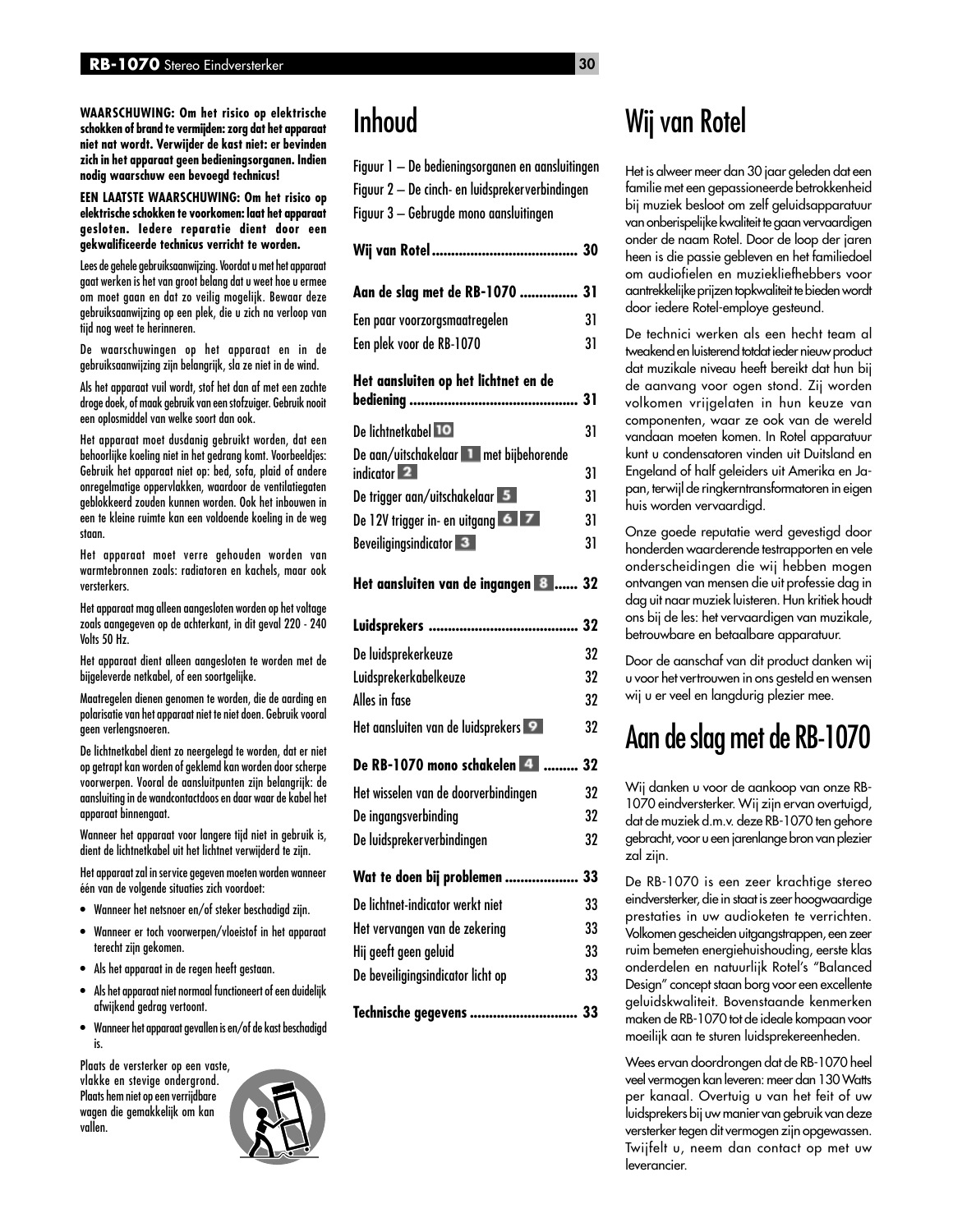De RB-1070 is heel gemakkelijk te installeren en te bedienen, helemaal als u al ervaring heeft met andere eindversterkers. Koop een paar kwaliteits aansluitkabels, verbindt middels deze kabels de RB-1070 met uw voorversterker, sluit uw luidsprekers aan en geniet.

#### **Een paar voorzorgsmaatregelen**

Leest u vooral goed de gebruiksaanwijzing. Er staat behalve over het installeren en de bediening, belangrijke informatie in over de verschillende manieren waarop u de RB-1070 in uw installatie kan inpassen alsmede algemene richtlijnen om het maximale uit uw audio-installatie te halen. Mocht u, ondanks onze pogingen om het u zo duidelijk mogelijk te maken, toch nog vragen hebben aarzel dan niet om met uw Rotel dealer contact op te nemen: hij heeft vast en zeker de antwoorden.

Bewaar als het even kan de verpakking. Altijd handig bij een eventuele verhuizing of wanneer het apparaat opgestuurd moet worden voor reparatie, want er is geen betere bescherming tijdens transport dan zijn eigen doos.

Wanneer u van de ongelofelijk lange garantie van 5 jaar wilt genieten moet u wel even uw garantiebewijs invullen, door uw dealer laten afstempelen, een deel opsturen naar de importeur en uw deel goed bewaren bij de leverantie-nota van uw leverancier.

#### **Een plek voor de RB-1070**

Doordat de RB-1070 nogal een krachtpatser is, kan hij behoorlijk warm worden. De koelribben en de ventilatie- openingen zijn er echter voor om deze hitte adequaat af te afvoeren. Die ventilatie-openingen aan de bovenkant moeten vrij zijn en de hele versterker moet een ruimte van ongeveer 10cm. om zich heen hebben. Alleen onder deze omstandigheden kan de koeling goed zijn werk doen. Gebruik uw gezonde verstand wanneer u een plek zoekt voor de RB-1070. Controleer of de plank waarop of het meubel waarin u hem zet het gewicht wel kan torsen.

# Het aansluiten op het lichtnet en de bediening

#### **De lichtnetkabel**

Door het enorme vermogen dat de RB-1070 kan leveren, zijn er momenten dat hij erg veel vermogen uit het lichtnet opeist. Het is daarom het beste de steker van de RB-1070 direct in het lichtnet te steken zonder tussenkomst van verlengsnoeren. Een multi stekerdoos mag alleen gebruikt worden als hij geschikt is voor de totale stroomafname van alle apparaten die erop worden aangesloten.

Controleer even of de RB-1070 echt uitstaat wanneer u bovenstaande handeling uitvoert.

Uw RB-1070 is ingesteld op het lichtnet-voltage van het land waarin hij gekocht is. In uw geval dus 230/240 volts. U kunt het ingestelde voltage controleren op de achterkant van het apparaat.

**Extra informatie:** Mocht u ooit moeten verhuizen naar een land met een ander voltage, dan is de versterker op dat andere voltage in te stellen. Doe deze operatie NIET zelf, maar laat hem verrichten door uw Rotel leverancier. Deze handelingen zijn voor een niet ingewijde niet van gevaar ontbloot.

Als u van plan bent om een langdurig van huis te zijn, adviseren wij u uw gehele beeld en geluidsinstallatie (dus ook de RB-1070) van het lichtnet te ontkoppelen.

#### **De aan/uitschakelaar 1 met bijbehorende indicator**

De aan/uitschakelaar vindt u links op de voorkant van de versterker onder de aanduiding "POWER". Wanneer u de RB-1070 aan wilt zetten drukt u deze schakelaar in. Het lampje boven deze schakelaar gaat nu aan ten teken dat de versterker aan staat. Wanneer u nu nogmaals de schakelaar indrukt begrijpt u waarschijnlijk wat er gebeurt: uit dus.

#### **De trigger aan/uitschakelaar**

Beide versterkers bieden de mogelijkheid om hem zowel handmatig als automatisch te kunnen aanzetten. U kunt kiezen uit beide mogelijkheden d.m.v. een wipschakelaar achter op de versterker.

Als de "12V TRIGGER" schakelaar op "ON" (aan) staat, wordt de versterker automatisch ingeschakeld zodra er een 12 volt signaal op de 3,5mm plug (ook op de achterkant) gemerkt "IN" komt te staan. Zodra dit signaal wegvalt gaat de versterker uit (standby). Het functioneren van deze automatische aan/uitschakeling wordt echter bepaald door de hoofdschakelaar "POWER" op de voorkant van de versterker. Deze moet op "ON" (aan)staan om de triggerfunctie te laten werken. Zet u de versterker uit met de hoofdschakelaar dan werkt de triggerfunctie dus NIET, hoe de triggerschakelaar dan ook staat.

#### **De 12V trigger in- en uitgang 6** 7

De 3,5mm plug gemerkt "IN" is voor het aansluiten van de kabel waar het + 12V signaal op staat waarmee de versterker op afstand aanen uitgeschakeld wordt. Om deze mogelijkheid te kunnen gebruiken moet de wipschakelaar op "ON" (aan)staan. De plug gemerkt "OUT" is voor het aansluiten van een kabel waarmee u weer een andere versterker met het triggersignaal kan aan en uit te schakelen. Deze moet natuurlijk dan wel voorzien zijn van dezelfde 12V triggermogelijkheid. Het 12V triggersignaal staat op deze uitgang (OUT) zodra op de ingang (IN) het 12V signaal wordt aangeboden.

De triggeringang werkt op zowel gelijk- als wisselspanningsignaal tussen 3- en 30 Volts.

#### **De beveiligingsschakeling**

De RB-1070 heeft een thermische beveiligingsschakeling, die de versterker beschermt in het geval van extreme of verkeerde behandeling.In tegenstelling tot veel ontwerpen werkt deze beveiliging onafhankelijk van het audiosignaal en heeft geen invloed op de geluidsprestaties.Daarintegen reageert deze beveiliging op te hoge temperatuur van de uitgangstrappen en schakelt de versterker af indien de versterkerde temperatuurslimiet overschrijdt.

Hoogst waarschijnlijk zal deze beveiliging nooit in werking treden. Hoe dan ook, mocht een fout optreden, dan zal de versterker afslaan en de LED-indicator op het frontpaneel zal oplichten.

Mocht dit gebeuren, schakel de versterker dan uit, laat hem enkele minuten afkoelen en tracht intussen de oorzaak waardoor de beveiliging in werking trad op te speuren. Wanneer u de versterker weer inschakelt, zal de beveiligingsschakeling weer ge-reset worden en het LED-signaal uitgaan.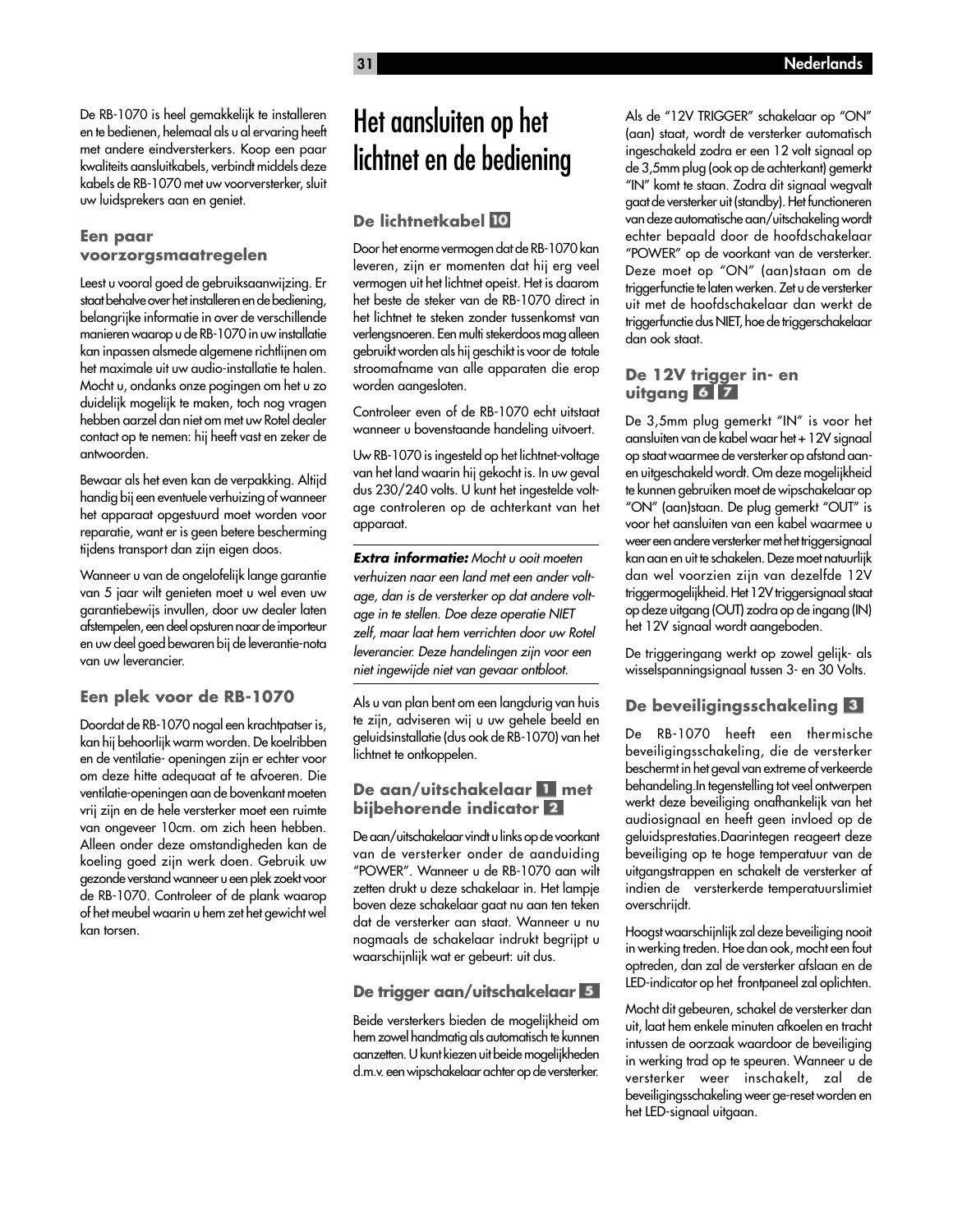In de meeste gevallen treedt de beveiliging in bij kortsluiting van het luidsprekerkabel of onvoldoende ventilatie waardoor oververhitting plaatsvindt van de versterker. In een enkel geval kan de capacitieve belasting of te lage impedantie van de luidspreker de oorzaak zijn.

Indien de beveiligingsschakeling regelmatig in werking treedt en u kunt de oorzaak niet localiseren, neem dan contact op met uw Roteldealer.

# Het aansluiten van de **ingangen**

#### **(zie figuur 2 voor het normaal aansluiten van de RB-1070)**

Achterop de versterker vindt u de bekende cinch aansluitingen gemerkt "LEFT INPUT" (ingang links) en "RIGHT INPUT" (ingang rechts).

**Extra informatie:** Het is zeer verstandig voor uw gehoor en luidsprekers dat wanneer u signaalverbindingen maakt van welke aard dan ook, uw apparatuur UIT staat.

# Luidsprekers

#### **De luidsprekerkeuze**

Wij raden u aan om bij de RB-1070 luidsprekers te gebruiken die minstens een nominale impedantie hebben van 4Ω. Daar bij parallelschakeling de weerstand kleiner is dan de laagst gebruikte weerstand, moet u bij gebruik van meerdere luidsprekers op één aansluiting ervoor zorgen dat de totale impedantie van de onderlinge luidsprekers nooit onder de 4Ω komt. Dat komt er in de praktijk op neer dat wanneer u twee luidsprekers aan één aansluiting hangt de weerstand onderling niet lager dan 8Ω mag zijn. Met deze regel in acht genomen zal u weinig problemen hebben met wat voor luidspreker dan ook. Mocht u toch nog vragen hebben over dit onderwerp, dan weet u uw handelaar te vinden.

#### **De luidsprekerkabelkeuze**

Om de volle potentie van deze geweldenaar te kunnen ondergaan adviseren wij u hoge kwaliteits luidsprekerkabel te gebruiken. Standaard tweeaderig draad werkt wel, maar, en u kunt het geloven of niet, de kwaliteit van de kabel is echt van grote invloed op de totale prestaties van uw installatie. Informeer eens bij uw Rotel leverancier over de diverse mogelijkheden voor uw installatie.

#### **Alles in fase**

Het is niet alleen belangrijk dat u de luidsprekers met de juiste kanalen verbindt, (hiermee bedoelen wij links aan links en rechts aan rechts enz.), maar ook dat u ze correct aansluit t.o.v. het signaal. Kortom, wat moet u doen? Zorg ervoor dat de + (rood) van de speaker aan de + van de versterker is aangesloten en dus de — (zwart) van de speaker aan de — van de versterker. Goede luidsprekerkabel, zoals in het vorige onderwerp besproken, is, om het u gemakkelijk te maken, meestal gemerkt doordat een tekst op een van de twee aders is afgedrukt of inderdaad een van de twee geleiders gemerkt is met een kleur. Als u die tekst of kleur op beide/ alle kanalen als plus aanhoudt dan weet u dat u het goed gedaan heeft. Controle is dan ook niet meer noodzakelijk.

#### **Het aansluiten van de luidsprekers in stereo**

Op de achterkant heeft de RB-1070 twee paar luidsprekeruitgangen, met de bovenvermelde kleurcodering. U kunt daar de kaalgestripte luidsprekerkabel direct door het dwarsgat insteken en de draaipluggen aandraaien, achter de draaiknoppen klemmen via de bekende vorkjes of (indirect) met banaanpluggen, hoewel dat eigenlijk binnen de Europese gemeenschap niet mag.

Overtuig uzelf of u de juiste luidspreker op de juiste uitgang aansluit. Oftewel links ("LEFT") op links en rechts ("RIGHT") op rechts.

Gebruik genoeg kabel om eventueel bij calamiteiten de luidspreker of de versterker weg te kunnen schuiven.

Als u tegen alle community-regels in toch banaanpluggen wilt gebruiken, moet u de draaipluggen wel helemaal indraaien.

Als u aansluitvorkjes gebruikt, moet u deze achter de draaipluggen vastklemmen of de samengedraaide kabelbundel door het dwarsgat steken en de plastic moer weer aandraaien. Bij het gebruik van blank gemaakte kabel moet u er goed op letten dat u bij het strippen geen deel van het draad zelf afstript.

**Extra informatie:** Kijk goed of u bij het aansluiten geen sluiting maakt. Losse draadjes van de ene aansluiting kunnen nog wel eens de neiging hebben die van de andere aansluiting op te zoeken en de versterker vindt dat niet leuk.

# De RB-1070 mono schakelen

#### **(Zie figuur 3 voor het veranderen van de doorverbindingen)**

D.m.v. "bruggen kan de RB-1070 mono geschakeld worden. Er ontstaat dan een krachtpatser van een ferme 360 Watts! Deze speciale eigenschap geeft u de mogelijkheid om bij gebruik van twee RB-1070's een schier onbeperkt vermogen te bereiken. Of met één RB-1070 een grote, vermogen-dorstige subwoofer aan te sturen. Let wel de gebrugde RB-1070 is alleen geschikt voor 8Ω luidsprekers!

Om de RB-1070 te bruggen moeten drie doorverbindingen in het inwendige van de versterker veranderd worden. Als u geen risico wilt lopen kunnen deze handelingen het best verricht worden door uw Rotel leverancier. Ook moet de mono geschakelde RB-1070 anders aangesloten worden. Wanneer de RB-1070 gebrugd wordt gebruikt licht de aanduiding "BRIDGED MONO" 4 op op de voorkant van de versterker.

#### **Het wisselen van de doorverbindingen**

Voordat u de versterker opent om de doorverbindingen te veranderen moet u de RB-1070 van het lichtnet afkoppelen. HAAL DE KAP NIET VAN DE VERSTERKER AF ZONDER DAT U DE STEKER UIT HET LICHTNET HEEFT GEHAALD. **WAAROM: OMDAT HET LEVENSGEVAARLIJK KAN ZIJN!!**

Het bruggen van de RB-1070 doet u op de volgende wijze: Haal de steker uit de wandcontactdoos, schroef de kap los en verwijder hem. De drie overbruggings verbindingen zijn gemerkt: S601, S602 en S603. Van fabriekswege is de versterker op stereo gebruik ingesteld, met de doorverbindingen op pen #1 en #2. Er staat een klein sterretje op het printboard naast deze instelling. Voor het gebrugd mono gebruik worden alle drie de doorverbindingen naar de pennen # 2 en 3 verhuisd. Plug de RB-1070 niet eerder in het lichtnet alvorens u de kap weer heeft gemonteerd!

#### **De ingangsverbinding**

Bij een "gebrugde" RB 1070, wordt alleen de linker "LEFT" ingang gebruikt. Alle andere connectoren worden in de BRIDGED MONO positie NIET gebruikt.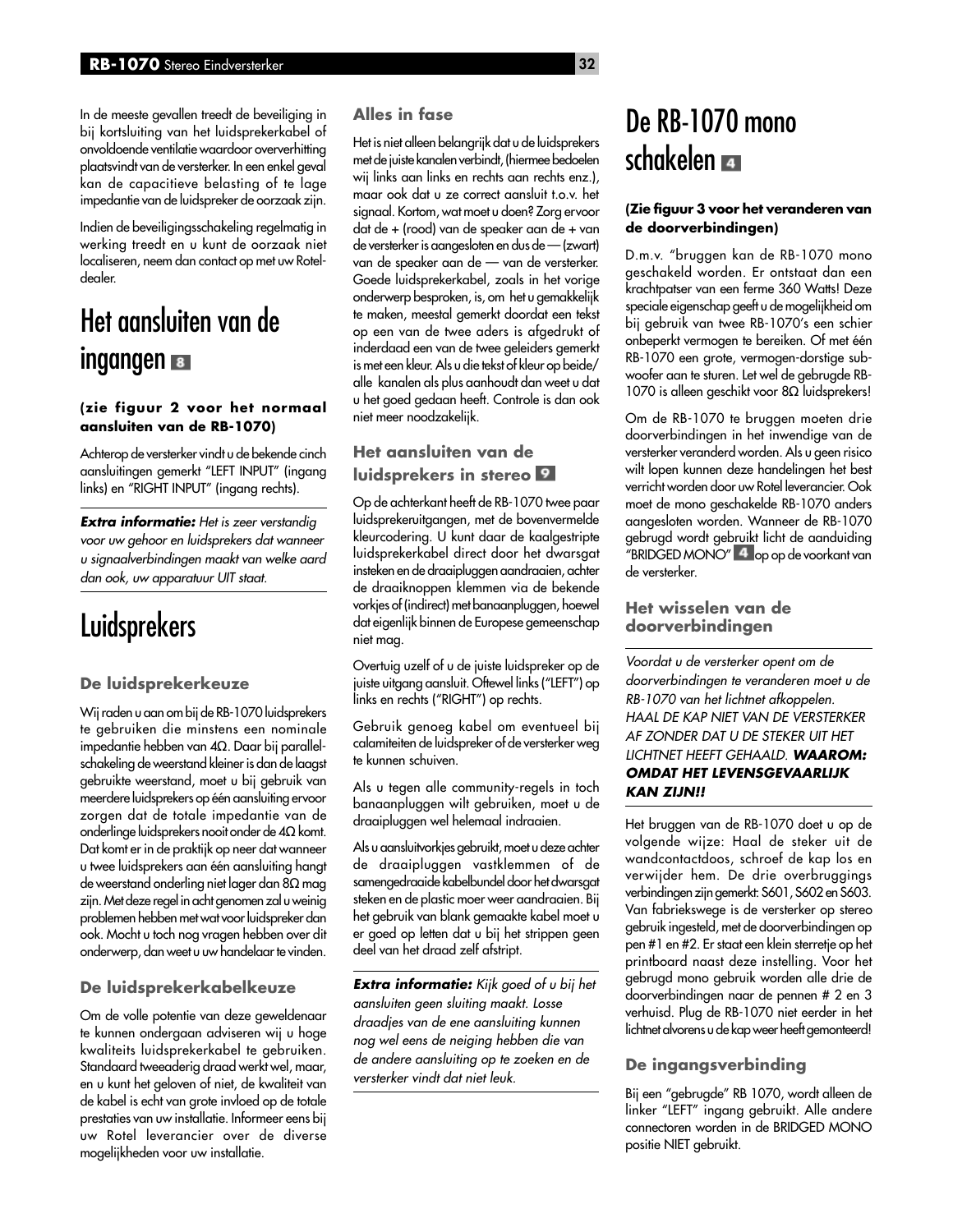#### **De luidsprekerverbindingen**

Het aansluiten van de RB-1070 wijkt nogal af wanneer de versterker gebrugd wordt. Verbindt de kabel van de luidspreker aan de "SPEAK-ERS" aansluiting van de RB-1070 op de volgende manier: De pluslijn van de luidspreker gaat naar "LEFT" + en de minlijn gaat naar de "RIGHT" +. N.B. Sluit bij monogebruik de luidsprekers altijd rechtstreeks aan op de versterker, gebruik dus geen speaker-schakelkastjes of dergelijken. Wees extra nauwkeurig met de aansluitingen en let er vooral op dat noch met de andere connectoren noch met andere metalen delen van de versterker contact wordt gemaakt!!

# Wat te doen bij problemen?

De meeste problemen in geluidsinstallaties ontstaan door slechte aansluitingen of het verkeerd gebruik van de knoppen en toetsen. Als u problemen tegenkomt, probeer ze dan te lokaliseren: check eerst de bedieningsorganen en maak eventueel de juiste correcties. Komt u er dan nog niet uit, probeer dan de onderstaande suggesties:

#### **De lichtnet-indicator werkt niet**

Het is duidelijk: uw RB-1070 ziet het lichtnet niet. Controleer of de aan/uitschakelaar "POWER" wel ingedrukt is en controleer tevens of de lichtnetkabel wel goed en stevig is aangesloten.

#### **Het vervangen van de zekering**

Als alles er volgens de bovenstaande aanwijzingen oké uitziet, maar er nog steeds weinig te beleven valt, is er wellicht iets anders loos: de interne lichtnetzekering is waarschijnlijk opgeblazen. Heeft u dat vermoeden, neem dan contact op met uw Rotel leverancier. Hij geeft u instructies hoe nu te handelen.

#### **Hij geeft geen geluid**

De lichtnetindicator brandt wel, maar jammer genoeg weinig welluidende klanken. Dit verschijnsel treedt eigenlijk alleen maar op wanneer de ventilatie-openingen bovenop de versterker geblokkeerd worden, wanneer de luidsprekers slecht zijn aangesloten of wanneer de versterker langdurig meer dan zijn maximum heeft moeten presteren. Zet in zulke gevallen

de versterker uit en geef hem de tijd om af te koelen. Controleer ondertussen alle aansluitingen en de standen van de knoppen en schakelaars van uw installatie. Schenk speciale aandacht aan de luidsprekeraansluitingen. Zet na al deze controles de versterker weer aan. Als het probleem niet is opgelost of weer terugkomt dan wordt het tijd dat u uw vertrouwde leverancier er bij roept.

#### **De beveiligingsindicator licht op**

Als de beveiligingsindicator oplicht is er iets loos. Er zijn nu drie mogelijkheden: de ventilatiegaten bovenop de versterker worden geblokkeerd, er heerst kortsluiting bij de luidsprekeruitgangen of er is een tijdje lang extreem met de RB-1070 te keer gegaan. Zet de versterker eerst uit, check dan de eerste twee mogelijkheden. De derde mogelijkheid weet u zelf het best. Wacht een paar minuten om de RB-1070 de gelegenheid te geven om af te koelen. Nu zet u de versterker weer aan en moet het probleem zijn opgelost. Doet 'ie het nu nog niet, dan is het tijd om contact met uw niet aflatende leverancier op te nemen.

# Technische gegevens

| Continue uitgangsvermogen<br>(20-20 kHz. < 0,03% THD, 8 $\Omega$ ) | 130 W. per kan.                                      |
|--------------------------------------------------------------------|------------------------------------------------------|
| Idem in gebrugde mono schakeling                                   | 330 W.                                               |
| Totale harmonische vervorming<br>$(20-20.000 \text{ Hz}, 8\Omega)$ | $< 0.03\%$                                           |
| Intermodulatie vervorming<br>(60 Hz: 7 kHz., 4: 1)                 | $< 0.03\%$                                           |
| Frequentiebereik (± 1 dB.)                                         | 4 Hz.-100 kHz.                                       |
| Dempingsfactor<br>$(20-20.000 \text{ Hz.} \text{ aan } 8\Omega)$   | 500                                                  |
| Luidsprekerimpedantie (normale positie)                            | $4 \Omega$ nominaal                                  |
| Signaal/ruisverhouding (IHF, A netwerk)                            | 120 dB                                               |
| Ingangsimp./gevoeligheid                                           | 33 $k\Omega/1$ Volt                                  |
| Lichtnetspanning                                                   | 115 V 60 Hz. U.S. versie<br>230 V 50 Hz. E.U. versie |
| Vermogensopname                                                    | 400 Watts                                            |
| Afmetingen (bxhxd)                                                 | $430 \times 121 \times 350$ mm                       |
| Netto gewicht                                                      | 11,9 kg                                              |
|                                                                    |                                                      |

Gegevens en ontwerp zijn voorbehouden.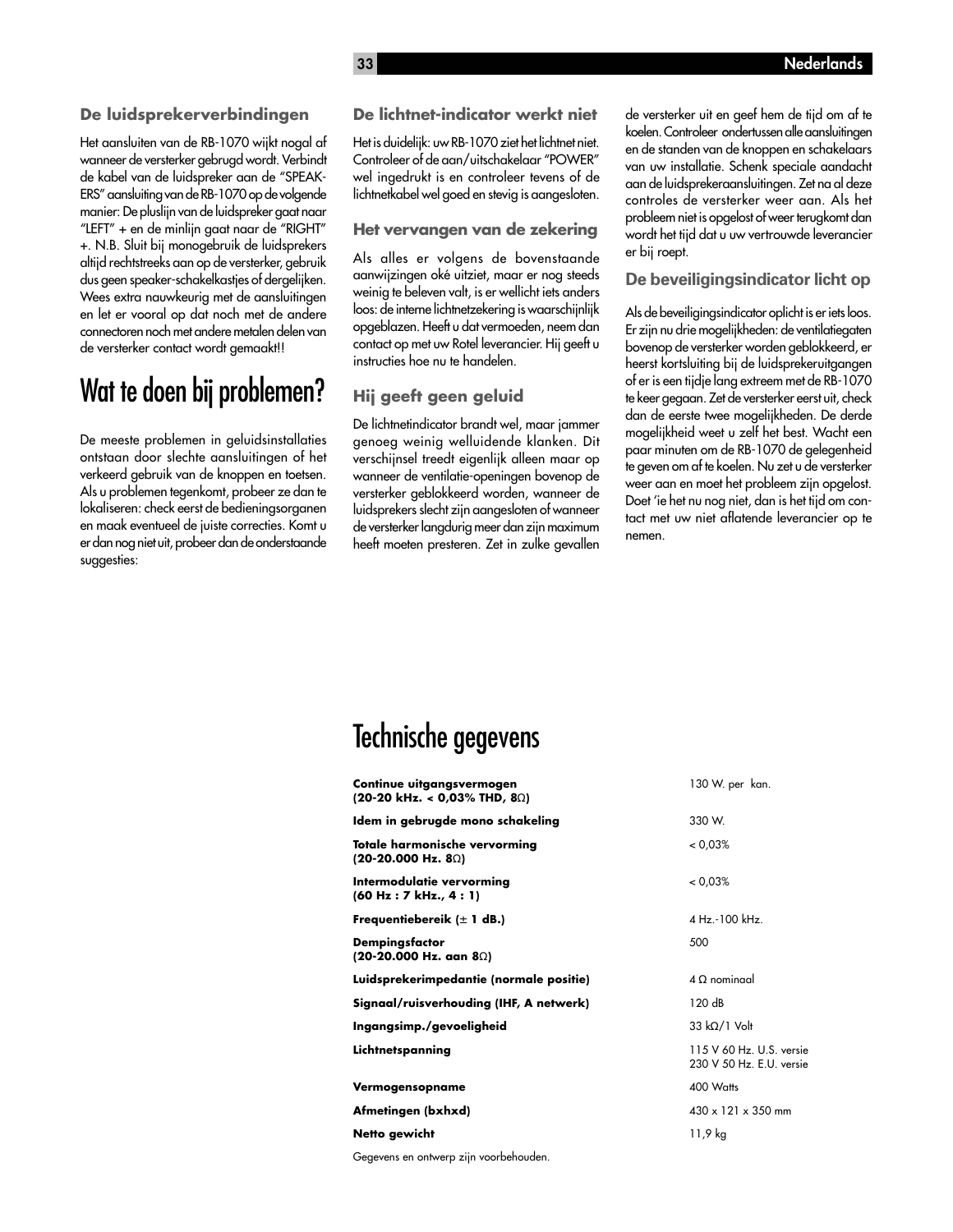

#### The Rotel Co. Ltd.

10-10 Shinsen-Cho Shibuya-Ku Tokyo 150-0045 Japan Phone: +81 3-5458-5325 Fax: +81 3-5458-5310

#### Rotel of America

54 Concord Street North Reading, MA 01864-2699 USA Phone: +1 978-664-3820 Fax: +1 978-664-4109

#### Rotel Europe

Meadow Road Worthing, West Sussex BN11 2RX England Phone: +44 (0)1903 524 813 Fax: +44 (0)1903 524 831

#### Rotel Deutschland

Kleine Heide 12 D-33790 Halle/Westf. Germany Phone: +49 05201-87170 Fax: +49 05201-73370

#### www.rotel.com